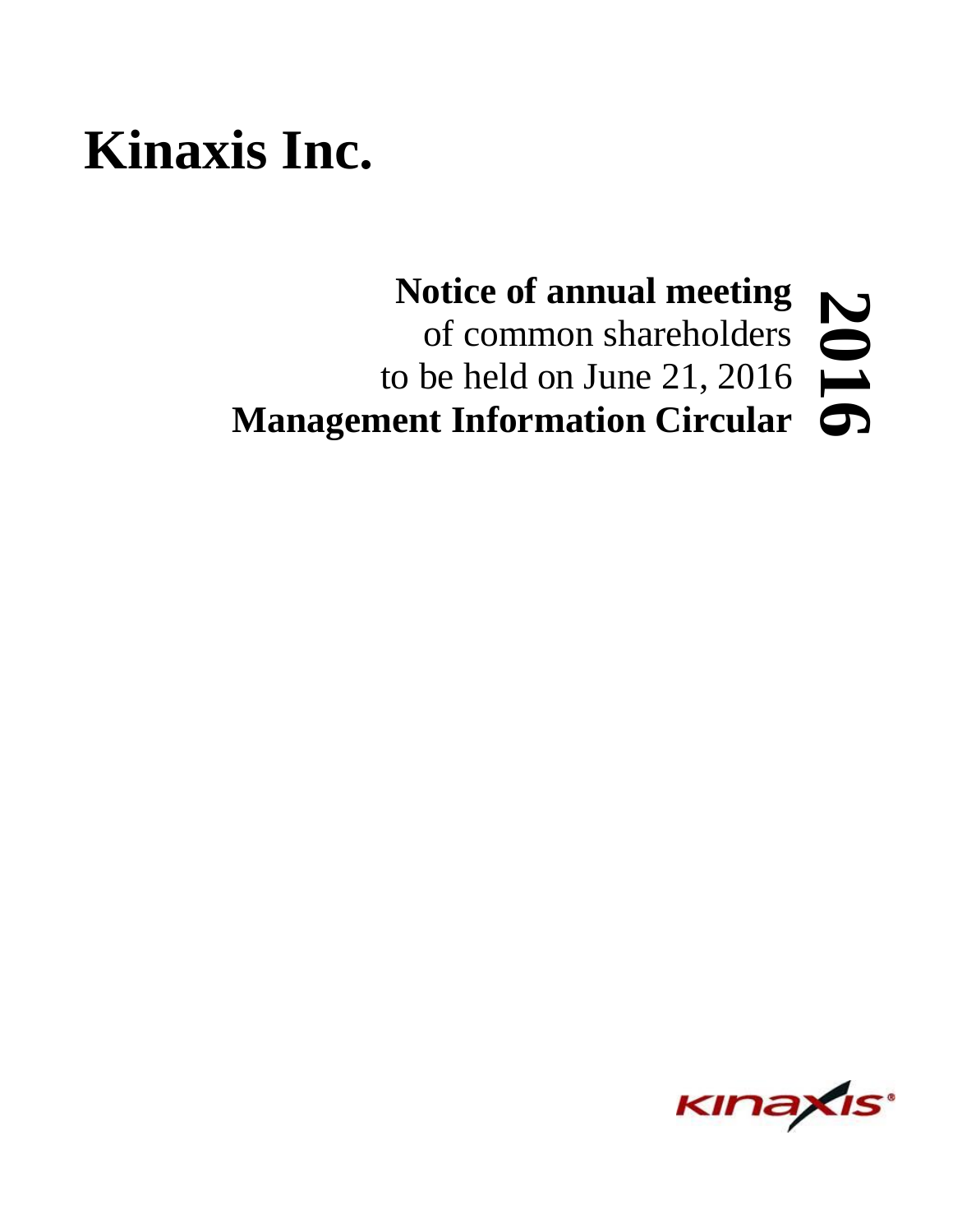

# **NOTICE OF 2016 ANNUAL MEETING OF SHAREHOLDERS**

Ottawa, Ontario, May 9, 2016

Notice is hereby given that an annual meeting of shareholders (the "**Meeting**") of Kinaxis Inc. (the "**Company**") will be held at the Brookstreet Hotel, in Ottawa, Ontario, Canada, on Tuesday, June 21, 2016, at 10:00 a.m. (Eastern time) for the following purposes:

- 1. to receive the audited consolidated financial statements of the Company for the fiscal year ended December 31, 2015 and the auditor's report thereon;
- 2. to elect directors;
- 3. to appoint auditors; and
- 4. to transact such other business as may properly come before the Meeting or any adjournment or postponement thereof.

The Management Information Circular and proxy form (or request for voting instructions) for the Meeting are enclosed with this Notice.

Shareholders of the Company who are unable to attend the Meeting in person are requested to complete, date and sign the enclosed form of proxy (or request for voting instructions) and return it by mail, hand delivery, fax or email to our transfer agent and registrar, CST Trust Company, as follows:

- 1. By mail to CST Trust Company, Proxy Department, P.O. Box 721, Agincourt, Ontario, M1S 0A1
- 2. By hand delivery to CST Trust Company, Proxy Department, 320 Bay Street, B1 Level, Toronto, ON, M5H 4A6
- 3. By fax to 1-866-781-3111 (toll free) or 416-368-2502 (within the 416 area code)
- 4. By email at [proxy@canstockta.com](mailto:proxy@canstockta.com)

Alternatively, you may vote through the internet at [www.cstvotemyproxy.com,](http://www.cstvotemyproxy.com/) by telephone at 1-888-489-7352 or by scanning the QR code on the form of proxy (or request for voting instructions) with your mobile device.

If you do not expect to be present at the Meeting in person, please complete, date and sign the accompanying proxy form (or request for voting instructions) and return it in the envelope enclosed or by fax or email or otherwise vote by internet or by scanning the QR code, all by following the instructions on the accompanying proxy form (or request for voting instructions). In order to be valid and acted upon at the Meeting, forms of proxy as well as votes by internet, telephone or otherwise must be received in each case not less than 48 hours (excluding Saturdays, Sundays and holidays) before the time set for the holding of the Meeting or any adjournment or postponement thereof.

Non-registered shareholders who receive these materials from their intermediaries should follow the instructions on the voting instruction form provided by their intermediaries with respect to the procedures to be followed for voting at the Meeting.

The Management Information Circular and this Notice of Meeting are available at [http://www.kinaxis.com/en/company/investor-relations/financial-reports/.](http://www.kinaxis.com/en/company/investor-relations/financial-reports/)

Only persons shown on the register of shareholders and non-objecting beneficial shareholders at the close of business on May 6, 2016, or their proxy holders, will be entitled to attend the Meeting and vote.

**BY ORDER OF THE BOARD OF DIRECTORS OF KINAXIS INC.**

Dougles P Colbeth

Douglas Colbeth, Chairman of the Board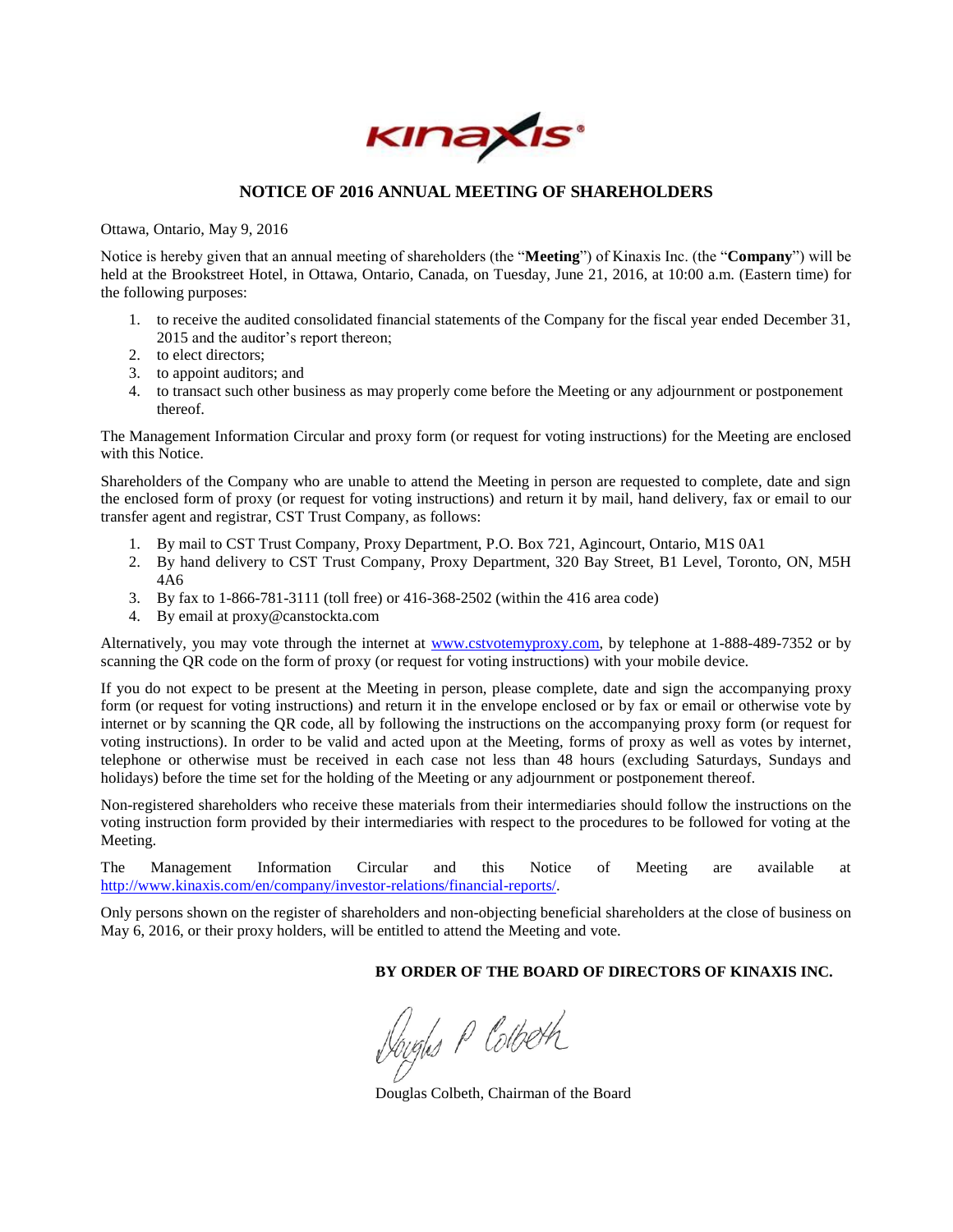# **MANAGEMENT INFORMATION CIRCULAR**

This Management Information Circular is provided in relation to the solicitation of proxies by the management of Kinaxis Inc. ("**we**", "**us**", "**our**", "**Kinaxis**" and the "**Company**") for use at the annual meeting of shareholders (the "**Meeting**") of the Company to be held on Tuesday, June 21, 2016 and at any adjournment or postponement thereof. Unless otherwise indicated, the information provided in this Management Information Circular is provided as of May 9, 2016, and all currency amounts are shown in United States dollars.

# **PROXY MATTERS AND VOTING INFORMATION**

# **Solicitation of Proxies**

The information contained in this Management Information Circular is furnished in connection with the solicitation of proxies to be used at the Meeting. **The solicitation of proxies by this Management Information Circular is being made by or on behalf of the management of the Company**. The solicitation of proxies will be made primarily by mail. Proxies may also be solicited by email, by telephone or in person. Employees, officers, directors or agents of the Company may solicit the proxies. The Company does not expect to pay any compensation for the solicitation of proxies and the Company will bear all expenses in connection with the solicitation of proxies. The Company has not retained the services of any third party to solicit proxies.

References to a "form of proxy" or "proxy form" in this Management Information Circular also include a request for voting instructions or voting instruction form, as applicable.

#### **Appointment and Revocation of Proxyholders**

**The persons whose appointment to act under the proxy form solicited by the management of the Company are directors or officers of the Company**. **Every shareholder has the right to appoint some other person or company of their choice (who need not be a shareholder) to attend and act on their behalf at the Meeting, or any adjournment or postponement thereof, and may do so by inserting such other proxyholder's name in the blank space provided for that purpose in the proxy form.** The proxy form is the only voting option for shareholders who wish to appoint a person as proxy other than the nominees named on the proxy form.

A proxy may be revoked at any time by the person giving it to the extent that it has not yet been exercised. A proxy may be revoked by filing a written notice with the Secretary of the Company at any time up to and including the last day preceding the day of the Meeting, or any adjournment or postponement thereof. The powers of the proxyholders may also be revoked if the shareholder attends the Meeting in person and so requests.

The persons whose names are printed on the proxy form will vote all the shares in respect of which they are appointed to act in accordance with the instructions given on the proxy form. **In the absence of a specified choice in relation to any matter to be voted on at the Meeting, or if more than one choice is indicated, the shares represented by the proxy form will be voted FOR the matter in question.**

Every proxy given to any person in the proxy form that accompanies the Notice of Meeting will confer discretionary authority with respect to amendments or variations to the items of business identified in the Notice of Meeting and with respect to any other matters that may properly come before the Meeting.

# **Voting Procedures**

# *Registered Shareholders*

You are a "registered shareholder" if you have a share certificate or Direct Registration System (DRS) statement issued in your name and as a result, have your name shown on Kinaxis' register of shareholders kept by our transfer agent and registrar, CST Trust Company ("**CST**").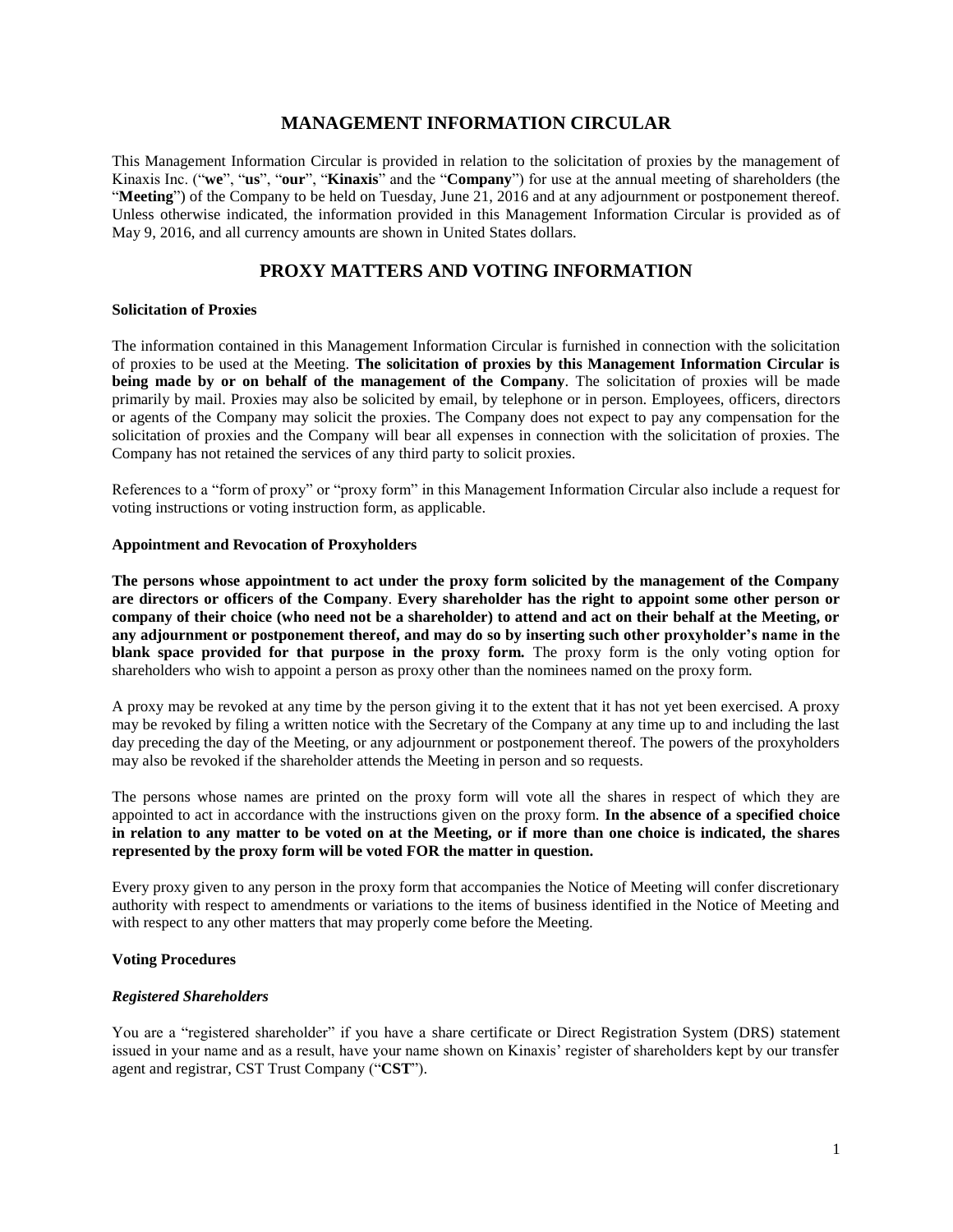If you are a registered shareholder, you can vote your shares by attending the Meeting in person, by appointing someone else as proxyholder to attend the Meeting and vote your common shares ("**Common Shares**") for you, by completing your proxy form and returning it by mail, hand, fax or email delivery in accordance with the instructions set forth therein, or by internet by visiting the website shown on your proxy form (refer to your control number shown on your proxy form) and following the online voting instructions, by telephone, or by scanning the QR code on the form of proxy with your mobile device.

# *Non-Registered Shareholders (Beneficial Owners)*

You are a "non-registered shareholder" or "beneficial owner" if your shares are held on your behalf through an intermediary or nominee (for example, a bank, trust company, securities broker, clearing agency or other institution).

The Company is not sending proxy-related materials to beneficial owners who have declined to receive them in order to save mailing costs and abide by the instructions of its declining beneficial owners.

# **Non-Objecting Beneficial Owners (NOBOs)**

Under applicable securities legislation, a beneficial owner of securities is a "non-objecting beneficial owner" (or "**NOBO**") if such beneficial owner has or is deemed to have provided instructions to the intermediary holding the securities on such beneficial owner's behalf not objecting to the intermediary disclosing ownership information about the beneficial owner in accordance with said legislation.

These securityholder materials are being sent to both registered and non-registered owners of the securities. If you are a non-registered owner, and the Company or its agent has sent these materials directly to you, your name and address and information about your holdings of securities, have been obtained in accordance with applicable securities regulatory requirements from the intermediary holding on your behalf. By choosing to send these materials to you directly, the Company (and not the intermediary holding on your behalf) has assumed responsibility for (i) delivering these materials to you, and (ii) executing your proper voting instructions.

If you are a NOBO and your name has been provided to CST, you can vote your shares by attending the Meeting in person by appointing yourself as proxyholder, or by appointing someone else as proxyholder to attend the Meeting and vote your Common Shares for you, by completing your voting instruction form and returning it by mail, hand, fax or email delivery in accordance with the instructions set forth therein, or by internet by visiting the website shown on your voting instruction form (refer to your control number shown on your voting instruction form) and following the online voting instructions, by telephone, or by scanning the QR code on the voting instruction form with your mobile device.

# **Objecting Beneficial Owners (OBOs)**

Under applicable securities legislation, a beneficial owner is an "objecting beneficial owner" (or "**OBO**") if such beneficial owner has or is deemed to have provided instructions to the intermediary holding the securities on such beneficial owner's behalf objecting to the intermediary disclosing ownership information about the beneficial owner in accordance with said legislation.

If you are an OBO, you received these materials from your intermediary or its agent (such as Broadridge), and your intermediary is required to seek your instructions as to the manner in which to exercise the voting rights attached to your Common Shares. The Company has agreed to pay for intermediaries to deliver to OBOs the proxy-related materials and the relevant voting instruction form. The voting instruction form that is sent to an OBO by the intermediary or its agent should contain an explanation as to how you can exercise the voting rights attached to your Common Shares, including how to attend and vote directly at the Meeting. Please provide your voting instructions to your intermediary as specified in the enclosed voting instruction form.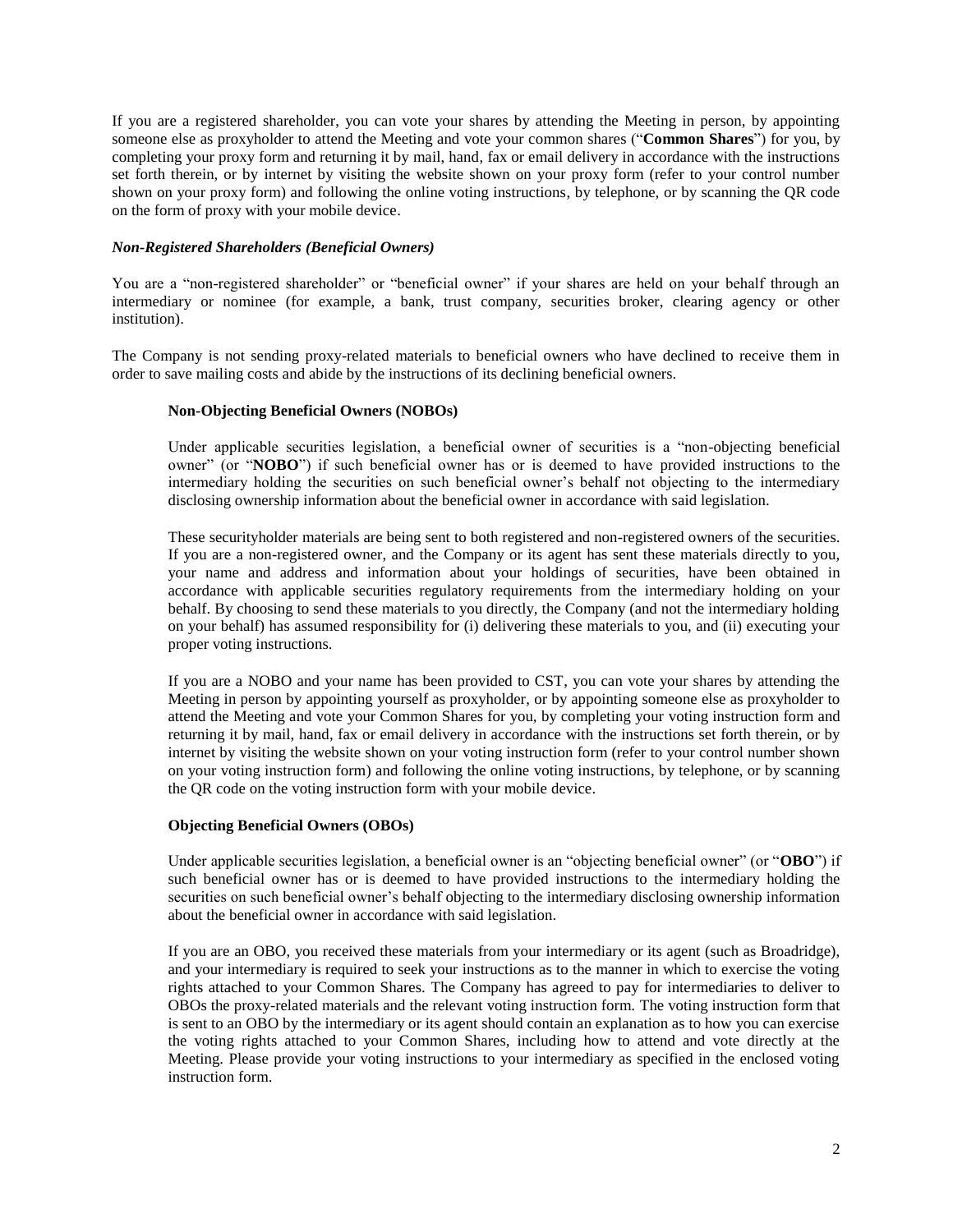# **Voting Shares**

Each holder of Common Shares is entitled to one vote per share. Only persons shown on the register of Common Shares at the close of business on May 6, 2016 (the "**Record Date**"), and NOBOs as of the Record Date, who have appointed themselves or their respective proxyholders, will be entitled to attend the Meeting and vote. As of the Record Date there were 24,484,912 Common Shares issued and outstanding.

In order to be valid and acted upon at the Meeting, completed proxies or votes must be received by CST by 5:00 p.m. (Eastern time) on June 17, 2016 or, in the case of any adjournment or postponement of the Meeting, at least 48 hours (excluding Saturdays, Sundays and holidays) prior to the time of the adjourned or postponed Meeting. Note that if you are an OBO, your intermediary will need your voting instructions sufficiently in advance of this deadline to enable your intermediary to act on your instructions prior to the deadline. See "*Voting Procedures - Non-Registered Shareholders (Beneficial Owners)*".

# **Principal Shareholders**

The following table shows the names of the persons who, as of May 9, 2016, to our knowledge, and based upon the Company's review of the records maintained by CST, electronic filings with the System for Electronic Document Analysis and Retrieval ("**SEDAR**") and insider reports filed with the System for Electronic Disclosure by Insiders, beneficially own, control or direct, directly or indirectly, voting securities carrying 10% or more of the voting rights attached to any class of our voting securities:

| Name of Shareholder | Number of Common Shares | % of Common Shares |
|---------------------|-------------------------|--------------------|
| Fidelity $(1)$      | $2,626,333^{(2)}$       | $10.74\%^{(3)}$    |

- $\overline{\phantom{a}}$  , where  $\overline{\phantom{a}}$ (1) The Common Shares reflected in the table above are held by Fidelity through Fidelity Management & Research Company, FMR Co., Inc., Fidelity Management Trust Company, FIAM LLC, Fidelity Institutional Asset Management Trust Company, Strategic Advisers, Inc., FIL Limited and certain of its affiliates, Crosby Advisors LLC, Fidelity SelectCo, LLC and Fidelity (Canada) Asset Management ULC (collectively, "**Fidelity**").
	- (2) Based on the Early Warning Report under the Alternative Monthly Reporting System of National Instrument 62-103 filed on SEDAR by Fidelity on May 6, 2016.
	- (3) Based on 24,484,912 Common Shares issued and outstanding as of the Record Date.

# **Interests of Certain Persons or Companies in the Matters to be Acted Upon**

To our knowledge, no director, executive officer or any of their respective associates or affiliates has any material interest, direct or indirect, by way of beneficial ownership of securities or otherwise, in any matter to be acted upon at the Meeting other than the election of directors or the appointment of auditors.

# **BUSINESS TO BE TRANSACTED AT THE MEETING**

The following items of business will be presented to the shareholders at the Meeting:

# **1. Presentation of the Audited Consolidated Financial Statements**

The audited consolidated financial statements of the Company for the fiscal year ended December 31, 2015 and the auditor's report thereon will be presented at the Meeting but will not be subject to a vote.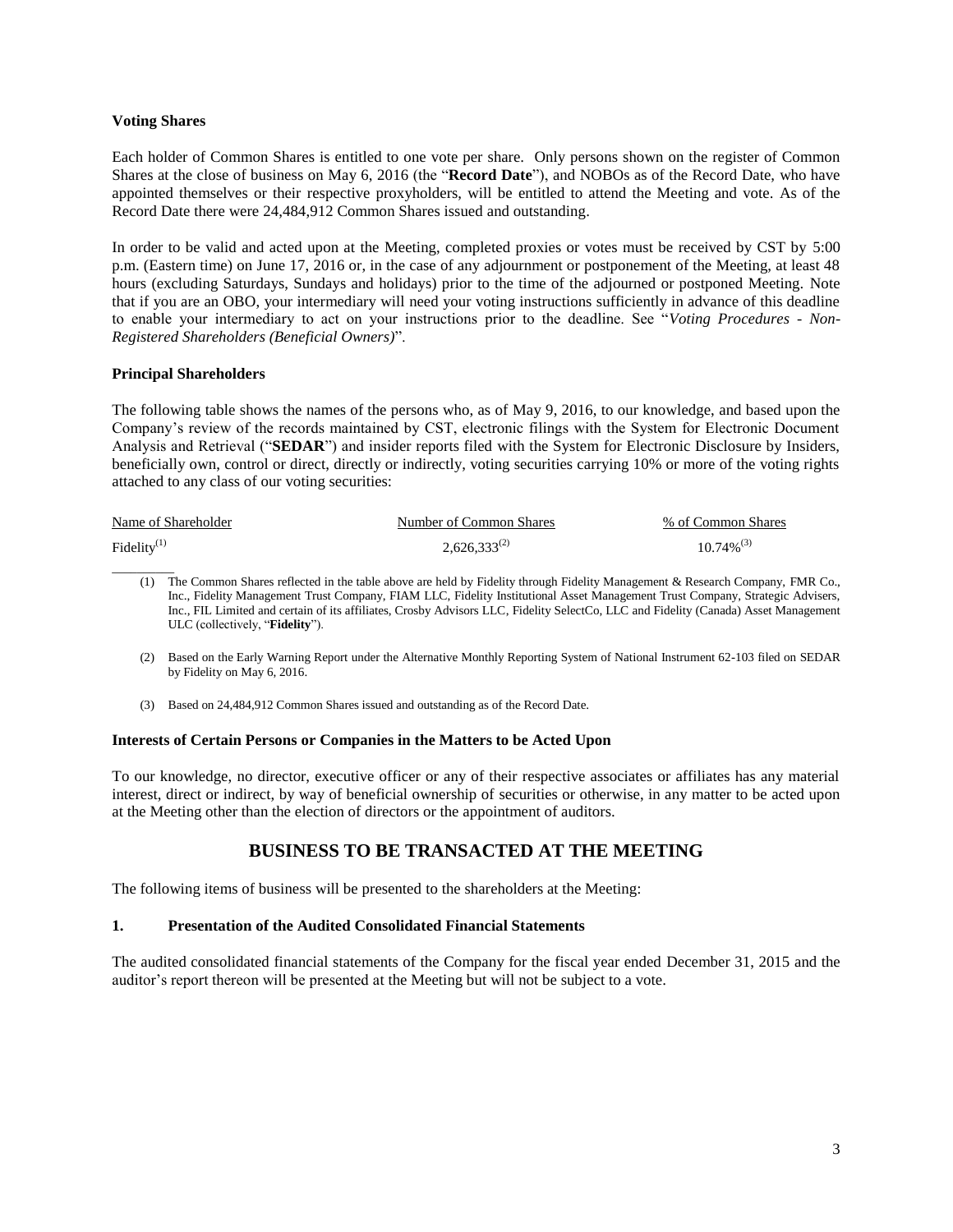# **2. Election of Directors**

Six (6) directors are to be elected to hold office until the close of the next annual meeting of shareholders or until their successor is elected or appointed. Each of the persons presented under "*Proposed Nominees for Election as Directors*" in this Management Information Circular is proposed to be nominated as a director of the Company and each nominee has agreed to serve as a director if elected.

**The persons named as proxies in the proxy form intend to cast the votes represented by proxy at the Meeting FOR the election as directors of the six persons nominated in this Management Information Circular unless shareholders direct otherwise.**

# **3. Appointment of Auditors**

The Board of Directors recommends that KPMG LLP be appointed as the auditors of the Company to hold office until the next annual meeting of shareholders or until their successors are appointed. KPMG LLP have been the auditors of the Company since our inception.

# **The persons named as proxies in the proxy form intend to cast the votes represented by proxy at the Meeting FOR the appointment of KPMG LLP as auditors.**

# **4. Other Business to be Transacted at the Meeting**

Management of the Company is not aware of any amendment, variation or other matter to be submitted at the Meeting other than the matters set forth in the Notice of Meeting.

# **PROPOSED NOMINEES FOR ELECTION AS DIRECTORS**

# **Information on Proposed Nominees**

The persons whose names are printed in the proxy form intend to vote FOR the election as directors of each of the proposed nominees set forth below. Each such candidate was proposed by the Board of Directors on the recommendation of the Nominating and Governance Committee for election as a director. Each director elected will hold office until the next annual meeting of shareholders or until that director's successor is duly elected or appointed, unless the office is earlier vacated. By filling in the proxy form, shareholders may vote for all directors or choose to withhold their vote from some or all of the directors proposed for election.

We have adopted a Majority Voting Policy whereby proxy forms for shareholders' meetings at which directors are to be elected will enable the shareholder to vote for or to withhold from voting for each individual nominee. If a director nominee has more votes withheld than are voted in favour of him or her, the nominee will be considered not to have received the support of the shareholders, even though duly elected as a matter of corporate law. A person elected as a director who is considered for the purpose of this policy not to have received the support of the shareholders is required to immediately tender his or her resignation as a director, to be effective on acceptance by the Board of Directors. The Board of Directors will consider the tendered resignation and will determine whether or not to accept the resignation within 90 days after the date of the relevant shareholders' meeting. The nominee will not participate in any meetings of the Board of Directors or committee thereof at which the resignation is considered. The Board of Directors will accept the tendered resignation unless it determines that there are exceptional circumstances relating to the composition of the Board of Directors or the voting results that should delay the acceptance of the resignation or justify rejecting it. The Company will promptly issue a news release with the Board of Director's decision as to whether to accept or reject the resignation. In the event the resignation is rejected, the Company's news release will set forth the reasons for the decision. The policy does not apply in circumstances involving contested director elections. A copy of the Majority Voting Policy can be found on the Corporate Governance section of our website at www.kinaxis.com.

The tables below identify each of the proposed nominees; their principal occupation; their province or state, and country of residence; their age; the year when the person first became a director; whether the candidate has been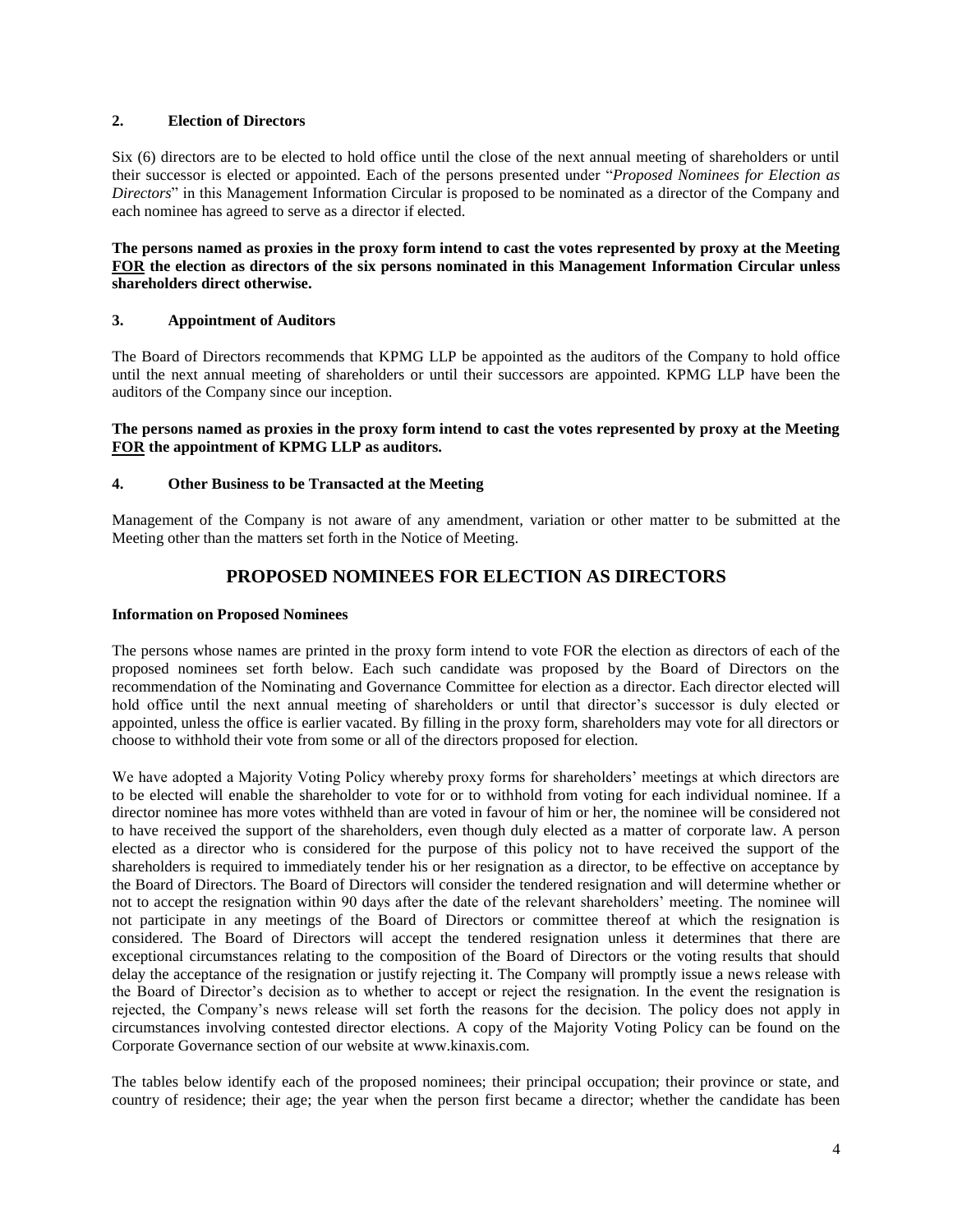determined by the Board of Directors to be independent of, or related to, the Company; their Board of Directors and committee memberships and attendance record; other public company board memberships; the number of Common Shares beneficially owned, directly or indirectly, or over which control or direction is exercised, the number of options, restricted share units ("**RSUs**"), performance share units ("**PSUs**") and deferred shares units ("**DSUs**") of the Company held (see "*Executive Compensation – Compensation Discussion and Analysis – Elements of Compensation – Long-Term Incentive*"), with all such securities ownership information provided by each of the candidates as at May 9, 2016.

# **DOUGLAS COLBETH**

Mr. Colbeth has been a director of Kinaxis since 2001 and is our current Chair of the Board; he served as President and Chief Executive Officer of the Company from 2003 to January 1, 2016. During his tenure as President and Chief Executive Officer, Mr. Colbeth was responsible for conducting the successful initial public offering of Kinaxis, growing the customer base to over 100 customers and for growing revenues to nearly \$100 million. Prior to joining Kinaxis, Mr. Colbeth was Chief Executive Officer of Spyglass Inc., a leading provider of internet software technologies. In June 1995, Spyglass became one of the first internet software companies to conduct a successful initial public offering. Mr. Colbeth holds a Bachelor of Science degree from Siena College in New York. Mr. Colbeth is a Director of On Point Technology, LLC and is also the Chairman of the board of MedCircle Inc.

| Scottsdale, Arizona<br>Age: $60$ |                 | Board/Committee Membership |                               |            |               | Attendance Record for<br>Fiscal 2015 |  | Other Public<br>Company<br><b>Board Memberships</b> |                                            |
|----------------------------------|-----------------|----------------------------|-------------------------------|------------|---------------|--------------------------------------|--|-----------------------------------------------------|--------------------------------------------|
| Director since: 2001             |                 |                            |                               |            |               |                                      |  |                                                     |                                            |
| Not Independent                  |                 |                            | Board of Directors (Chairman) |            |               | 5 of 5                               |  | 100\%                                               |                                            |
|                                  |                 | Securities Held            |                               |            |               |                                      |  |                                                     |                                            |
| As at                            | Common Shares   |                            | Options $(\#)$                | $RSUs$ (#) | $PSUs$ $(\#)$ |                                      |  | $DSUs$ $(\#)$                                       | <b>Total Market Value</b><br>of Securities |
| May 9, 2016                      | $955,000^{(1)}$ |                            | 100,000                       | 40,000     |               |                                      |  | 3,917                                               | $$38,640,031^{(5)}$                        |

# **JOHN (IAN) GIFFEN**

Mr. Giffen currently serves as an advisor and/or director to technology companies and investment funds. Mr. Giffen is currently a director of Absolute Software Corporation and a number of private companies. Since 1996, Mr. Giffen has served on the boards of a number of public companies, including Macromedia, Inc., Descartes Systems Group Inc., MKS Inc., Digital Processing Systems Inc., MGI Software Corp, Delano Technology Corporation, Corel Corporation, Certicom Corp, Financial Models Company Inc., 724 Solutions Inc., Sierra Systems Group Inc., Open Text Corporation, MOSAID Technologies Incorporated, RuggedCom Inc. and Strategic Vista Inc., as well as on the boards of several private companies. Mr. Giffen is a Chartered Professional Accountant and with a Designation in Corporate Finance. He also has a Bachelor of Arts degree from the University of Strathclyde in Glasgow. The following qualifications are all relevant to the performance of Mr. Giffen's responsibilities as Chair of our Audit Committee: his professional designations; his educational background; his years of executive experience in the technology sector, including as the Vice President and Chief Financial Officer for Alias Research Inc. from 1992 to 1996; and his service on other public company boards and board committees, including as a member of the audit committee for the board of directors of all of the public companies on which he has served, and the chair all of such audit committees, with the exception of MOSAID Technologies Incorporated.

| Toronto, Ontario<br>Age: 58<br>Director since: 1996 |                      | Board/Committee Membership                                |                                                |            |                          | Attendance Record for<br>Fiscal 2015 |                    | Other Public Company<br><b>Board Memberships</b> |                                               |
|-----------------------------------------------------|----------------------|-----------------------------------------------------------|------------------------------------------------|------------|--------------------------|--------------------------------------|--------------------|--------------------------------------------------|-----------------------------------------------|
| Independent                                         |                      |                                                           | Board of Directors (Lead Independent Director) |            |                          | 5 of 5                               |                    | 100%                                             |                                               |
|                                                     |                      |                                                           | Audit Committee (Chair)                        |            |                          |                                      | $4$ of $4$<br>100% |                                                  | <b>Absolute Software</b><br>Corporation (TSX) |
|                                                     |                      | $4$ of $4$<br>100%<br>Nominating and Governance Committee |                                                |            |                          |                                      |                    |                                                  |                                               |
|                                                     |                      |                                                           |                                                |            | Securities Held          |                                      |                    |                                                  |                                               |
| As at                                               | <b>Common Shares</b> |                                                           | Options $(\#)$                                 | $RSUs$ (#) | $PSUs$ (#)               |                                      |                    | $DSUs$ (#)                                       | Total Market Value of<br>Securities           |
| May 9, 2016                                         | 17,500               |                                                           | 20,000                                         |            | $\overline{\phantom{a}}$ |                                      |                    | 6,917                                            | $$1,402,288^{(5)}$                            |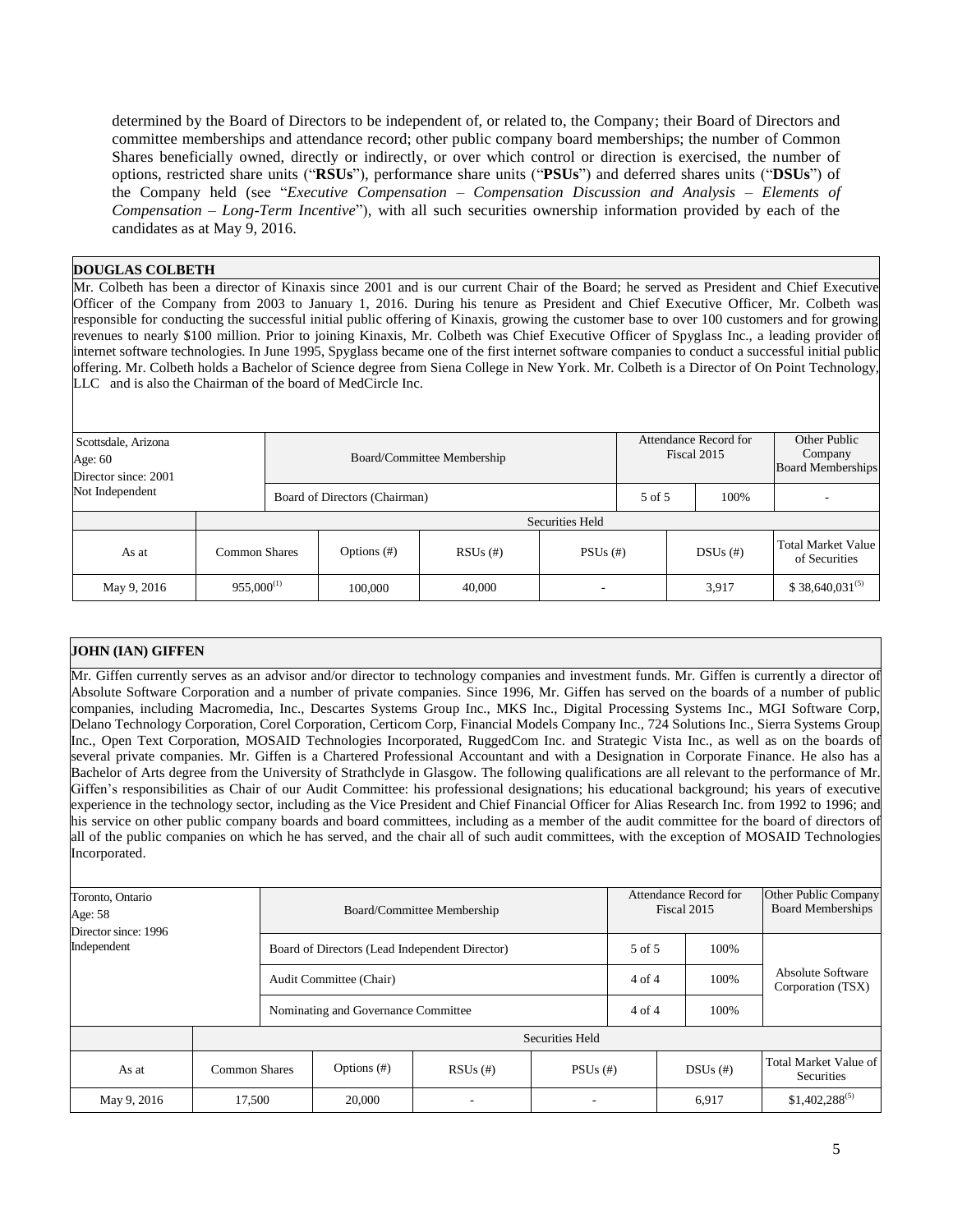# **HOWARD GWIN**

From November 2011 to December 2012, Mr. Gwin served as a Managing Director of OMERS Ventures, the venture capital arm of OMERS, one of Canada's largest pension funds. Prior to joining OMERS Ventures, Mr. Gwin established a track record as a widely-respected technology company operator. In addition, Mr. Gwin previously served as President at Solect Technology Group Inc., which was sold to Amdocs Limited, as Executive Vice President Worldwide Operations at Peoplesoft, Inc., and held progressively senior roles at International Business Machines Corporation and Xerox Canada Finance Inc. Mr. Gwin was also a Managing Partner at Bridgescale Partners from March 2010 to September 2011. Mr. Gwin has previously served on the boards of a number of public companies, including Taleo Corp, MKS Inc. and Pivotal Corporation. Mr. Gwin currently serves on the boards of several private companies. Mr. Gwin holds a Bachelor of Arts degree from Simon Fraser University in Canada. Mr. Gwin's years of executive experience in the technology sector, his educational background, and his service on other public company boards and board committees, including as a member of the audit committee for the board of directors of Taleo Corp. and MKS Inc., are all relevant to the performance of his responsibilities as a member of our Audit Committee.

| Shanty Bay, Ontario<br>Age: 56      |                      |                                             | Board/Committee Membership    |                          |                 | Attendance Record for<br>Fiscal 2015 |            | Other Public Company<br><b>Board Memberships</b> |
|-------------------------------------|----------------------|---------------------------------------------|-------------------------------|--------------------------|-----------------|--------------------------------------|------------|--------------------------------------------------|
| Director since: 2005<br>Independent |                      |                                             | <b>Board of Directors</b>     |                          |                 | 5 of 5                               | 100%       |                                                  |
|                                     |                      |                                             | <b>Audit Committee</b>        |                          |                 | $4$ of $4$                           | 100%       |                                                  |
|                                     |                      | Nominating and Governance Committee (Chair) |                               |                          | $4$ of $4$      | 100%                                 |            |                                                  |
|                                     |                      |                                             | <b>Compensation Committee</b> |                          |                 | 5 of 5                               | 100%       |                                                  |
|                                     |                      |                                             |                               |                          | Securities Held |                                      |            |                                                  |
| As at                               | <b>Common Shares</b> |                                             | Options $(\#)$                | $RSUs$ (#)               | $PSUs$ (#)      |                                      | $DSUs$ (#) | Total Market Value of<br>Securities              |
| May 9, 2016                         | 15,000               |                                             | 13,125                        | $\overline{\phantom{a}}$ | $\sim$          |                                      | 6,917      | $$1,128,894^{(5)}$                               |

# **RONALD MATRICARIA**

Mr. Matricaria is currently a director and chairman of the board at Orthofix International N.V., a publicly traded global medical device company, and most recently served on the board of directors of Life Technologies Corporation. Mr. Matricaria has previously served on the board of directors of a number of public and private companies including The Home Depot, Inc., Diametrics Medical, Inc., Ceridian HCM, Inc., Centocor, Inc., Haemonetics Corporation, Kinetic Concepts, Inc., Hospira, Inc., Cyberonics, Inc., Vistacare, Inc., Advanced Medical Technology Association (AdvaMed), the Pharmaceutical Manufacturers Association International Section, the American Diabetes Association, the American Foundation for Pharmaceutical Education, the National Foundation for Infectious Diseases, the National Retiree Volunteer Center and the Indiana Repertory Theatre. Mr. Matricaria also has over 35 years of medical device and pharmaceutical experience at St. Jude Medical, Inc., where he served as the Chair of the Board and Chief Executive Officer, and Eli Lilly and Company Inc. Mr. Matricaria holds a Bachelor of Science degree from the Massachusetts College of Pharmacy and was awarded an Honorary Doctorate degree in Pharmacy in recognition of his contributions to the practice of pharmacy. Mr. Matricaria's experience as the Chief Executive Officer of a prominent health care organization, his 23 years of executive experience in the pharmaceutical industry, and his service on other public company boards and board committees are all relevant to the performance of his responsibilities as a member of our Audit Committee and Chair of our Compensation Committee.

| Scottsdale, Arizona<br>Age: 73      |                      | Board/Committee Membership |                                     |            |                 | Attendance Record for<br>Fiscal 2015 |                    |       | Other Public Company<br><b>Board Memberships</b> |
|-------------------------------------|----------------------|----------------------------|-------------------------------------|------------|-----------------|--------------------------------------|--------------------|-------|--------------------------------------------------|
| Director since: 2014<br>Independent |                      |                            | <b>Board of Directors</b>           |            |                 | 5 of 5                               |                    | 100%  |                                                  |
|                                     |                      |                            | <b>Audit Committee</b>              |            |                 |                                      | $4$ of $4$<br>100% |       | Orthofix International<br>N.V. (NASDAO)          |
|                                     |                      |                            | Nominating and Governance Committee |            |                 |                                      | $4$ of $4$         | 100%  |                                                  |
|                                     |                      |                            | Compensation Committee (Chair)      |            |                 |                                      | 5 of 5             | 100\% |                                                  |
|                                     |                      |                            |                                     |            | Securities Held |                                      |                    |       |                                                  |
| As at                               | <b>Common Shares</b> |                            | Options $(\#)$                      | $RSUs$ (#) | $PSUs$ (#)      |                                      | $DSUs$ (#)         |       | Total Market Value of<br>Securities              |
| May 9, 2016                         | $60,000^{(4)}$       |                            | 60,000                              |            |                 |                                      |                    | 6.917 | $$3,779,523^{(5)}$                               |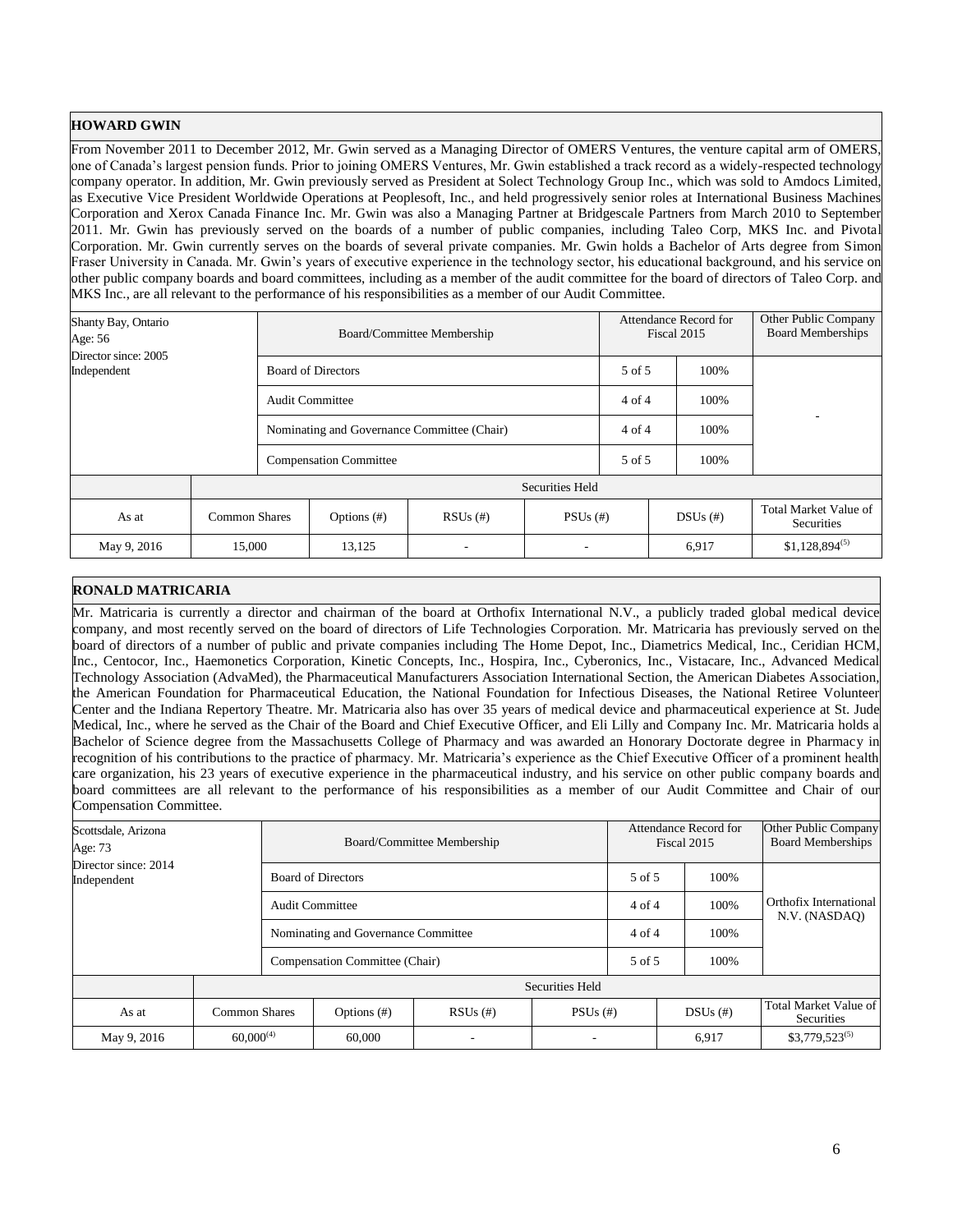# **ANGEL MENDEZ**

Mr. Mendez is a member of the Executive Advisory Board of SCM World as well as the Supply Chain Management Institute at the University of San Diego. Mr. Mendez has over 30 years of management expertise with some of the world's leading companies. Most recently, Mr. Mendez served as Senior Vice President, Cisco Transformation (September 2011-March 2015), leading the Accelerated Cisco Transformation Program, a multiyear effort that reinvented Cisco's business model and enabled significant increases in growth and shareholder value. Prior to this role, Mr. Mendez led Cisco's Customer Value Chain Management organization (November 2008-September 2011), responsible for corporate quality assurance, demand management, new product introduction, strategic sourcing, manufacturing, logistics, and customer service. Prior to joining Cisco in 2005, Mr. Mendez served as Senior Vice President of Global Operations for Palm Computing Inc., where he led the company's operational turnaround. Mr. Mendez began his career at General Electric Company, serving 11 years in increasingly responsible assignments. Following General Electric, he served in senior executive roles at AlliedSignal Inc., Citigroup Inc., and Gateway, Inc. Mr. Mendez holds a Masters in Business Administration from The Crummer School at Rollins College in Florida and a Bachelor of Science degree in Electrical Engineering from Lafayette College in Pennsylvania.

| Rancho Santa Fe, California<br>Age: 55 |               |                               | Board/Committee Membership |            |                 |     | Attendance Record for<br>Fiscal 2015 | Other Public Company<br><b>Board Memberships</b> |
|----------------------------------------|---------------|-------------------------------|----------------------------|------------|-----------------|-----|--------------------------------------|--------------------------------------------------|
| Director since: 2016<br>Independent    |               |                               | <b>Board of Directors</b>  |            |                 | (3) | (3)                                  |                                                  |
|                                        |               | <b>Compensation Committee</b> |                            |            |                 | (3) | (3)                                  |                                                  |
|                                        |               |                               |                            |            | Securities Held |     |                                      |                                                  |
| As at                                  | Common Shares |                               | Options $(\#)$             | $RSUs$ (#) | $PSUs$ (#)      |     | $DSUs$ (#)                           | Total Market Value of<br><b>Securities</b>       |
| May 9, 2016                            |               |                               | 30,000                     |            |                 |     | 3,917                                | $$163,552^{(5)}$                                 |

# **JOHN SICARD**

Prior to moving into his current role as President and Chief Executive Officer, Mr. Sicard had over twenty years' tenure at Kinaxis. Mr. Sicard first started at the Company as a key contributor to the architecture and development of Kinaxis' supply chain management solutions in early 1994, and has since held a number of senior management roles in development, professional services, business consulting, sales, marketing and customer support, and has held several positions at Kinaxis including Executive Vice President of Marketing and Development, Chief Operating Officer and Chief Strategy Officer. Before joining Kinaxis in 1994, Mr. Sicard held senior software architect positions in research and development at FastMAN Software Systems Inc. (also known as Promira Software Inc. before being purchased by Manugistics Group Inc.), and Monenco Agra Inc. Mr. Sicard holds a Bachelor of Computer Science degree from Concordia University in Canada. Mr. Sicard is also a graduate of Harvard Business School's Advanced Management Program in Massachusetts.

| Ottawa, Ontario      |               |                           |             |                            |                 |            | Attendance Record for | Other Public                               |  |
|----------------------|---------------|---------------------------|-------------|----------------------------|-----------------|------------|-----------------------|--------------------------------------------|--|
| Age: 53              |               |                           |             | Board/Committee Membership |                 |            | Fiscal 2015           | Company                                    |  |
| Director since: 2016 |               |                           |             |                            |                 |            |                       | Board Memberships                          |  |
| Not Independent      |               | <b>Board of Directors</b> |             |                            | (2)             | (2)        |                       |                                            |  |
|                      |               |                           |             |                            | Securities Held |            |                       |                                            |  |
| As at                | Common Shares |                           | Options (#) | $RSUs$ (#)                 | $PSUs$ (#)      | $DSUs$ (#) |                       | <b>Total Market Value of</b><br>Securities |  |
| May 9, 2016          | 133.727       |                           | 521,100     | 38,333                     |                 |            |                       | $$13,047,086^{(5)}$                        |  |

(1) 655,000 Common Shares held beneficially and of record by Douglas Colbeth and 300,000 Common Shares held of record by Douglas Colbeth and Margaret Colbeth as Trustees of the Colbeth Clinic Charitable Remainder Trust.

- (2) Mr. Sicard was appointed to the Board of Directors on January 2, 2016.
- (3) Mr. Mendez was appointed to the Board of Directors on January 4, 2016 and the Compensation Committee on February 17, 2016.
- (4) All 60,000 Common Shares are held of record by Ronald Matricaria, as Trustee of the Ronald and Lucille Matricaria Family Trust.
- (5) The total market value of securities is calculated as the sum of (a) the value of the unexercised options calculated based on the difference between the strike price of the option and the closing market price of the Company's Common Shares on May 9, 2016, being Cdn\$47.19 per share, converted to United States dollars based on a conversion rate of Cdn\$1.00 to US\$0.7723, being the exchange rate reported by Oanda Corporation of one Canadian dollar into U.S. dollars on May 9, 2016 and (b) the value Common Shares and share units held calculated based on the closing market price of the Company's Common Shares on May 9, 2016, being Cdn\$47.19 per share, converted to United States dollars based on a conversion rate of Cdn\$1.00 to US\$0.7723, being the exchange rate reported by Oanda Corporation of one Canadian dollar into U.S. dollars on May 9, 2016.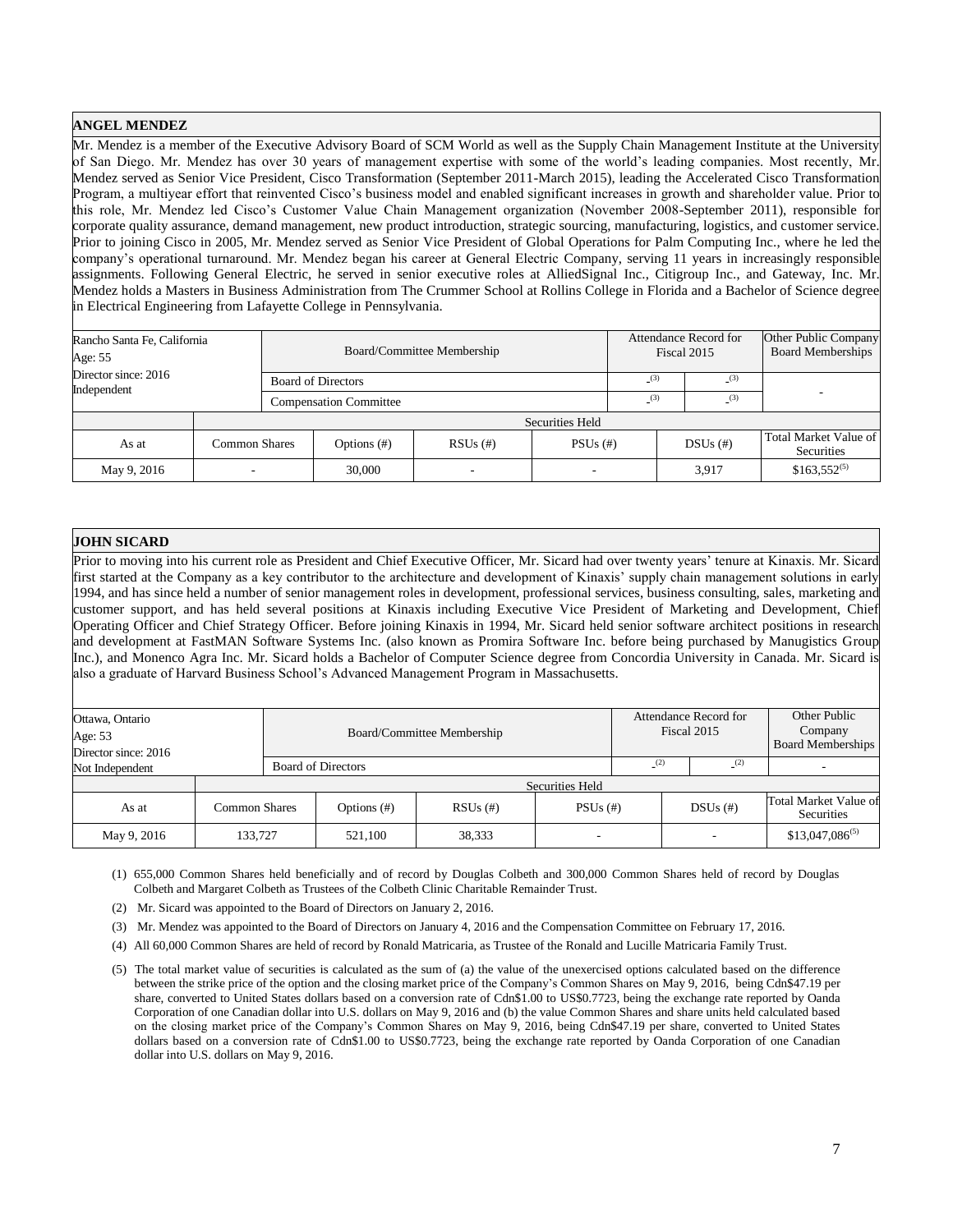# **Director Independence**

The following table summarizes the independence status under National Instrument 52-110 — *Audit Committees* and National Policy 58-201 — *Corporate Governance Guidelines,* and National Instrument 58-101 - *Disclosure of Corporate Governance Practices*, as amended from time to time ("**NI 58-101**"), as determined by the Board, of the nominees for the Company's Board and provides further details regarding those nominees who are deemed "not independent".

| <b>Name of Director</b> | Independent | <b>Not Independent</b> | <b>Reasons Not Independent</b>           |
|-------------------------|-------------|------------------------|------------------------------------------|
| Douglas Colbeth (Chair) |             | X                      | Former President and Chief Executive     |
|                         |             |                        | Officer of the Company (within the past  |
|                         |             |                        | three years)                             |
| John (Ian) Giffen (Lead | X           |                        |                                          |
| Director)               |             |                        |                                          |
| <b>Howard Gwin</b>      | X           |                        |                                          |
| Ronald Matricaria       | X           |                        |                                          |
| Angel Mendez            | X           |                        |                                          |
| John Sicard             |             | X                      | President and Chief Executive Officer of |
|                         |             |                        | the Company                              |

As set out in the table above, four of the six members of our Board of Directors are independent, being Messrs. John (Ian) Giffen, Howard Gwin, Angel Mendez and Ronald Matricaria, as that term is defined in NI 58-101. Pursuant to NI 58-101, a director is independent for the purposes of NI 58-101 if he or she has no direct or indirect material relationship with the Company. A "material relationship" is a relationship which could, in the view of our Board of Directors, be reasonably expected to interfere with the exercise of a director's independent judgment. Certain relationships are deemed to be material relationships for these purposes. Douglas Colbeth is not independent for the purposes of NI 58-101 because has been within the past three years an executive officer of Kinaxis. John Sicard is not independent for the purposes of NI 58-101 because he is an executive officer of Kinaxis.

Douglas Colbeth is the Chair of our Board of Directors. As Douglas Colbeth is not considered independent for purposes of NI 58-101, our Board has appointed John (Ian) Giffen, an independent director, to act as independent lead director ("**Independent Lead Director**") in order to ensure that our Board will successfully carry out its duties and to foster appropriate oversight of management and strong governance practices.

# **Independent Lead Director**

The role of the Independent Lead Director of the Company is to provide leadership to the Board and to foster the Board's appropriate independent oversight of management and strong governance practices. In fulfilling his duties, the Independent Lead Director, among other things, oversees the direction and administration of the Board, provides advice and counsel to chairs of the committees and other directors, works with senior management to monitor progress on strategic planning and policy implementation, establishes the agenda for meetings of the Board along with the Secretary and Chair of the Board, assists the committees of the Board and individual directors in carrying out their duties and responsibilities, encourages directors to ask questions and express viewpoints during meetings, ensures that the boundaries between Board and management responsibilities remain separate and addresses complaints, questions and concerns regarding Board matters from shareholders.

# **Corporate Cease Trade Orders**

None of the nominees for election is, as at the date of this Management Information Circular, or has, within the 10 years prior to the date of this Management Information Circular, been a director, chief executive officer or chief financial officer of any company (including us) that, while such person was acting in that capacity (or after such person ceased to act in that capacity but resulting from an event that occurred while that person was acting in such capacity) was the subject of a cease trade order, an order similar to a cease trade order, or an order that denied the company access to any exemption under securities legislation, in each case for a period of more than 30 consecutive days.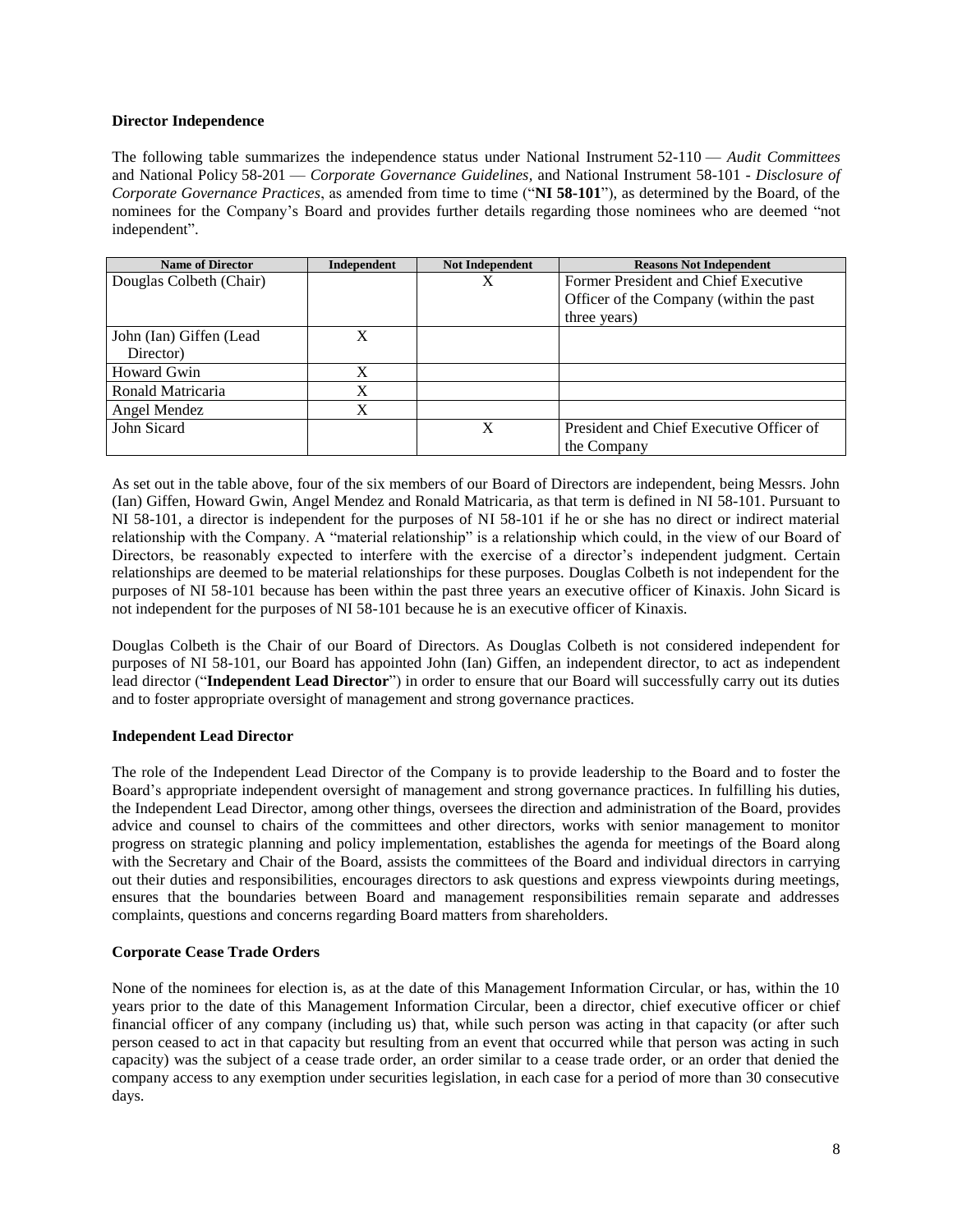#### **Bankruptcies**

Except as described below, none of the nominees for election to the Board of Directors is, as at the date of this Management Information Circular, or has been, within the ten years prior to the date of this Management Information Circular, a director or executive officer of any company that, while that person was acting in that capacity, or within a year of that person ceasing to act in that capacity, became bankrupt, made a proposal under any legislation relating to bankruptcy or insolvency or was subject to or instituted any proceedings, arrangement or comprise with creditors or had a receiver, receiver manager or trustee appointed to hold its assets.

Mr. Giffen became a director of Syncapse Corp., a private social media marketing management company, in May 2010 and resigned shortly before the appointment of a receiver in July 2013. The assets of Syncapse Corp. were subsequently sold under receivership.

# **Personal Bankruptcies**

To the best of our knowledge, in the last ten years, none of the nominees for election to the Board of Directors nor any personal holding company owned or controlled by any of them, has become bankrupt, made a proposal under any legislation relating to bankruptcy or insolvency, has become subject to or instituted any proceedings, arrangement or compromise with creditors, or had a receiver, receiver manager or trustee appointed to hold their assets or the assets of their holding companies.

# **Penalties or Sanctions**

None of the nominees for election to the Board of Directors has: (i) been subject to any penalties or sanctions imposed by a court relating to securities legislation or by a securities regulatory authority or has entered into a settlement agreement with a securities regulatory authority; or (ii) been subject to any other penalties or sanctions imposed by a court or regulatory body that would likely be considered important to a reasonable investor making an investment decision.

# **Conflicts of Interest**

To the best of our knowledge, there are no known existing or potential conflicts of interest among us and the nominees for election to the Board of Directors as a result of their outside business interests except that certain of our directors serve as directors and officers of other companies, and therefore it is possible that a conflict may arise between their duties to us and their duties as a director or officer of such other companies.

# **EXECUTIVE COMPENSATION**

The following section describes the significant elements of our executive compensation program for the fiscal year ended December 31, 2015, with particular emphasis on the process for determining compensation payable to our then President and Chief Executive Officer, our Chief Financial Officer and our other officers and employees that we have determined are "executive officers" within the meaning of National Instrument 51-102 – *Continuous Disclosure Obligations* for the fiscal year ended December 31, 2015. These individuals are referred to below as "Named Executives Officers" or "NEOs":

Douglas Colbeth, Chairman, President and Chief Executive Officer ("**CEO**")

*(Note: Effective January 1, 2016, Mr. Colbeth voluntarily retired as President and CEO of Kinaxis.)*

Richard Monkman, Chief Financial Officer ("**CFO**") and Vice-President, Corporate Services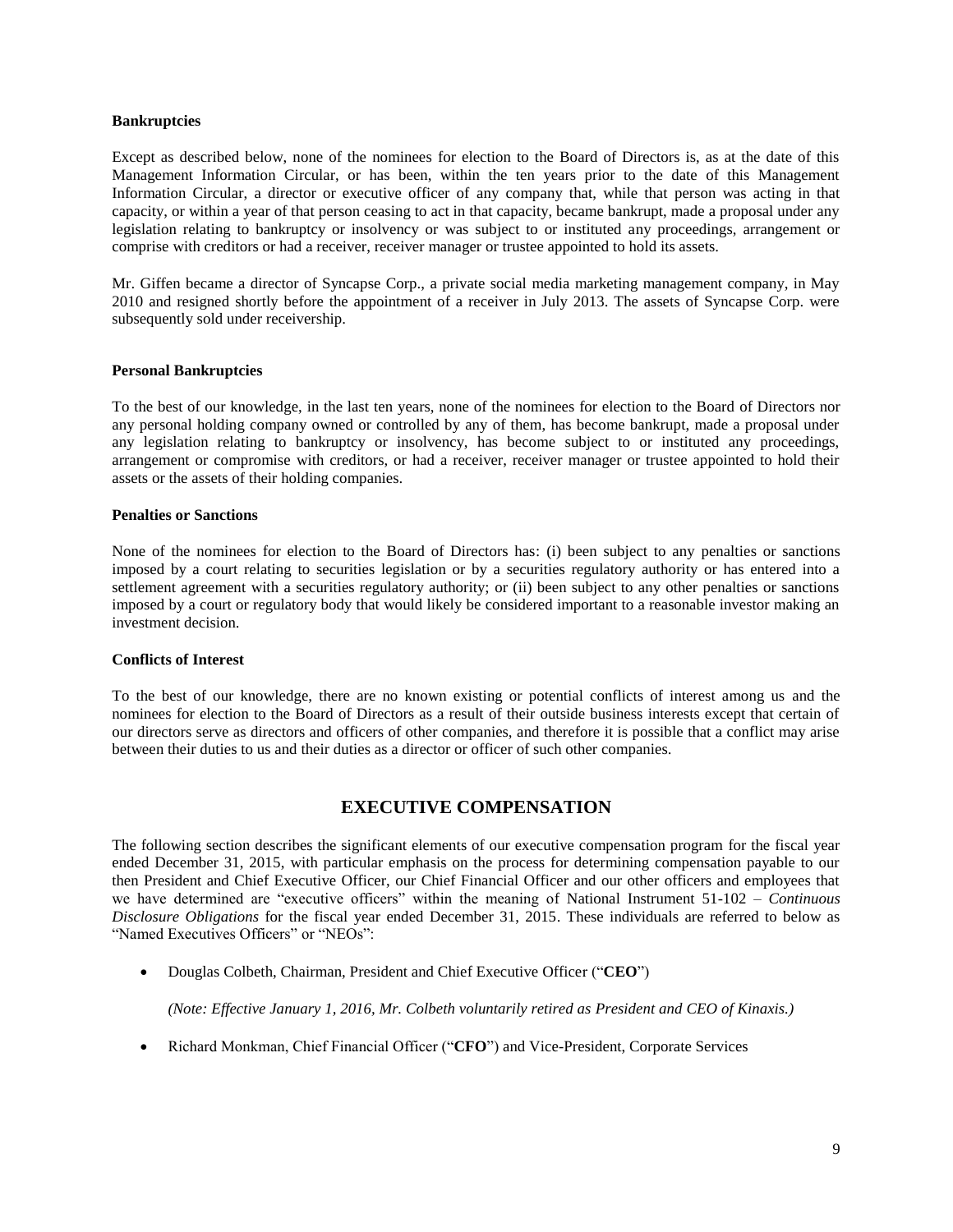John Sicard, Chief Products Officer ("**CPO**")

*(Note: Effective January 1, 2016, Mr. Sicard became President and CEO of Kinaxis.)*

- Jeffrey Johnson, Executive Vice-President, Global Field Operations
- Edwin Shepherdson, Executive Vice-President, Products & Service Operations

# **Overview**

During the fiscal year ended December 31, 2015, the Compensation Committee consisted of three directors, namely, Ron Matricaria (Chair), Howard Gwin and Robert Wadsworth. Mr. Matricaria, and Mr. Gwin were and are considered to be "independent" (within the meaning NI 58-101), and Mr. Wadsworth was considered a nonindependent director. Mr. Wadsworth resigned from the Board of Directors effective December 28, 2015, and effective February 17, 2016, independent director Mr. Mendez joined the Compensation Committee. As a result, the Compensation Committee currently consists of three independent directors: Ronald Matricaria (Chair), Howard Gwin and Angel Mendez. The Charter of the Compensation Committee has also been revised, effective May 4, 2016, to require that the Compensation Committee be comprised of 100% independent directors. All members of the Compensation Committee have relevant skills and experience with human resources and compensation matters – see "*Corporate Governance – Compensation Committee*".

The Board of Directors has adopted a written charter for the Compensation Committee that establishes, *inter alia*, the Compensation Committee's duties and responsibilities. These include the following:

- annually assessing and making a recommendation to our Board with regard to the competitiveness and appropriateness of the compensation package of our CEO, our other NEOs and certain other senior officers and key employees;
- annually reviewing and recommending to the Board the goals and objectives for the CEO and all other senior executives and the amount and method of calculation of any regular and incentive compensation related thereto;
- annually evaluating the actual performance of the CEO against such goals and criteria and recommend to the Board the amount of regular and incentive compensation to be paid to the CEO for completed periods;
- annually reviewing the CEO's evaluation of the actual performance of the other senior executives against their respective goals and criteria and the CEO's recommendations to the Board for the amount of regular and incentive compensation to be paid to the other senior executives for completed periods;
- reviewing and making recommendations to our Board regarding any employment contracts or arrangements with our CEO and other NEOs , including any retiring allowance arrangements or any similar arrangements to take effect in the event of a termination of employment;
- annually reviewing and recommending the aggregate bonus pools to be made available under our incentive compensation plans for the CEO, the other NEOs and other officers; and
- reviewing and making recommendations to our Board regarding the structure and implementation of incentive stock option plans, share unit plans or any other long-term incentive plans and, to the extent delegated by our Board, approving grants to participants and the magnitude and terms of their participation.

In 2015 the Compensation Committee developed an annual calendar of activities to ensure that it carries out its mandate on a timely basis. Based on the assessments, reviews and recommendations by the Compensation Committee, our full Board of Directors makes decisions regarding compensation of the CEO and other NEOs, including salaries, bonuses and long-term incentives, and approves goals and objectives relevant to the compensation of our CEO and the other NEOs.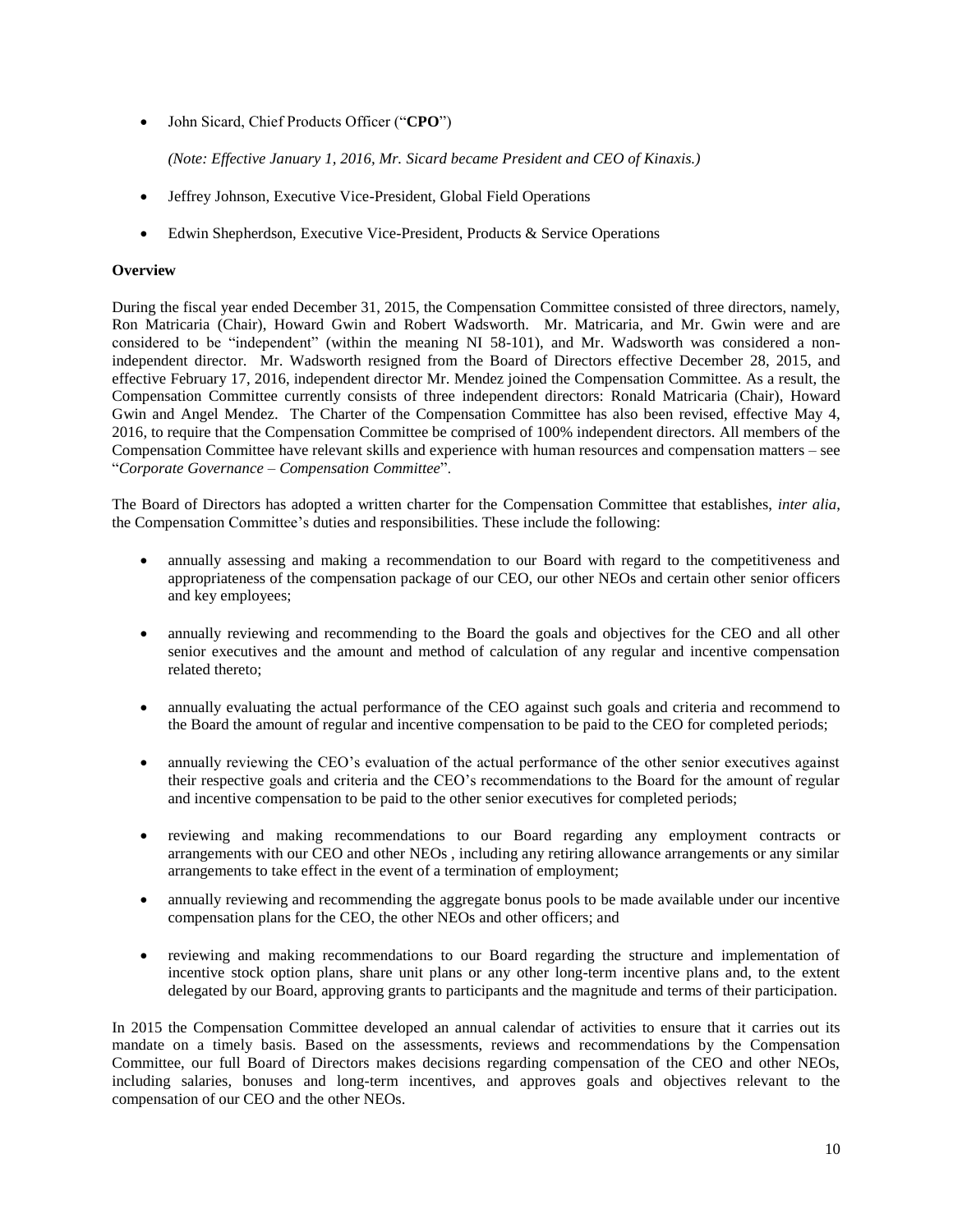The NEO compensation for the year ended December 31, 2015 is summarized below under the subheading "*Summary Compensation Table*". The compensation of the NEOs is based on factors described below.

# **Compensation Discussion and Analysis**

# *Compensation Objectives and Philosophy*

Our compensation practices are designed to retain, motivate and reward our executive officers for their performance and contribution to our long-term success. Our Board of Directors seeks to compensate executive officers by combining short-term and long-term cash and equity incentives. It also seeks to reward the achievement of corporate and individual performance objectives, and to align executive officers' incentives with the Company's performance. These goals may include the achievement of specific financial or business development goals. Company performance goals are based on targets for our financial performance during the applicable period.

Our Board of Directors' philosophy is to pay fair, reasonable and competitive compensation with a significant equity-based component in order to align the interests of the Company's executive officers with the interests of shareholders.

# *Compensation Consultant*

The Charter of the Compensation Committee provides that compensation consultants will be engaged at least biannually to provide analysis with respect to the Board and executive compensation, unless deemed unwarranted by the Compensation Committee and confirmed by the Board. In practice, in each of the two years that the Company has been a public company, compensation consultants have been engaged for this purpose. The Company has a limited history as a public company and over time this may become a bi-annual exercise as envisioned by the Charter, or the Compensation Committee may opt for more regular updates as circumstances warrant.

In each of the past two fiscal years, the Compensation Committee has retained Arthur J. Gallagher & Co. Human Resources & Compensation Consulting Practice ("**Gallagher**"), an independent consulting firm, to provide market data and analysis with respect to executive and director compensation. Gallagher was first engaged in March 2014 and delivered a report in April 2014. The Compensation Committee and the Board used the April 2014 report to help develop compensation programs for the CEO and other executive officers that took effect following the Company's initial public offering. In August 2015, Gallagher was again engaged by the Compensation Committee to provide updated market data and analysis with respect to the compensation programs for certain NEOs (namely, the CEO, CFO and EVP, Global Services) and the directors. Gallagher delivered its reports to the Compensation Committee in September 2015.

To support this process, Gallagher developed and reviewed a peer group (the "**Comparator Group**") in consultation with the Compensation Committee, and selected and examined relevant executive compensation databases. See "*Market Positioning and Benchmarking*" below.

In 2015, Gallagher also provided general consulting services to the Board and Compensation Committee on the design of the Company's ESPP, which was adopted in 2015 and is open to participation by all employees. The aggregate fees billed to the Company for executive and director compensation-related services and all other services provided by Gallagher are as set out below:

|                                              | Fiscal 2015<br>(US\$) | Fiscal 2014<br>(US\$) |
|----------------------------------------------|-----------------------|-----------------------|
|                                              | 24,400                | \$33,000              |
| All other fees <sup><math>(2)</math></sup> . | 11.500                |                       |

 $\overline{\phantom{a}}$  , where  $\overline{\phantom{a}}$ (1) Includes amounts paid to Gallagher for both executive and director compensation-related services.

(2) \$11,500 of fees paid to Gallagher in 2015 were on account of ESPP-related consulting services.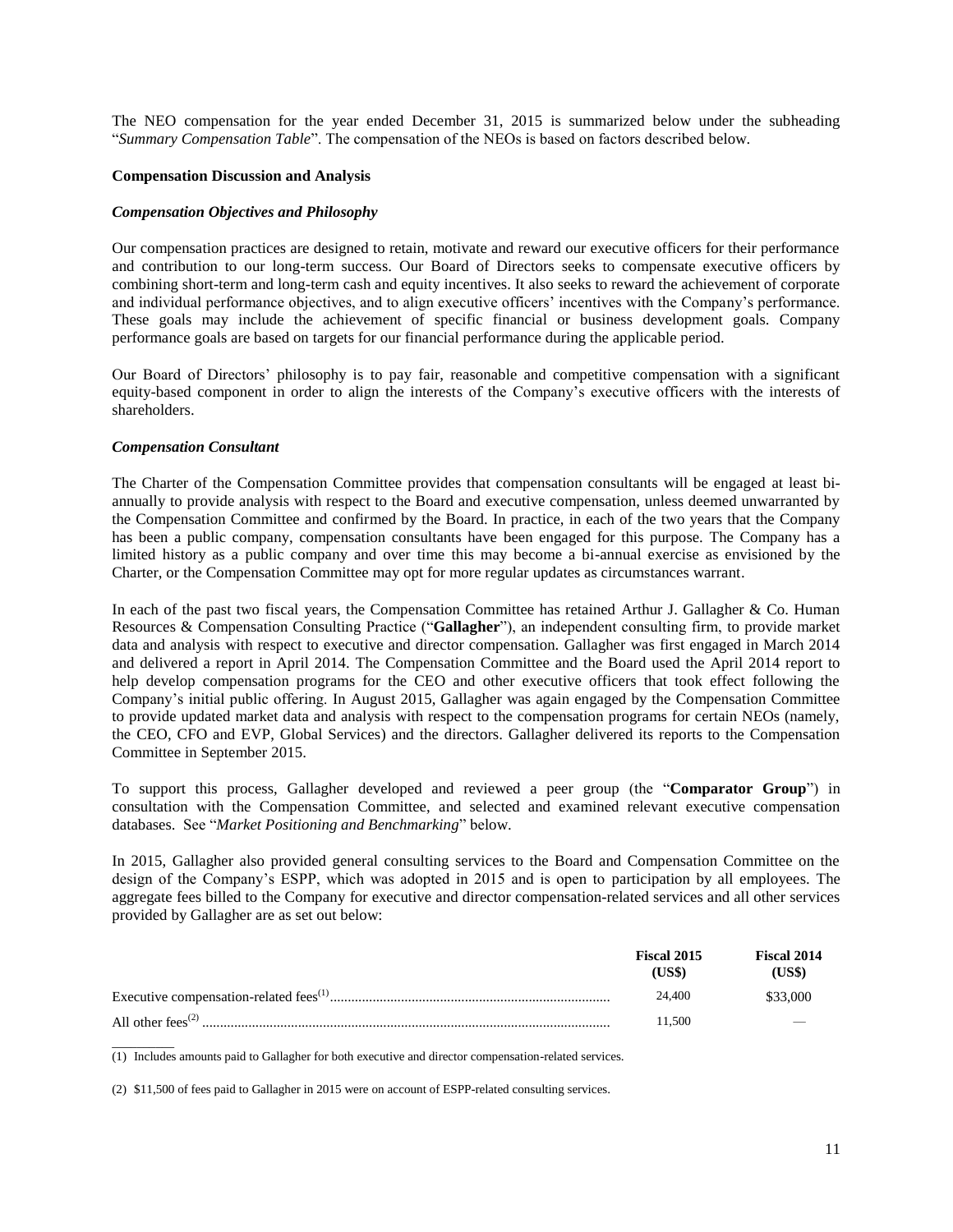The Compensation Committee's current policy is to require Compensation Committee pre-approval for any services provided by Gallagher or any other compensation consultant or compensation advisor to the Company.

# *Market Positioning and Benchmarking*

Various elements of the Company's compensation program are intended to align with those of the Comparator Group in the short to medium term. See "*Elements of Compensation*" below.

In fiscal 2015, the Comparator Group was comprised of 19 companies for executive compensation purposes and 22 companies for director compensation purposes. The Comparator Group was most recently reviewed and updated by Gallagher in consultation with the Compensation Committee in August and September 2015. The Comparator Group of 19 companies was reviewed for the Executive Compensation Study and the Comparator Group of 22 companies was reviewed for the Director Compensation Study, both of which were delivered by Gallagher in September 2015.

The companies in the Comparator Group were selected to reflect our financial outlook as a publicly-listed organization and have a level of complexity of operations and technologies comparable to Kinaxis. The selection criteria used to determine the composition of the Comparator Group are the following:

- operations in relevant comparator industries, specifically, internet software and services and application software;
- revenues substantially similar to Kinaxis, taking into account our relative size, our current results and our expected future outlook;
- securities that are publicly traded; and
- a headquarters in North America, reflective of our focus on our existing and target markets and competitors located in the United States.

The companies forming the Comparator Group for executive compensation purposes meet all or some of the foregoing criteria and are listed below:

| AMBER ROAD INC.        | DEMANDWARE, INC.            | Q2 HOLDINGS INC.     |
|------------------------|-----------------------------|----------------------|
| AMERICAN SOFTWARE INC. | <b>EGAIN CORP.</b>          | <b>SCIQUEST INC.</b> |
| BENEFITFOCUS, INC.     | INUVO INC.                  | <b>SHOPIFY INC.</b>  |
| <b>BRIGHTCOVE INC.</b> | <b>IPASS INC.</b>           | SPS COMMERCE, INC.   |
| CARBONITE, INC.        | <b>MARIN SOFTWARE INC.</b>  | <b>TEXTURA CORP.</b> |
| CHANNELADVISOR CORP.   | <b>MARKETO INC.</b>         | UPLAND SOFTWARE INC. |
|                        | <b>MITEL NETWORKS CORP.</b> |                      |

The companies forming the Comparator Group for director compensation purposes included all of the companies listed above and also included the following companies (which meet are all or some of the foregoing criteria):

DESCARTES SYSTEMS GROUP INC. SANDVINE CORPORATION SOLIUM CAPITAL INC.

Our compensation policy for fiscal 2015 provided for a specific positioning of each element of total compensation in the market based on this well-defined Comparator Group. Recognizing that we are at an earlier stage than many of the companies in the Comparator Group, as an interim approach, our compensation practices were benchmarked using a regression method to account for our expected revenue scope in the short to medium term.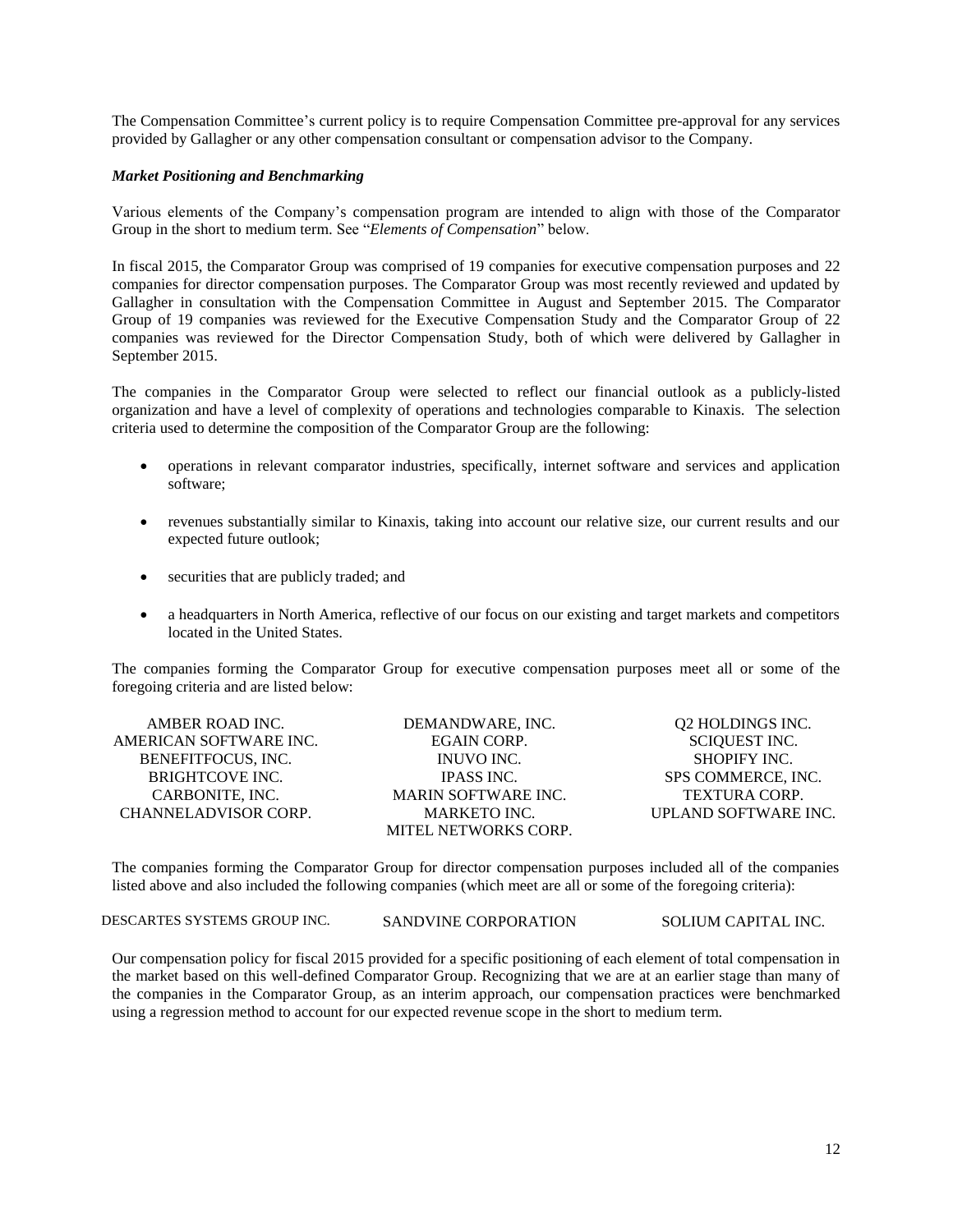# *Elements of Compensation*

Our executive compensation consists primarily of the following elements: base salary, short-term incentives, longterm equity incentives and customary benefit programs. We do not offer any pension benefits. The following table summarizes the market positioning for each element of our compensation program.

| <b>Compensation Element</b>                           | <b>Performance Criteria</b>                                                                               | <b>Alignment with Market</b>                                                                                                         |
|-------------------------------------------------------|-----------------------------------------------------------------------------------------------------------|--------------------------------------------------------------------------------------------------------------------------------------|
| <b>Base salary</b>                                    | Individual contribution and<br>competencies and prior<br>relevant experience                              | Aligned with <b>median</b> base<br>salary offered in our<br><b>Comparator Group</b>                                                  |
| <b>Short-Term Incentive</b><br>(Annual Bonus Program) | Individual contribution,<br><b>Adjusted EBITDA</b><br>performance and Subscription<br>Revenue performance | Aligned with <b>median</b> short-<br>term incentives offered in the<br>market, as defined in the<br>Company's compensation<br>policy |
| <b>Long-Term Equity</b><br><b>Incentive</b>           | Time-based vesting for both<br>options and RSUs.<br>Performance-based vesting<br>for PSU <sub>s</sub>     | Aligned with <b>median</b> long-<br>term incentives offered in the<br>our Comparator Group                                           |
| <b>Benefits</b>                                       | Not applicable                                                                                            | Customary benefit programs<br>for scope and size of<br>operations and workforce                                                      |

# *Base Salary*

Base salaries for executive officers are established based on the scope of their responsibilities and their prior relevant experience, taking into account compensation paid by other companies in the industry for similar positions and the overall market demand for such executives at the time of hire.

An executive officer's base salary is determined by reviewing the executive officer's other compensation to ensure that the executive officer's total compensation is in line with our overall compensation philosophy. Accordingly, base salaries are set at a level to ensure that performance-based compensation is significant enough to continue to motivate and reward our executive officers for their performance and contribution to our long-term success.

Base salaries are reviewed annually and increased for merit reasons, based on the executive's success in meeting or exceeding individual objectives. Additionally, base salaries can be adjusted as warranted throughout the year to reflect promotions or other changes in the scope or breadth of an executive's role or responsibilities, as well as for market competitiveness.

# *Short-Term Incentive*

Our compensation program includes eligibility for annual incentive cash bonuses for our CEO, CFO and CPO under our annual bonus program. Short-term incentives are designed to retain, motivate and reward our executive officers for their performance and contributions according to the Company's compensation objectives and philosophy.

The target amounts to which each of these executives is entitled under our annual bonus program is recommended by the Compensation Committee and approved by our Board of Directors. The bonus program described does not apply to Mr. Johnson, who as a sales executive, is on a separate short-term compensation program or to Mr. Shepherdson, who is also on a separate short-term compensation program.

When making a recommendation to set or increase the short-term incentive target for the CEO, CFO and CPO, the Compensation Committee takes into consideration the scope of the executive's responsibilities, his base salary and the positioning of his short-term incentive target compared to our Comparator Group. Our Board had set short-term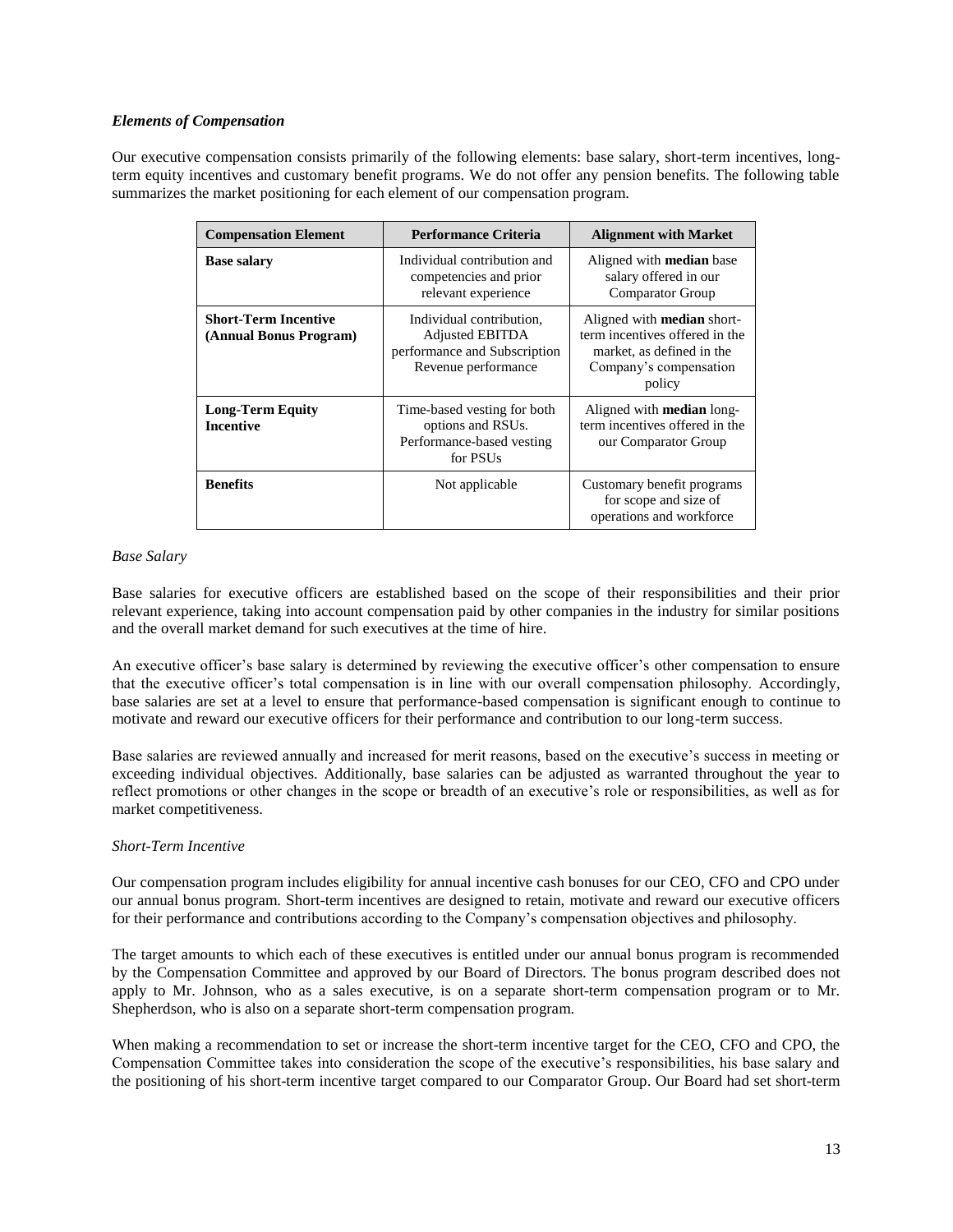incentive targets for our CEO at 100% of base salary and for our CFO and CPO at 75% of their respective base salaries. Incentives consist of an individual component and two corporate performance components.

For the fiscal year ended December 31, 2015 awards under our annual bonus program for our CEO, CFO and CPO were calculated as follows:

| $100\%$ of<br>(Individual<br><b>Base</b><br>Salary (for<br>performance<br>CEO)<br>measure<br>$20\%$ weighting<br>or<br>X<br>$\ddot{}$<br>75% of<br>Performance can<br><b>Base</b><br>range from 0 to<br><b>Salary (for</b><br>0.4, with target<br>performance of 0.2<br>other<br>$NEOs$ ) | <b>Adjusted EBITDA</b><br>performance<br>measure<br>$40\%$ weighting<br>Performance can<br>$\ddot{}$<br>range from 0<br>to 0.8, with target<br>performance<br>of $0.4$ | <b>Total Subscription</b><br>Revenue<br>performance<br>measure 40%<br>weighting<br>Performance can<br>range from $0$ to $0.8$ ,<br>with target<br>performance of 0.4) | $=$ | <b>Annual</b><br><b>Bonus</b><br>Payout |
|-------------------------------------------------------------------------------------------------------------------------------------------------------------------------------------------------------------------------------------------------------------------------------------------|------------------------------------------------------------------------------------------------------------------------------------------------------------------------|-----------------------------------------------------------------------------------------------------------------------------------------------------------------------|-----|-----------------------------------------|
|-------------------------------------------------------------------------------------------------------------------------------------------------------------------------------------------------------------------------------------------------------------------------------------------|------------------------------------------------------------------------------------------------------------------------------------------------------------------------|-----------------------------------------------------------------------------------------------------------------------------------------------------------------------|-----|-----------------------------------------|

Performance that over-achieves targeted levels will result in payouts above targeted levels. The total annual bonus is limited in the case of the CEO to two times his base salary and for the CFO and CPO to 1.5 times their respective base salaries. Our annual bonus program is administered by the Compensation Committee. Our Board of Directors reviewed and approved the bonus payouts on February 17, 2016.

The Compensation Committee applied the following principles and components in determining the bonus payouts for fiscal 2015:

# A. Individual Performance Measure

Individual performance was assessed on a discretionary basis by the Compensation Committee. In assessing performance, the Compensation Committee considered the NEO's support of general corporate objectives as well as his individual contributions and performance. The individual performance measure accounted for up to 20% of the total annual bonus opportunity.

# B. Adjusted EBITDA Performance Measure

The Adjusted EBITDA performance measure accounts for up to 40% of the total annual bonus opportunity. Adjusted EBITDA is defined as profit adjusted to exclude the impact of our formerly outstanding redeemable preferred shares, our equity compensation plans , income tax expense, depreciation, foreign exchange loss (gain) and net financing (income) expense. The targeted Adjusted EBITDA for a given year is established by the Board of Directors, upon recommendation from the Compensation Committee. In order to be eligible for a bonus for fiscal 2015, the Company's actual Adjusted EBITDA had to meet a minimum of 70% of the targeted Adjusted EBITDA. This component of the bonus then scales up based on the percentage of targeted Adjusted EBITDA actually achieved, with the maximum for this component being realized at 150% of targeted Adjusted EBITDA. The rate of scale-up accelerates once actual Adjusted EBITDA exceeds 100% of targeted Adjusted EBITDA.

# C. Total Subscription Revenue Performance Measure

The Subscription Revenue performance measure accounts for up to 40% of the total annual bonus opportunity. "Subscription Revenue" refers to fees for provision of the Company's RapidResponse® as software as a service ("**SaaS**") in a hosted/cloud environment. The targeted Subscription Revenue is determined by the Board of Directors, upon recommendation from the Compensation Committee. In order for any bonus to be payable based on this measure for fiscal 2015, our actual Subscription Revenue had to meet a minimum of 95% of the targeted Subscription Revenue. This component of the bonus then scales up based on the percentage of targeted Subscription Revenue actually achieved, with the maximum for this component being realized at 105% of targeted Subscription Revenue. The rate of scale-up accelerates once actual Subscription Revenue exceeds 100% of targeted Subscription Revenue.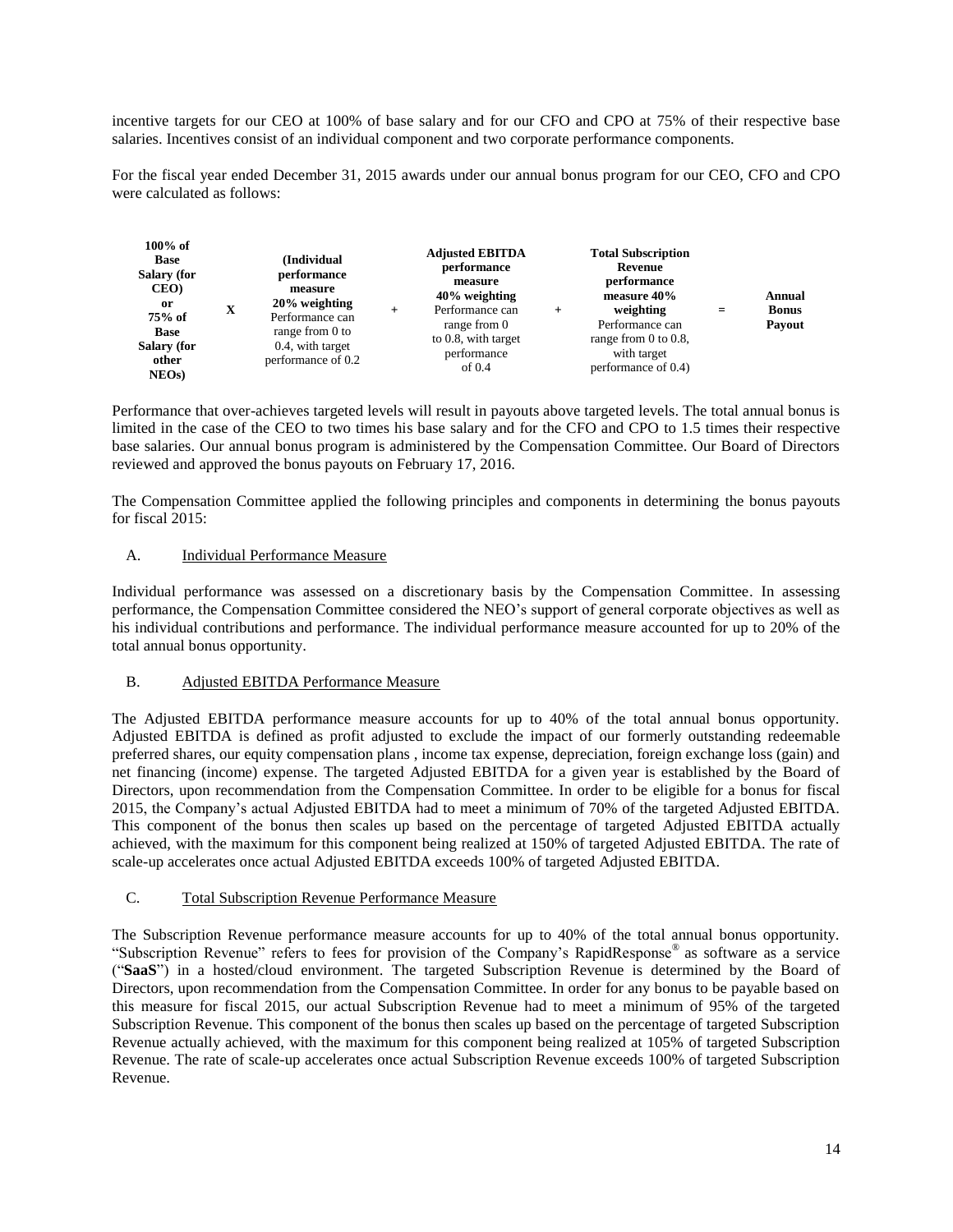Target performance measures are intended to be difficult to achieve but attainable. Levels above target are intended to be "stretch" targets and to be very difficult to achieve.

Jeffrey Johnson has a 2015 sales incentive plan with a target commission of \$275,000, of which \$180,000 was based on product sales and the remainder is based on services business. Commissions are earned for in-term configuration expansion by customers and end-of-term configuration expansion on renewal, as well as for sales to new customers.

Edwin Shepherdson is eligible to participate in a corporate incentive plan, called the Leadership Bonus Program. The Leadership Bonus Program is discretionary and is subject to a discretionary personal performance component (50% weighting) and a Subscription Revenue performance measure (50% weighting). Mr. Shepherdson's bonus is targeted at 30% of his base salary, assuming 100% achievement of targets, and up to a maximum of 45% of his base salary. Our Leadership Bonus Program is administered by our CEO with the oversight of the Compensation Committee. Individual performance targets are evaluated and determined by our CEO and the Subscription Revenue performance measures are determined by the CEO upon recommendation from the Compensation Committee.

The Board maintains the discretion at all times to grant discretionary bonuses, including in the context of acquisitions, to modify, amend or terminate short-term incentive programs and/or to deviate from the plans or grant individual exceptions. In the event of a termination of an NEO for any reason, other than for "Cause" or resignation without "Good Reason", each NEO is paid his accrued bonus entitlement calculated as follows: 100% of base salary for Mr. Colbeth, 75% of base salary for Mr. Monkman and Mr. Sicard, and 30% of base salary for Mr. Shepherdson, pro-rated for the number of completed months worked in the year. In the case of Mr. Johnson, this bonus payment is a pro-rated amount of any variable incentive compensation (at goal target).

The Adjusted EBITDA and Subscription Revenue was exceeded for fiscal 2015 with targeted individual performance varying by individual.

The Company does not disclose specific Adjusted EBITDA or Subscription Revenue performance measures because it considers that the information about these specific targets would place it at a significant disadvantage if the targets became known. The targets are set as part of the Company's annual budget and strategic planning process and disclosure of these targets would expose the Company to serious prejudice and negatively impact its competitive advantage in the market.

# *Long-Term Incentive*

We believe that equity-based awards allow us to reward senior executive officers for their sustained contributions to us and align their interests with those of our long-term shareholders. We also believe that equity awards incentivize employee continuity and retention. The Company's long-term incentives are designed to motivate and reward executives for their contributions to our long-term success in accordance with the Company's compensation objectives and philosophy.

On August 31, 2015 we have adopted an employee share purchase plan (the "**ESPP**"). Under the ESPP, our employees have the opportunity to contribute a percentage of their eligible earnings to the plan, generally through payroll deduction. Eligible earnings are defined as basic earnings only, and exclude certain amounts such as commissions, bonuses and stock option benefits. The amount of eligible earnings that may be contributed by an individual participant is capped at 10% of the participant's eligible earnings. We make a monthly cash contribution to the participant's account in an amount equal to 20% of the participant's contribution. The employee's personal contribution and our 20% matching contribution are used by the plan administrator to make market purchases of Kinaxis' shares. Shares purchased with the employer portion of the contribution are subject to certain restrictions on resale. The ESPP does not involve the issuance from treasury or potential issuance from treasury of any of our securities. The purpose of the ESPP is to provide a benefit to our employees that is aligned with shareholders' interests.

We have adopted stock option plans and, in conjunction with the closing of our initial public offering ("**IPO**"), a share unit plan (the "**Share Unit Plan**") to provide long-term equity incentives. Our Board of Directors believes that options to purchase Common Shares, and grants under the Share Unit Plan, provide management with a strong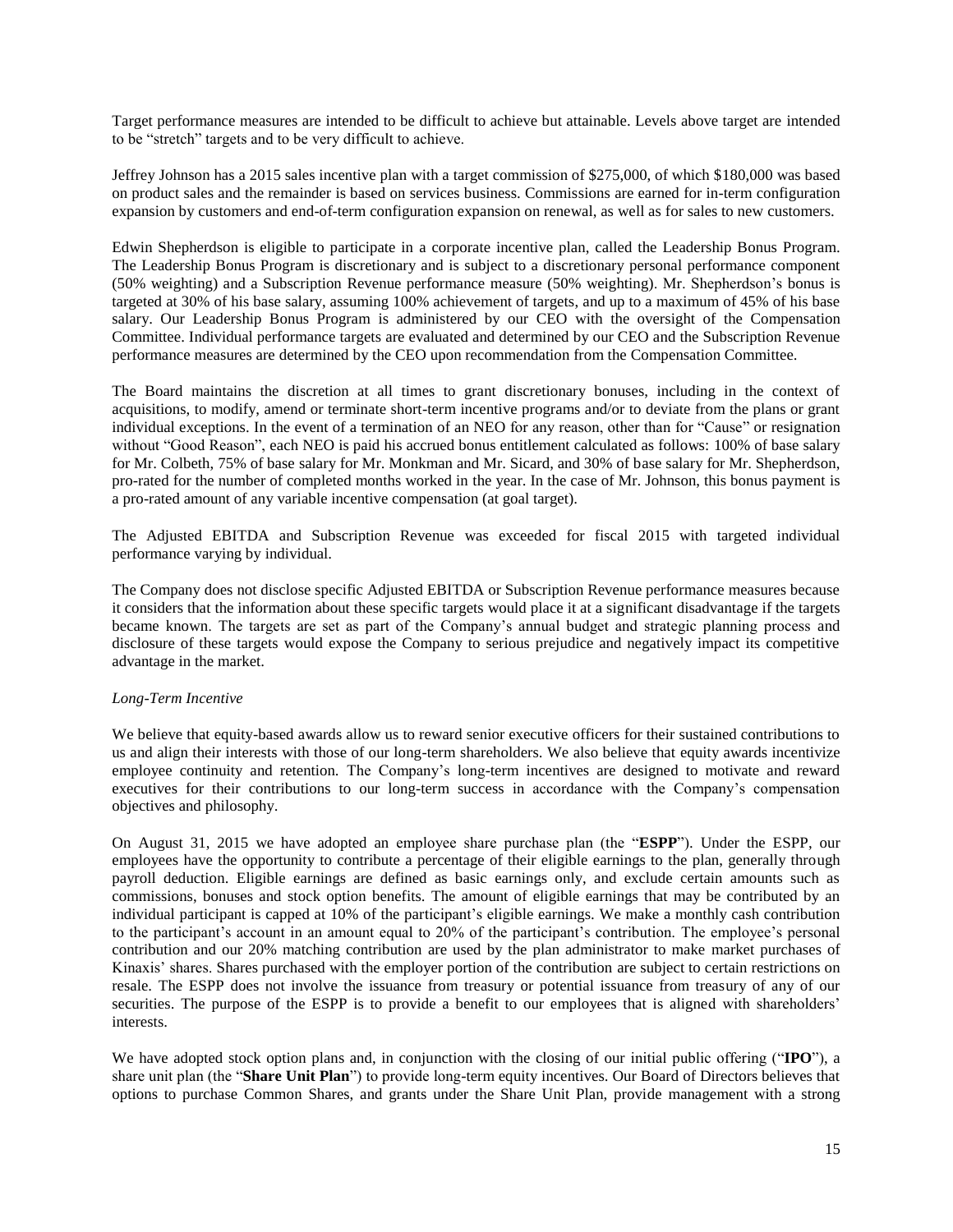incentive to enhance our long-term performance and the creation of shareholder value. The Compensation Committee determines the grant size and terms of awards for our NEOs to be recommended to our Board of Directors, taking into account, among other things, previous grants of options and other equity incentives.

We currently have options outstanding under a stock option plan established in 2012 (the "**Current Option Plan**") as well as options outstanding under a stock option plan established in 2010 (the "**2010 Plan**"). There are no more outstanding options under the stock option plan established in 2000 (the "**2000 Plan**"). The 2010 Plan and the 2000 Plan are collectively referred to as the "**Old Option Plans**". As of the date hereof, 1,906,300 options are outstanding under the Current Option Plan and an aggregate of 639,998 options are outstanding under the 2010 Plan. Following adoption of the Current Option Plan, the Board ceased granting options under the Old Option Plans.

In conjunction with the closing of the Company's IPO, we established the Share Unit Plan. The Share Unit Plan provides for the grant of share units ("**Share Units**"), consisting of restricted share units (RSUs), performance share units (PSUs) and deferred share units (DSUs). The maximum aggregate number of Common Shares issuable from treasury by Kinaxis pursuant to the Share Unit Plan is 750,000. This maximum number is subject to adjustment for changes in the number of Common Shares outstanding through subdivision, consolidation, reclassification, amalgamation, merger or otherwise. As of the date hereof, an aggregate of 148,587 RSUs, no PSUs and 28,585 DSUs are outstanding under the Share Unit Plan.

No award may be made to our insiders under the Current Option Plan or the Share Unit Plan if such award would result in: (i) the number of Common Shares issued from treasury to insiders (excluding Common Shares issued to insiders prior to the closing of the IPO) pursuant to such plans, together with all of our other share compensation arrangements, within any one year period, exceeding 10% of the outstanding Common Shares, or (ii) the number of Common Shares issuable to insiders pursuant to vested Share Units together with the number of Common Shares issuable to insiders at any time pursuant to options granted under the Old Option Plans and Current Option Plan and all of our other security-based compensation arrangements exceeding 10% of the outstanding Common Shares. When used in this paragraph, the terms "insiders" and "security-based compensation arrangement" have the meanings ascribed thereto in the Toronto Stock Exchange ("**TSX**") rules for this purpose. Securities issued pursuant to security-based compensation arrangements prior to the IPO are not be counted toward these thresholds.

# Current Option Plan

The Current Option Plan allows for the grant of incentive stock options to our employees, directors, officers and consultants. Our Board of Directors is responsible for administering the Current Option Plan, and the Compensation Committee makes recommendations to our Board of Directors in respect of matters relating to the Current Option Plan.

The aggregate number of Common Shares reserved for issuance under the Current Option Plan is 2,215,698. As of the date hereof, 1,906,300 Common Shares (representing 7% of the issued and outstanding Common Shares on a diluted basis) were subject to options granted under the Current Option Plan and 32,698. Common Shares (representing less than 1% of the issued and outstanding Common Shares on a diluted basis) were unallocated and available for future grants of options. The Current Option Plan provides that the number of Common Shares reserved for issuance will increase on each one year anniversary of the date on which our Common Shares become listed on the TSX by the lesser of: (i) that number of Common Shares equal to 3% of the issued and outstanding Common Shares on the applicable anniversary date; and (ii) 900,000 Common Shares; provided that the aggregate number of Common Shares reserved for issue in respect of un-granted options after giving effect to such increase shall not exceed 8% of the issued and outstanding Common Shares on the applicable anniversary date. The Current Option Plan is considered a "rolling plan" for TSX purposes. Except for the insider participation limits described above, the Current Option Plan does not provide for a maximum number of Common Shares which may be issued to any single optionee pursuant to the Current Option Plan.

Unless otherwise determined by our Board of Directors, options granted under the Current Option Plan vest at a rate of 25% per year over four years at each anniversary of the date of the grant. Options granted under the Current Option Plan may be exercised during the period specified in the Current Option Plan, which is generally ten years from the date of grant. The Current Option Plan also provides that, unless otherwise determined by our Board of Directors, options generally terminate within 30 days following the termination of employment, directorship or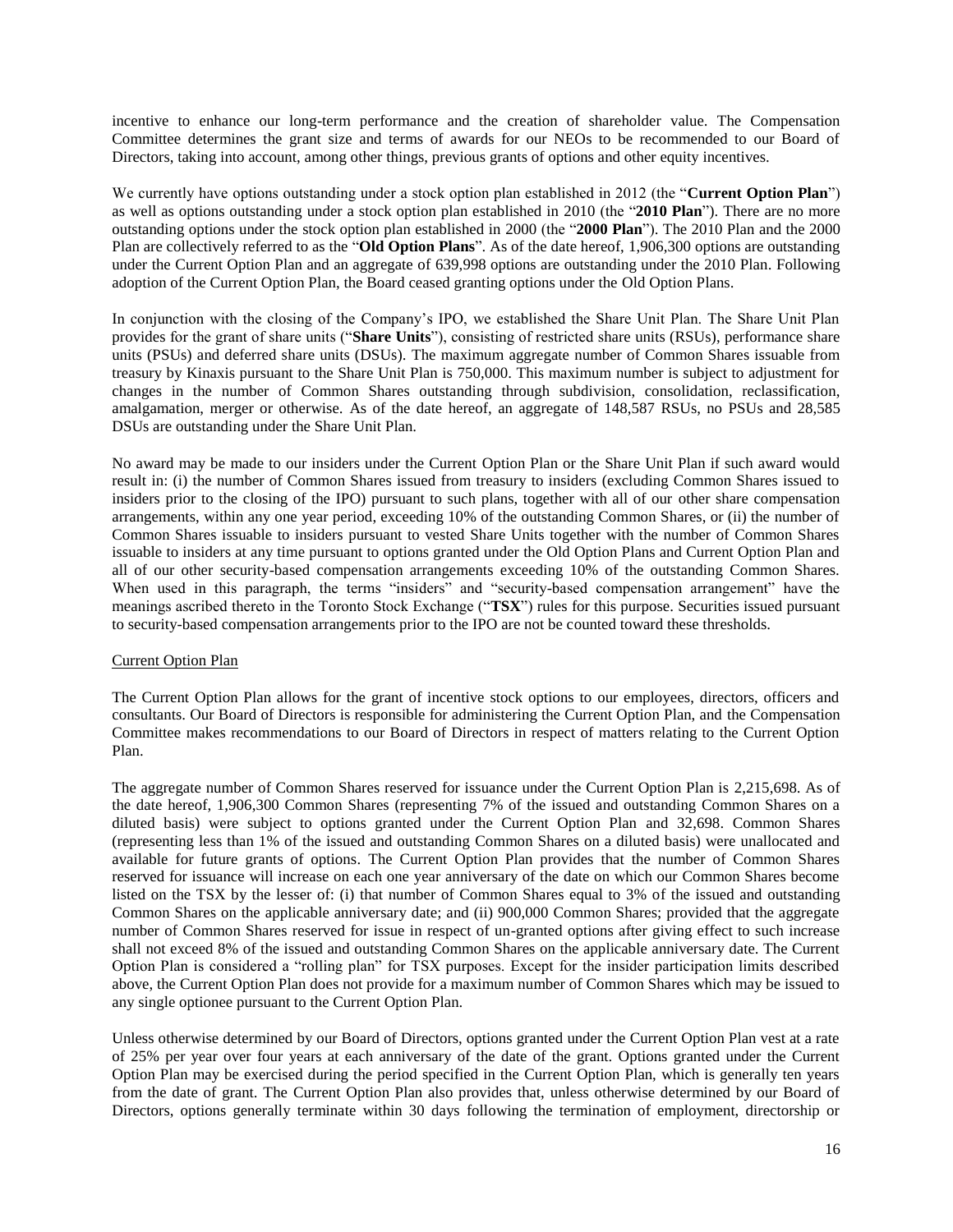engagement as a consultant with the Company or affiliated entities. The exercise price for options granted under the Current Option Plan is determined by our Board of Directors, but may not be less than the fair market value (as determined in accordance with the Current Option Plan) of our Common Shares.

If options granted under the Current Option Plan would otherwise expire during or immediately after a trading black-out period, the expiry date of the options will be extended to the tenth business day following the end of the black-out period.

Amendments to the Current Option Plan generally require the consent of the TSX and our shareholders given at a duly constituted meeting. However, the following amendments to the Current Option Plan may be made by our Board without TSX or other stock exchange approval and without shareholder approval:

- amendments of a technical, clerical or "housekeeping" nature, or to clarify any provision of the Current Option Plan, including without limiting the generality of the foregoing, any amendment for the purpose of curing any ambiguity, error or omission in the Current Option Plan or to correct or supplement any provision of the Current Option Plan that is inconsistent with any other provision of the Current Option Plan;
- suspension or termination of the Current Option Plan;
- amendments to respond to changes in legislation, regulations, instruments, stock exchange rules or accounting or auditing requirements;
- amendments necessary to permit the grant of options to optionees who are resident outside of Canada or the  $U.S.$ :
- amendments respecting administration of the Current Option Plan;
- any amendment to the definition of "Consultant", "Officer", "Director" or "Employee" therein or otherwise relating to the eligibility of any service provider to receive an award under the Current Option Plan;
- changes to the vesting provisions for any outstanding option;
- changes to exercise methods and frequency;
- amendments to add a feature for financial assistance to optionees to facilitate the purchase of Common Shares;
- amendments to add a further or other cashless exercise features, payable in cash or securities, whether or not providing for a full deduction of the number of underlying Common Shares from the reserve;
- amendments to the termination provisions of the Current Option Plan or any outstanding option, provided no such amendment may result in an extension of any outstanding option held by an insider beyond its original expiry date;
- adjustments to reflect stock dividends, stock splits, reverse stock splits, share combinations or other alterations of the capital stock of Kinaxis;
- amendments to permit options granted under the Current Option Plan to be transferable or assignable for estate settlement purposes;
- amendments necessary to qualify any or all incentive stock options for such favourable federal income tax treatment (including deferral of taxation upon exercise) as may be afforded incentive stock options under Section 422 of the U.S. Internal Revenue Code, as amended; and
- any other amendment, whether fundamental or otherwise, not requiring shareholder approval under applicable law (including, without limitation, the rules, regulations and policies of the TSX).

For greater certainty, shareholder approval shall be required for the following types of amendments of the Current Option Plan:

- amendments to the number of Common Shares issuable under the Current Option Plan, including an increase to a maximum percentage of Common Shares or a change from a maximum percentage of Common Shares to a fixed maximum number of Common Shares;
- amendments to the limitations on grants of Options to non-executive directors;
- amendments: (A) reducing the exercise price or purchase price of an option (which for such purpose shall include a cancellation of outstanding options and contemporaneous re-grant of options having a lower exercise price or purchase price), or (B) extending the term of an option granted to an insider;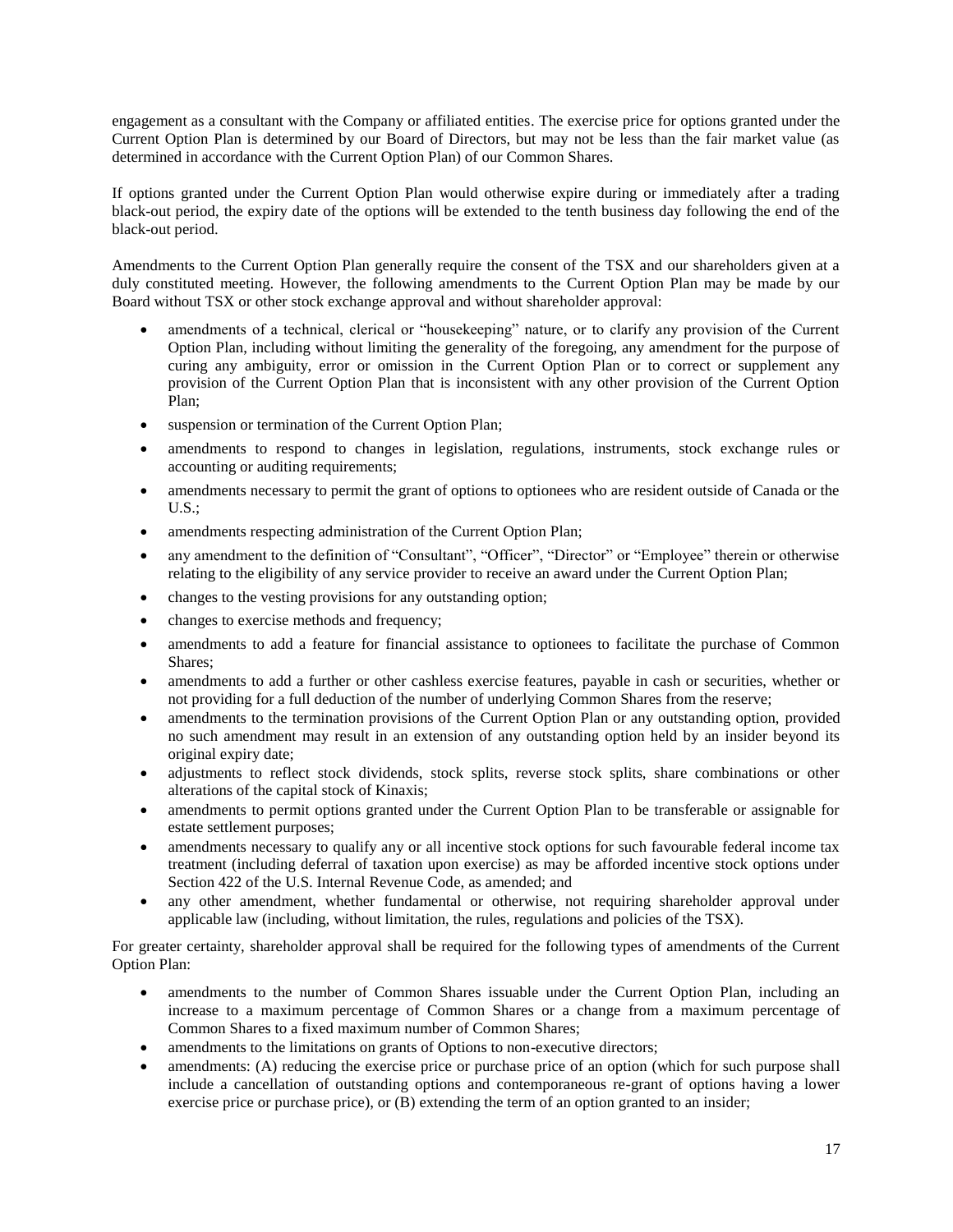- amendments to remove the "insider participation limit" or to exceed the "insider participation limit";
- amendments to permit options to be transferable or assignable other than for estate settlement purposes;
- amendments to the amendment section of the Current Option Plan; and
- amendments required to be approved by shareholders under applicable law (including, without limitation, the rules, regulations and policies of the TSX).

The interests of any participant under the Current Option Plan or in any option are not transferable, subject to limited exceptions. Our Board of Directors has overall authority for interpreting, applying, amending and terminating the Current Option Plan, subject to the applicable requirements of the TSX.

During the fiscal year ended December 31, 2015, to simplify administration of the option plans, the denomination of 265,853 outstanding options was changed from U.S. dollars to Canadian dollars. This change resulted in a higher equivalent Canadian dollar exercise price per option than would have been applicable at the original date of grant of the affected options. The denomination change was considered an amendment to the terms of such options under the rules of the TSX. Each affected holder consented to the currency change, which for tax purposes, was an option exchange. Shareholder approval of the amendments to the options was not required as the terms of the plans provided the Board with the authority to make the change with the consent of the affected option holder.

# Old Option Plans

Options were granted under the Old Option Plans to our employees, directors, officers and consultants. All options granted under the 2000 Plan, to the extent not exercised expired on or before December 29, 2015 and, as a result there are no further options outstanding under the 2000 Plan. Since June 27, 2012, no options have been granted or are permitted to be granted under the Old Option Plans. Our Board of Directors is responsible for administering the 2010 Plan, and the Compensation Committee makes recommendations to our Board of Directors in respect of matters relating to the 2010 Plan. As of the date hereof, there are 639,998 Common Shares reserved for issuance upon exercise of outstanding options granted under the 2010 Plan.

609,987 options of the 639,998 outstanding options granted under the 2010 Plan are vested. All outstanding options granted under the 2010 Plan, to the extent not exercised, will expire on or before June 4, 2022. The 2010 Plan provides that immediately prior to a Change in Control (as defined in the 2010 Plan), 50% of each unvested option will vest and become exercisable. In addition, if an optionee is terminated following a Change of Control without Cause (as defined in the 2010 Plan), all of his or her options will vest and become exercisable. The 2010 Plan also provides that, unless otherwise determined by our Board of Directors, options terminate following the termination of employment, directorship or engagement as a consultant with us. The 2010 Plan was amended prior to the closing of our IPO to provide that if options granted under the 2010 Plan would otherwise expire during a trading black-out period or immediately after a trading black-out period, the expiry date of the options will be extended to the tenth business day following the end of the black-out period. Options granted under the 2010 Plan are not transferable, subject to limited exceptions. Our Board of Directors has overall authority for interpreting, applying, amending and terminating the 2010 Plan.

# Share Unit Plan

In conjunction with the closing of our IPO, our Board of Directors adopted the Share Unit Plan as part of our longterm incentive compensation arrangements available for our NEOs, other executive officers, key employees and non-employee directors. The Share Unit Plan is administered by the Compensation Committee, and the Compensation Committee makes recommendations to the Board of Directors in relation to the Share Unit Plan and to awards of Share Units under the plan.

Whether Share Units are awarded as RSUs, PSUs or DSUs is determined by the Board of Directors or the Compensation Committee. RSUs vest based on the passage of time (generally in three annual increments), PSUs vest based on performance criteria as determined by the Board of Directors or Compensation Committee, and DSUs do not vest under any circumstances until the participant's termination of service.

Each vested Share Unit entitles the participant to receive, at our discretion, one Common Share or its cash equivalent.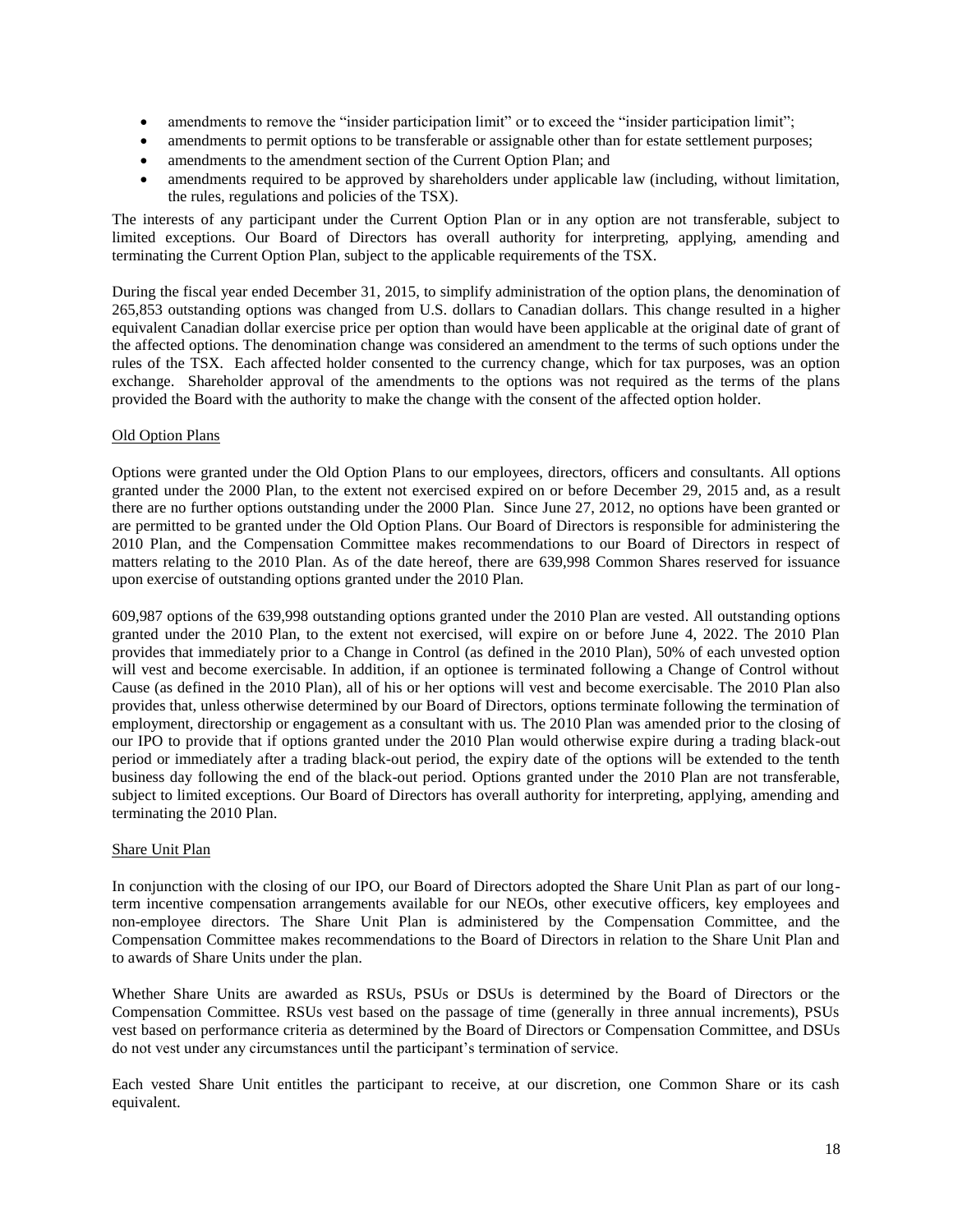Settlement of vested Share Units is effected by delivering Common Shares acquired in the open market and/or issued from treasury, or by making a cash payment equal to the number of Share Units multiplied by the volume weighted average trading price of the Common Shares on the TSX for the five trading days preceding the settlement date, or by a combination of these methods. The manner of settlement for RSUs and PSUs is elected by the Compensation Committee in its sole discretion. DSUs must be settled by issuing Common Shares to the participant, provided that the participant in its sole discretion may elect to receive payment in cash in lieu of Common Shares.

Generally, RSUs and PSUs expire on the business day preceding December 31 of the third calendar year following the first year in which the participant rendered services in respect of the grant of the Share Units.

Awards granted to a participant that do not vest in accordance with the Share Unit Plan will be forfeited by the participant and cancelled without payment, and the participant will have no further right in such awards.

Holders of RSUs are entitled to accelerated vesting on certain events, including termination of service by reason of death, disability, retirement, or in the case of RSUs granted to non-employee directors, any reason other than termination for breach of fiduciary duty. Any accelerated vesting of PSUs on termination of service will be determined by the Compensation Committee on the award of the PSUs and may vary depending on the specific nature of the performance-based vesting condition. All Share Units terminate if a Participant's employment or service terminates by reason of termination for Cause (as defined in the Share Unit Plan) or for breach of fiduciary duty.

The following table describes the impact of certain events upon the rights of holders of RSUs under the Share Unit Plan:

| Event                                                        | <b>Provisions</b>                                                                                                                      |
|--------------------------------------------------------------|----------------------------------------------------------------------------------------------------------------------------------------|
|                                                              | Forfeiture of all unvested RSUs                                                                                                        |
|                                                              | Earlier of 120 days after termination or December 31 of<br>calendar year in which termination occurred to settle vested<br><b>RSUs</b> |
|                                                              | Immediate vesting of RSUs outstanding on date of event                                                                                 |
|                                                              | Vested RSUs to be settled as soon as practicable, and in any<br>event, by no later than December 31                                    |
|                                                              | Immediate vesting of RSUs outstanding on date of event                                                                                 |
|                                                              | Earlier of 120 days after termination or December 31 of<br>calendar year in which termination occurred to settle vested<br><b>RSUs</b> |
| Termination for cause or breach of fiduciary duty (non-      |                                                                                                                                        |
|                                                              | Forfeiture of all RSUs (both vested and unvested)                                                                                      |
|                                                              | Immediate vesting of RSUs outstanding on date of event                                                                                 |
|                                                              | Earlier of 120 days after termination or December 31 of<br>calendar year in which termination occurred to settle vested<br><b>RSUs</b> |
| All other termination events (participant that is not a non- |                                                                                                                                        |
|                                                              | Forfeiture of all RSUs (both vested and unvested)                                                                                      |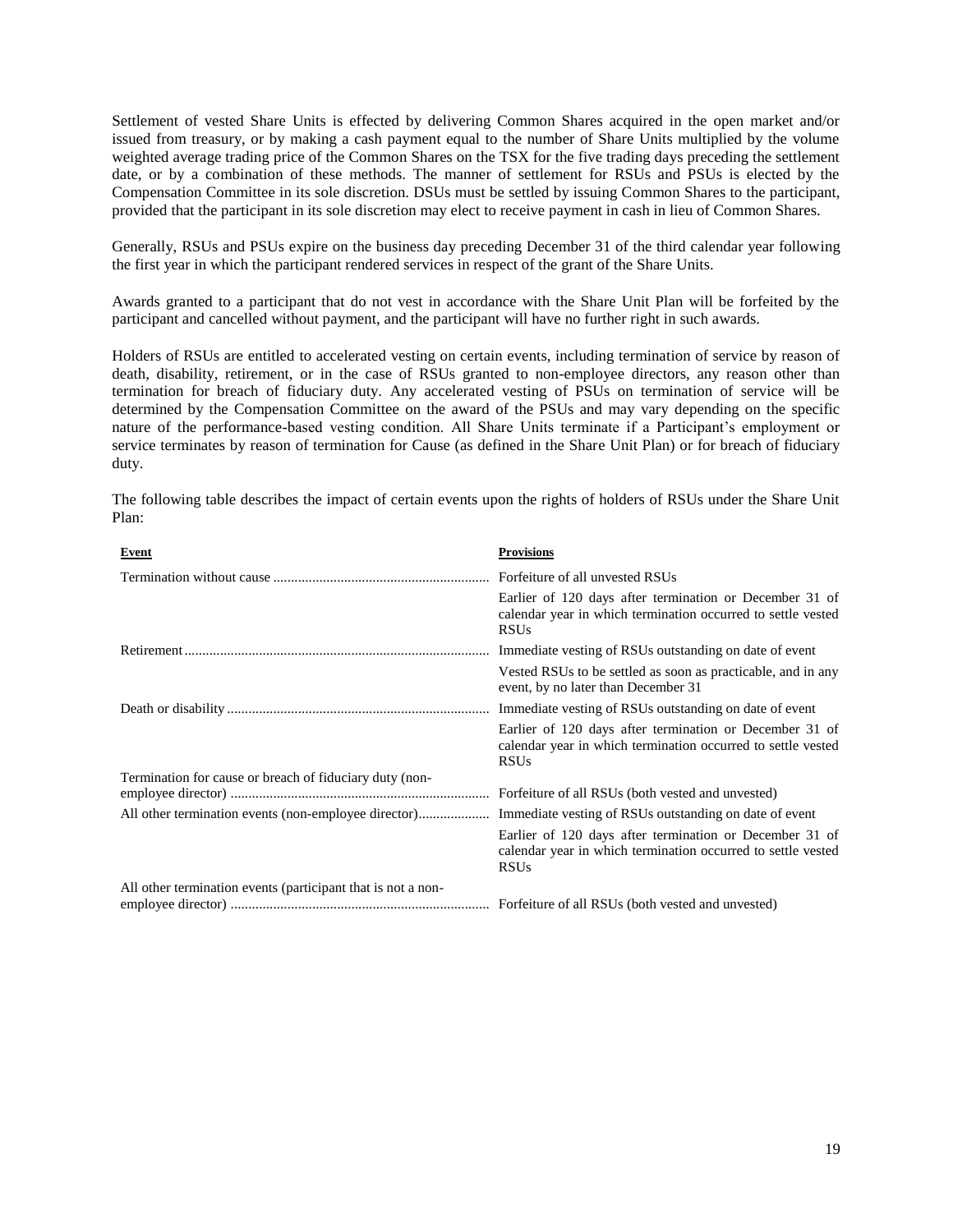The following table describes the impact of certain events upon the rights of holders of PSUs and DSUs under the Share Unit Plan:

| Event | <b>Provisions</b>                                                                                                                                                             |
|-------|-------------------------------------------------------------------------------------------------------------------------------------------------------------------------------|
|       |                                                                                                                                                                               |
|       | Immediate vesting of PSUs as determined by the Board of<br>Directors or the Compensation Committee at the date of<br>grant and set forth in the participant's grant agreement |
|       | Immediate vesting of DSUs outstanding on the date of event                                                                                                                    |
|       | Earlier of 120 days after termination or December 31 of<br>calendar year in which termination occurred to settle vested<br>PSUs and DSUs                                      |

Awards granted to a participant that do not vest in accordance with the Share Unit Plan as described above will be forfeited by the participant and cancelled without payment, and the participant will have no further right in such awards.

Subject to obtaining any requisite approval from the TSX or other regulatory authority, our Board of Directors may take any one or more actions relating to Share Units including, without limitation, accelerating vesting, substituting similar securities of any acquirer for Share Units, providing for the continuation or assumption of Share Units by any acquirer, and/or other action as the Board deems fair and reasonable in the circumstances where a Corporate Event (as defined below) occurs. A "Corporate Event" is: (i) a merger, amalgamation, consolidation, reorganization or arrangement of Kinaxis with or into another corporation (other than a merger, amalgamation, consolidation, reorganization or arrangement of Kinaxis with one or more of its subsidiaries); (ii) the acquisition of all or substantially all of the outstanding Common Shares pursuant to a take-over bid; (iii) the sale of all or substantially all of the Kinaxis' assets; or (iv) any other acquisition of our business as determined by the Board of Directors.

# *Benefits*

The Company offers certain benefits to all of its employees, including its NEOs, covering health, life and accident insurance by means of group insurance plans. Some benefits increase in proportion with salary and scope of responsibilities. We have a RRSP/401K program that is open to all our U.S. and Canadian employees who have passed the probation period. Under this program, we provide a matching contribution based on a maximum of 3% of the employee's salary, capped at \$3,500 for U.S. employees and Cdn\$3,500 for Canadian employees.

# **Compensation Risk Management**

As part of their review of our executive compensation for fiscal 2015, our Board of Directors and the Compensation Committee considered the implications of the risks associated with our compensation policies and practices, including as to whether or not they could encourage an executive officer or an employee at a principal business unit or division to take inappropriate or excessive risks. Our Board of Directors and the Compensation Committee believe that the compensation structure for our fiscal year ended December 31, 2015, as well as compensation policies and practices for the fiscal year ending December 31, 2016, constitute a well-balanced mix of base salary, short-term incentive and long-term incentive. The compensation structure also applies maximums to short-term incentive payouts. Accordingly, our Board of Directors and the Compensation Committee have not, after consideration, identified any risk arising from our compensation policies and practices that is reasonably likely to have a material adverse effect on us.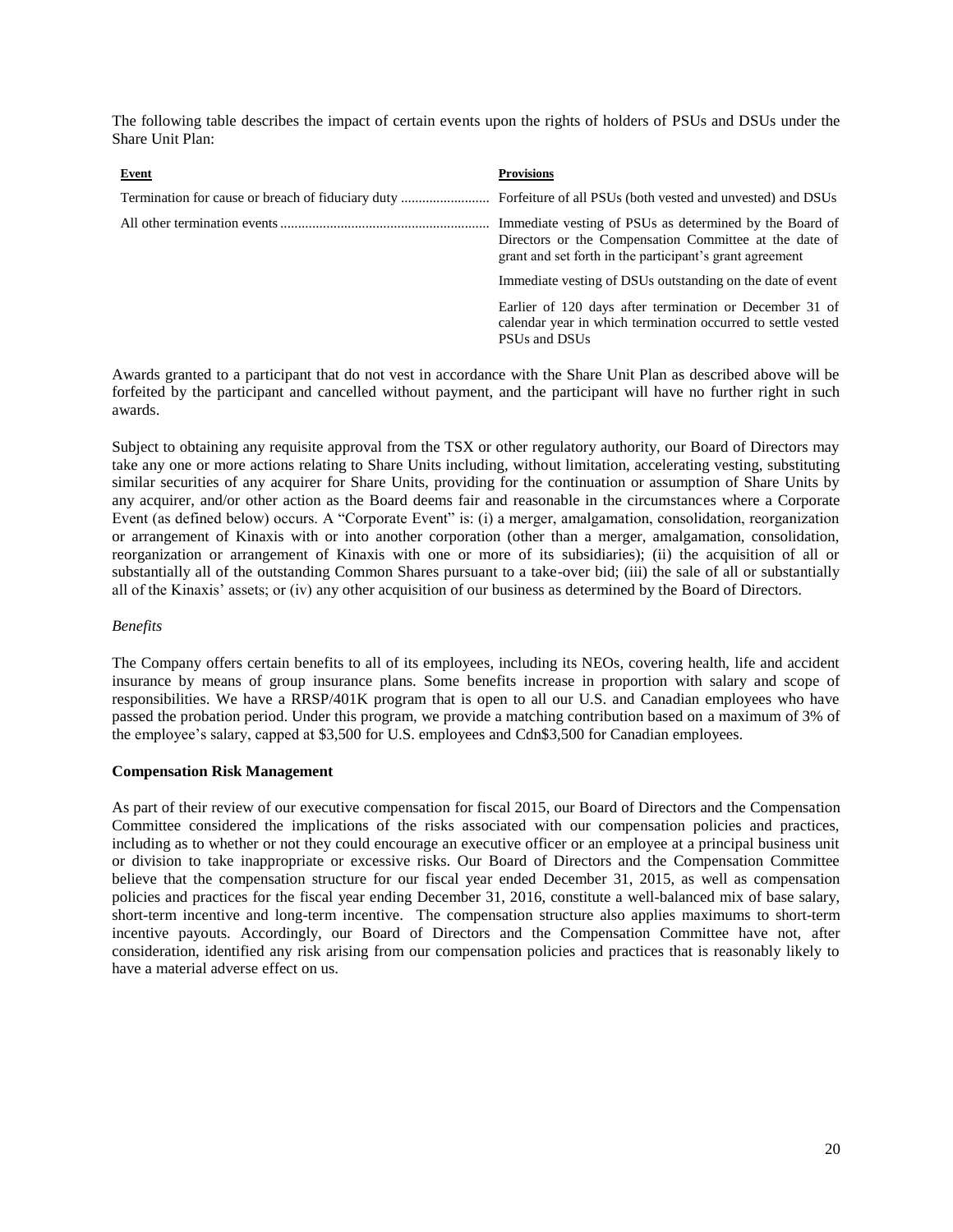# **Performance Graph**

The following graph compares the total cumulative return of a shareholder who invested \$100 in Kinaxis' Common Shares at June 10, 2014 (the date Kinaxis became a public company) to December 31, 2015, with the total cumulative return of \$100 on the S&P/TSX Composite Index since June 10, 2014.



No element of our executive compensation program is directly correlated to the Company's share price, and therefore the executives' compensation may not directly compare to the trend shown above.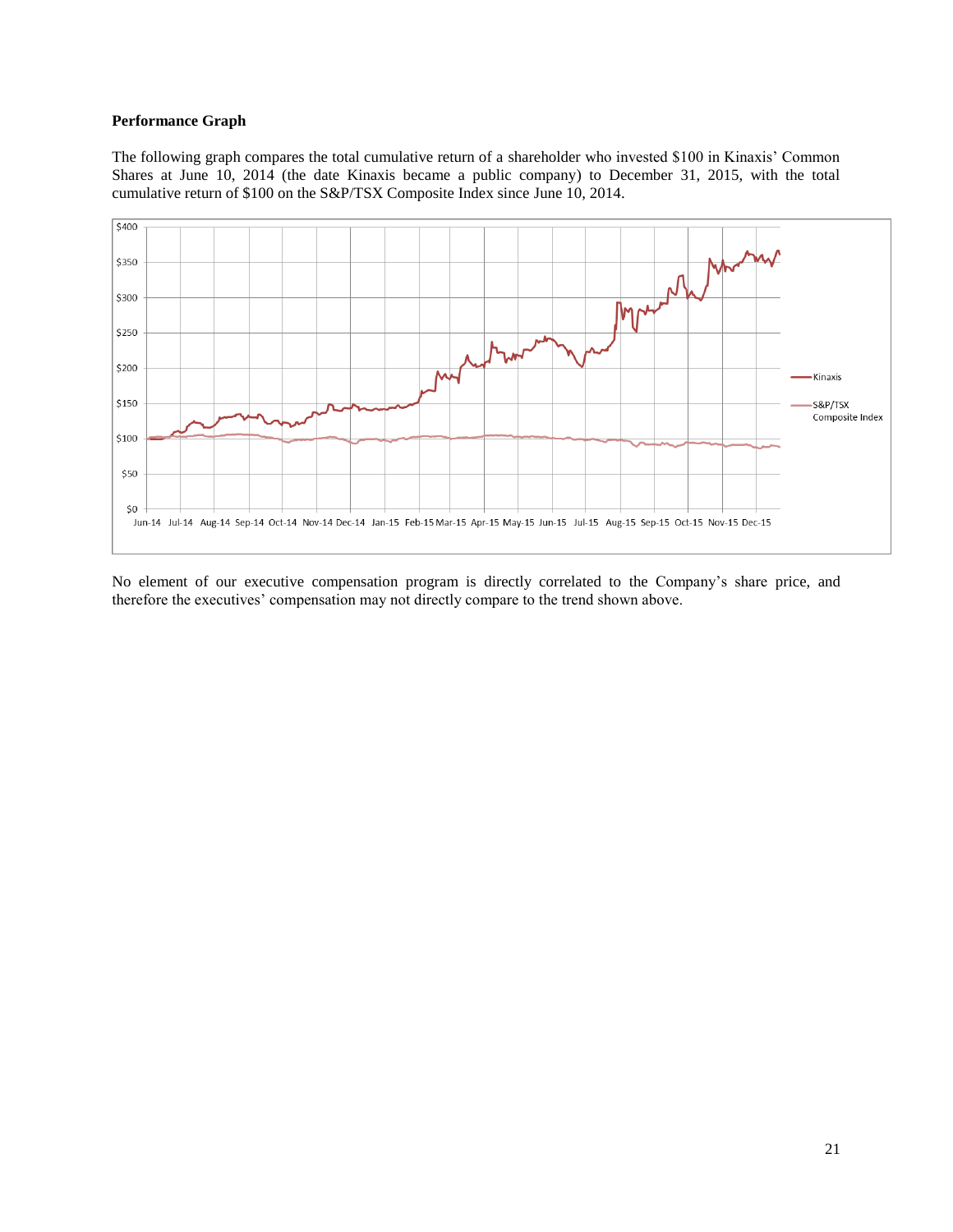#### **Summary Compensation Table**

The following table sets out information concerning NEO compensation for the fiscal year ended December 31, 2015.

|                                                          |                       |                         |                                            |                                             |                                               | <b>Non-equity incentive</b><br>plan compensation<br>(US\$) |                                   |                                            |                                        |
|----------------------------------------------------------|-----------------------|-------------------------|--------------------------------------------|---------------------------------------------|-----------------------------------------------|------------------------------------------------------------|-----------------------------------|--------------------------------------------|----------------------------------------|
| Name and principal position                              | <b>Fiscal</b><br>vear | <b>Salary</b><br>(US\$) | Share-<br>based<br>awards<br>$(US$)^{(1)}$ | Option-<br>based<br>awards<br>$(US$)^{(2)}$ | Annual<br>incentive<br>$\mathbf{plans}^{(3)}$ | Long-term<br>incentive<br>plans                            | <b>Pension</b><br>value<br>(US\$) | All other<br>compensation<br>$(US$)^{(4)}$ | <b>Total</b><br>compensation<br>(US\$) |
| Douglas Colbeth, Chairman, President                     | 2015                  | 360,000                 | 607,285                                    |                                             | 630,000                                       |                                                            |                                   | $25,536^{(5)}$                             | 1,622,821                              |
| and Chief Executive Officer                              | 2014                  | 360,000                 | 595,500                                    | 523,000                                     | 526,063                                       |                                                            |                                   | 3,500                                      | 2,008,063                              |
| Richard Monkman, Chief Financial                         | 2015                  | $222,428^{(6)}$         | 347,020                                    | 994,109                                     | 269,668                                       |                                                            |                                   | 4,388                                      | 1,837,613                              |
| Officer, Vice-President Corporate<br><b>Services</b>     | 2014                  | $249,034^{(6)}$         | 357,300                                    | 313,800                                     | 259,193                                       |                                                            |                                   | 3,170                                      | 1,182,497                              |
| John Sicard, Chief Products Officer                      | 2015                  | $234,650^{(6)}$         | 347,020                                    | 2,485,274                                   | 283,447                                       |                                                            |                                   | 2,737                                      | 3,353,128                              |
|                                                          | 2014                  | $271,674^{(6)}$         |                                            | 313,800                                     | 282,757                                       | --                                                         |                                   | 3,170                                      | 871,401                                |
| Jeffrey Johnson, Executive Vice-                         | 2015                  | 275,004                 | 347,020                                    | 497,055                                     | 230,719                                       |                                                            |                                   | 6,358                                      | 1,356,156                              |
| President, Global Operations                             | 2014                  | 275,004                 |                                            | 313,800                                     | 269,013                                       |                                                            |                                   | 3,500                                      | 861,317                                |
| Edwin Shepherdson, Senior Vice                           | 2015                  | $143,597^{(6)}$         |                                            | 977,964                                     | 46,042                                        |                                                            |                                   | 272                                        | 1,167,875                              |
| President, Customer Success<br>Operations <sup>(7)</sup> | 2014                  |                         |                                            |                                             |                                               |                                                            |                                   |                                            |                                        |

 $\mathcal{L}$ (1) Represent a grant of 95,000 RSUs on February 24, 2015 (2014 – 80,000). Assumes an award date fair value per RSU equal to \$17.35 (2014 - \$11.91). See "*Executive Compensation – Compensation Discussion and Analysis – Elements of Compensation – Long-Term Incentive*". Each vested RSU entitles the participant to receive, at our discretion, one Common Share or its cash equivalent.

(2) Represents the value of options granted to the NEOs. The fair value of each option was determined on the date of grant using a Black-Scholes option pricing model. In the pricing model the following parameters were used for the year ending December 31, 2015: (i) a weighted average risk free interest rate of 1.64% (2014 – 1.98%); (ii) weighted average volatility of 40% (2014 – 46%); (iii) and dividends of nil (2014 – nil). These amounts are not necessarily reflective of actual amounts that may be realized on exercise.

(3) Represents amounts earned during the years ended December 31, 2015 and 2014 pursuant to the Company's annual bonus plan and, in the case of Mr. Johnson, the 2014 and 2015 sales incentive plan. A total of \$118,206 of the earned amount of the annual incentive plan had been paid out as of December 31, 2015. The remainder will be paid in 2016 per the terms of the bonus incentive plans.

(4) Represents our match for employee RRSP/401K contribution and ESPP plan. The RRSP/401K program is open to all our U.S. and Canadian employees who have passed the probation period, and the match is based on a maximum of 3% of the employee's salary, capped at \$3,500 for U.S. employees and Cdn\$3,500 for Canadian employees. The ESPP program is open to all employees. A 20% match is made to the contribution of the employee. The contribution of the employee is capped at 10% of the participant's eligible earnings.

(5) In addition to the amounts described in note (4) above, also includes a one-time tax equalization payment.

(6) Amounts are payable in Cdn\$, and amounts in the table are based on a conversion rate of Cdn\$1.00 to U.S. \$0.7821 (2014 – \$0.9055), being the average monthly exchange rate from January 1, 2015 to December 31, 2015. This is the exchange rate calculation methodology used by the Company's External Reporting Team.

(7) Mr. Shepherdson joined Kinaxis on January 19, 2015.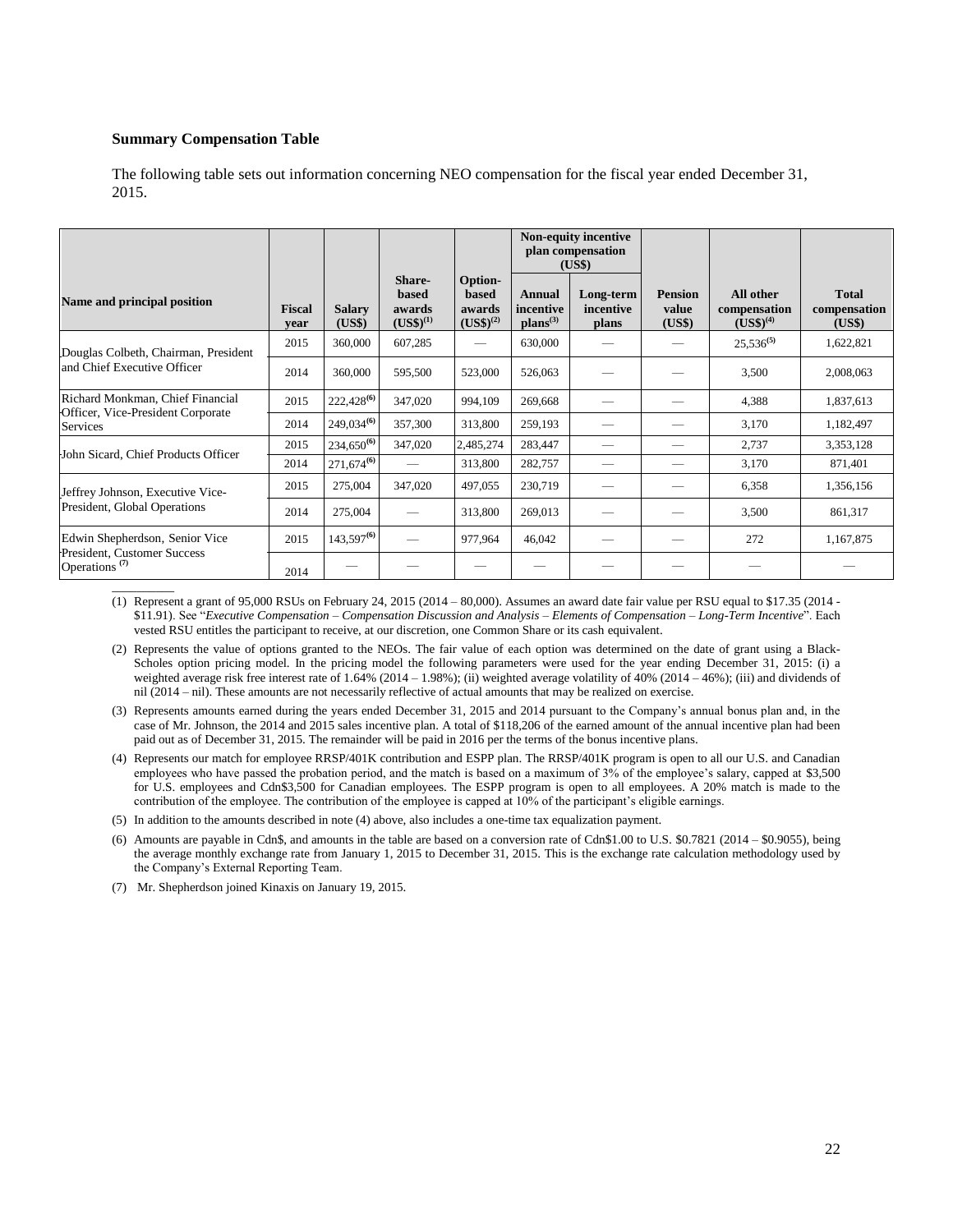# *Outstanding Share-based Awards and Option-based Awards*

The following table sets out, for each of the NEOs, information concerning all option-based and shares-based awards outstanding as of December 31, 2015. Amounts are stated in U.S. dollars unless otherwise indicated.

|                      |                                                                    | <b>Option-based Awards</b>                |                                                           |                                                                             |                                                                                 | <b>Share-based Award</b>                                                                           |                                                                                                                       |  |  |
|----------------------|--------------------------------------------------------------------|-------------------------------------------|-----------------------------------------------------------|-----------------------------------------------------------------------------|---------------------------------------------------------------------------------|----------------------------------------------------------------------------------------------------|-----------------------------------------------------------------------------------------------------------------------|--|--|
| <b>Name</b>          | Number of<br>securities<br>underlying<br>unexercised<br>options(f) | <b>Option exercise</b><br>price<br>(US\$) | Option<br>expiration<br>date                              | Value of<br>unexercised in-<br>the-<br>money options<br>$(US\bar{S})^{(1)}$ | Number of<br>shares or<br>units of<br>shares that<br>have not<br>vested<br>(# ) | <b>Market or payout</b><br>value of share-based<br>awards that have<br>not vested<br>$(US$)^{(2)}$ | <b>Market</b> or<br>payout<br>value of<br>vested<br>share-based<br>awards not<br>paid out or<br>distributed<br>(US\$) |  |  |
| Douglas Colbeth      | 100,000                                                            | 9.75                                      | 29-Jan-24                                                 | 2,407,463                                                                   | 40,000                                                                          | 1,352,985                                                                                          |                                                                                                                       |  |  |
| Richard<br>Monkman   | 2,500<br>12,500<br>60,000<br>100,000                               | 3.20<br>3.20<br>9.75<br>32.66             | 31-Jan-22<br>12-Feb-23<br>$29$ -Jan- $24$<br>$21$ -Dec-25 | 76,562<br>382,808<br>1,444,478<br>116,065                                   | 23,333                                                                          | 789,230                                                                                            |                                                                                                                       |  |  |
| John Sicard          | 211,100<br>60,000<br>250,000                                       | 1.60<br>9.75<br>32.66                     | 19-Jul-21<br>$29$ -Jan- $24$<br>$21$ -Dec-25              | 6,802,619<br>1,444,478<br>290,162                                           | 13,333                                                                          | 450,984                                                                                            |                                                                                                                       |  |  |
| Jeffrey Johnson      | 157,500<br>60,000<br>50,000                                        | 3.20<br>9.75<br>32.66                     | $7-May-22$<br>29-Jan-24<br>$21$ -Dec-25                   | 4,823,379<br>1,444,478<br>58,032                                            | 13,333                                                                          | 450,984                                                                                            |                                                                                                                       |  |  |
| Edwin<br>Shepherdson | 50,000<br>50,000                                                   | 18.38<br>32.66                            | 27-Feb-25<br>21-Dec-25                                    | 772,444<br>58,032                                                           |                                                                                 |                                                                                                    |                                                                                                                       |  |  |

(1) The value of unexercised in-the-money options is calculated based on the difference between the strike price of the option and the closing market price of the Company's Common Shares on December 31, 2015, being Cdn\$46.92 per share, converted to United States dollars based on a conversion rate of Cdn\$1.00 to US\$0.7209, being the exchange rate reported by Oanda Corporation of one Canadian dollar into U.S. dollars on December 31, 2015.

#### *Value Vested or Earned During the Year*

 $\mathcal{L}$ 

 $\overline{\phantom{a}}$  , where  $\overline{\phantom{a}}$ 

The following table indicates, for each of the NEOs, a summary of the value of option-based and share-based awards vested or of non-equity incentive plan compensation during the fiscal year ended December 31, 2015.

| <b>Name</b>            | Option-based awards —<br>Value vested during the<br>vear ended December 31,<br>$2015^{(1)}$<br>(US\$) | $Share-based$ awards $-$<br>Value vested during the<br>vear ended December 31,<br>$2015^{(2)}$<br>(US\$) | Non-equity incentive plan<br>compensation — Value earned<br>during the year ended December<br>$31, 2015^{(3)}$<br>(US\$) |
|------------------------|-------------------------------------------------------------------------------------------------------|----------------------------------------------------------------------------------------------------------|--------------------------------------------------------------------------------------------------------------------------|
| Douglas Colbeth        | 129.656                                                                                               | 970.228                                                                                                  | 630,000                                                                                                                  |
| <b>Richard Monkman</b> | 359,760                                                                                               | 570,740                                                                                                  | 269,668                                                                                                                  |
| John Sicard            | 1,667,516                                                                                             | 228,303                                                                                                  | 283,447                                                                                                                  |
| Jeffrey Johnson        | 1.702.294                                                                                             | 228,303                                                                                                  | 183.319                                                                                                                  |
| Edwin Shepherdson      |                                                                                                       |                                                                                                          | 46.042                                                                                                                   |

<sup>(1)</sup> The value of the vested option-based awards is calculated based on the closing market price of the Company's Common Shares on the date the options vested, converted to United States dollars based on the exchange rate reported by Oanda Corporation of one Canadian dollar into U.S. dollars on the vesting date. The amounts represent the difference between the exercise price of the options and the closing market price of the Company's Common Shares on the vesting date, converted into U.S. dollars.

(3) Represents amounts earned during the year ended December 31, 2015 pursuant to the Company's annual bonus plan and, in the case of Mr. Johnson, the 2015 sales incentive plan. A total of \$118,206 of the earned amount of the annual incentive plan had been paid out as of December 31, 2015. The remainder will be paid in 2016 per the terms of the bonus incentive plans.

<sup>(2)</sup> The market or payout value of share-based awards that have not vested is calculated based on the closing market price of the Company's Common Shares on December 31, 2015, being Cdn\$46.92 per share, converted to United States dollars based on a conversion rate of Cdn\$1.00 to US\$0.7209, being the exchange rate reported by Oanda Corporation of one Canadian dollar into U.S. dollars on December 31, 2015. The method of settlement of these share-based awards in cash or shares is at the sole discretion of the Board of Directors.

<sup>(2)</sup> The value of the vested share-based awards is calculated based on the closing market price of the Company's Common Shares on the vesting date converted to United States dollars based on the exchange rate reported by Oanda Corporation of one Canadian dollar into U.S. dollars on the vesting date. The amounts represent the number of vested share-based awards multiplied by the closing market price of the Company's Common Shares on the vesting date, converted into U.S. dollars. The method of settlement of these share-based awards in cash or shares is at the sole discretion of the Board of Directors.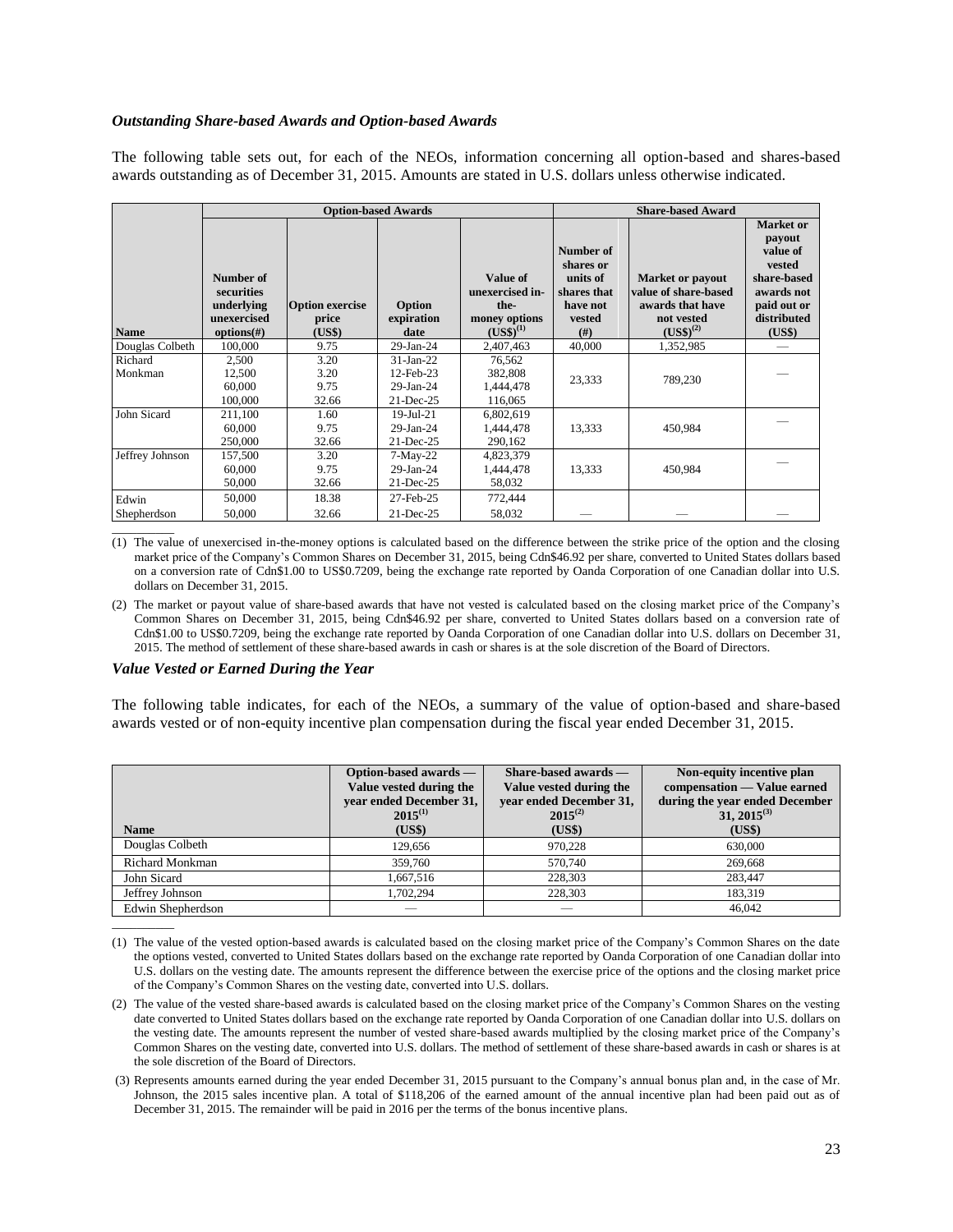# **Employment Agreements and Termination and Change of Control Benefits**

Each of our Named Executive Officers has entered into an employment agreement with us. Those employment agreements include provisions regarding base salary, annual bonuses, eligibility for long-term equity incentives, eligibility for benefits, confidentiality and ownership of intellectual property, among other things. Each employment agreement, other than the employment agreement with Mr. Shepherdson, includes non-competition covenants with terms of 18 months following termination of employment for any reason and by employer or employee, including but not limited to retirement or a Change of Control leading to termination of employment or resignation for good reason ("**Termination of Employment**").

In the event of any termination of employment, each of our NEOs would receive those entitlements that have accrued under their employment agreements during the term of their employment through to the date of termination. See the description of such entitlements above in the sections entitled "*Executive Compensation – Elements of Compensation*" and "– *Summary Compensation Table*". As noted above, accrued amounts will include accrued bonuses pro-rated to actual months worked, except that accrued bonuses will be forfeited in the case of termination for Cause or resignation without Good Reason. In addition to accrued amounts, the NEO will receive incremental amounts as detailed below.

# *Douglas Colbeth, Richard Monkman and John Sicard*

The following is a description of entitlements, other than the basic accrued amounts discussed above, that would have been received by each of Mr. Colbeth, Mr. Monkman and Mr. Sicard, as of December 31, 2015, in the event of a Termination of Employment or a Change in Control, as set out in their respective employment agreements. With respect both Mr. Colbeth and Mr. Sicard, the description of entitlements below is subject to the discussion below under "*Transition Arrangements*".

*Termination for Cause:* On a termination for cause, the options held by Mr. Colbeth, Mr. Monkman or Mr. Sicard granted under the Current Option Plan and the 2010 Plan would have been forfeited and ceased to be exercisable to any extent whatsoever. For options granted under the 2000 Plan, he would have had the standard 30-day post-service exercise period from the date of termination to exercise his vested options. If he held Share Units, on termination for cause his outstanding Share Units credited to his account would have been forfeited, regardless of whether or not they had vested on the date of termination.

*Resignation:* Mr. Colbeth, Mr. Monkman or Mr. Sicard would have been required to give 90 days prior written notice of resignation. We could have decided to pay out the 90-day notice period instead of requiring working notice. Upon a resignation, his options would have ceased to vest and he would have had the standard 30-day postservice exercise period from the date of termination to exercise his vested options. If he held RSUs, on resignation his outstanding RSUs credited to his account would have been forfeited. If he held PSUs on resignation, the vesting of such PSUs would have been as determined by the Board at the time of grant, in its sole discretion, and vested PSUs would have been subject to payout. If he held DSUs, all DSUs would have immediately vested and the holder would have been entitled to payment.

*Termination Without Cause or For Good Reason (Without a Change of Control):* If Mr. Colbeth, Mr. Monkman or Mr. Sicard was terminated without Cause or terminated his own employment "for Good Reason" (as defined in his employment agreement) without a "Change of Control" (as defined in his employment agreement), he would also been entitled to: (i) payment of 18 months base salary; (ii) up to 18 months of benefits continuance; and (iii) a payment correlated to his annual bonus entitlement. In the case of (iii), Mr. Colbeth would have been entitled to an amount equal to 150% of his base salary, Mr. Monkman and Mr. Sicard would have been entitled to an amount equal to 112.5% of their base salaries. All options and any RSUs or other Share Units held by the NEO that would otherwise have vested during the 18 months immediately after the date of termination would have been deemed to have vested and the NEO would have had 90 days to exercise his vested options. All vested Share Units would have been subject to payout.

*Termination Without Cause or For Good Reason (After a Change of Control):* If Mr. Colbeth, Mr. Monkman or Mr. Sicard was terminated without Cause or terminated his own employment for Good Reason (as defined his employment agreement) after a Change of Control, his entitlements with respect to his accrued amounts, 18 months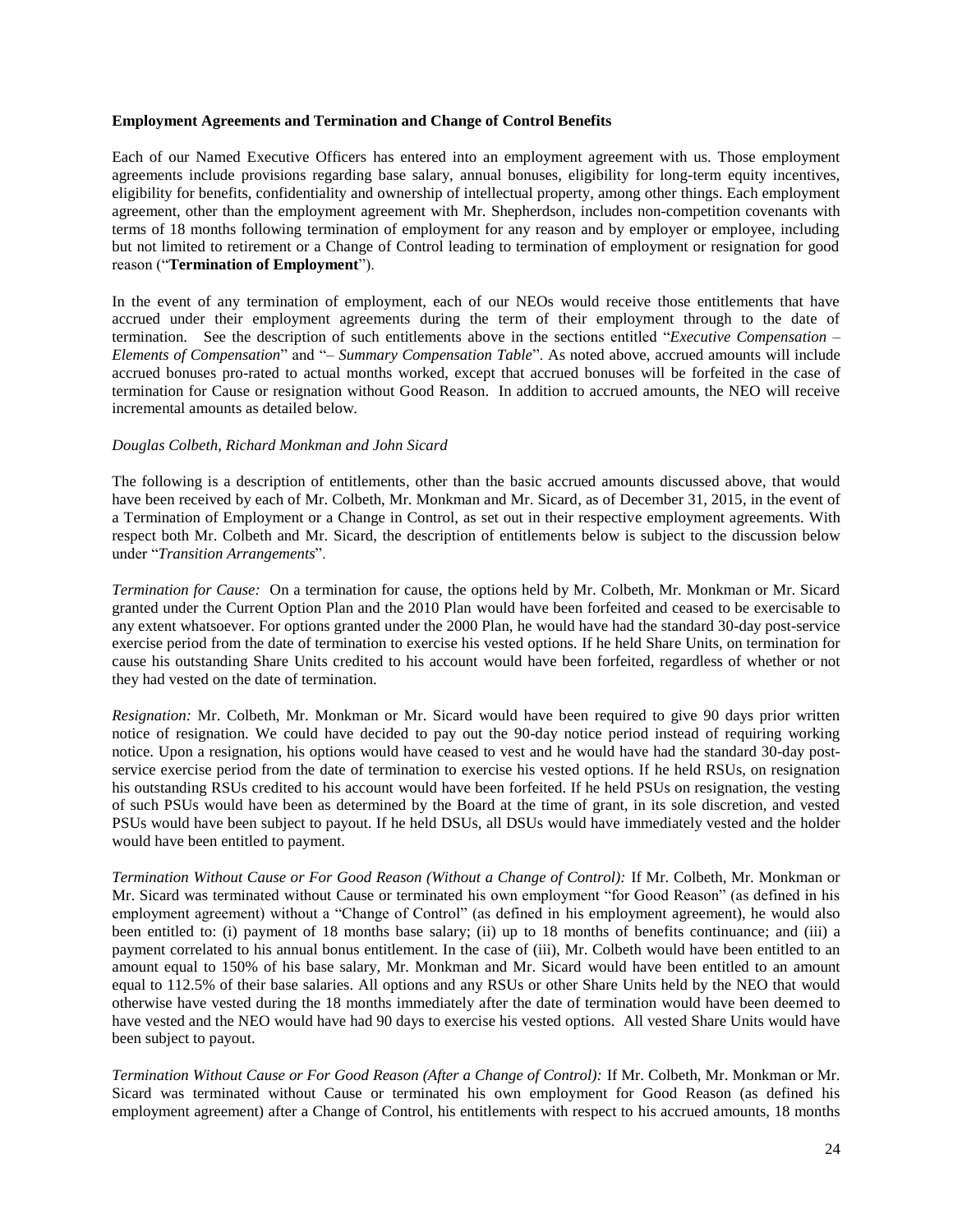of base salary, benefits continuance and payments correlated to annual bonus entitlements would have been the same as those for a termination without Cause or for Good Reason without a Change of Control, as summarized above. However, all options, RSUs and other Share Units held by him would have immediately vested, and he would have had 180 days from the date of termination to exercise his vested options. All vested Share Units would have been subject to payout. Under his employment agreement, Mr. Colbeth was entitled to elect to self-terminate his employment within 45 days after the closing of a transaction that gives rise to a Change of Control, and in such event his entitlements would have been as set forth in this paragraph.

*Disability:* If Mr. Colbeth, Mr. Monkman or Mr. Sicard was terminated by reason of disability (as defined in his employment agreement), he would have been entitled to salary continuance equal to 18 months base salary, less any disability benefits received. His options would have ceased to vest and he would have had a 180-day post-service exercise period from the date of termination to exercise his vested options. If he held RSUs or DSUs, all of his outstanding RSUs and DSUs would have immediately vested and have been subject to payout. If he held PSUs, the vesting of such PSUs would have been as determined by the Board at the time of grant, in its sole discretion, and vested PSUs would have been subject to payout.

# *Jeffrey Johnson*

The following is a description of entitlements, other than the basic accrued amounts discussed above, that would have been received by Mr. Johnson as of December 31, 2015, in the event of a Termination of Employment, as set out in his employment agreement. There are no change of control provisions in Mr. Johnson's employment agreement.

*Termination for Cause:* On a termination for cause, Mr. Johnson's options granted under the Current Option Plan and the 2010 Plan would have been forfeited and ceased to be exercisable to any extent whatsoever. For options granted under the 2000 Plan, Mr. Johnson would have had the standard 30-day post-service exercise period from the date of termination to exercise his vested options. If he held Share Units, on termination for cause his outstanding Share Units credited to his account would have been forfeited, regardless of whether or not they had vested on the date of termination.

*Resignation:* Mr. Johnson would have been required to give 90 days prior written notice of resignation. We could have decided to pay out the 90-day notice period instead of requiring working notice. Upon a resignation, his options would have ceased to vest and he would have had the standard 30-day post-service exercise period from the date of termination to exercise his vested options. If he held RSUs, on resignation his outstanding RSUs credited to his account would have been forfeited, regardless of whether or not they had vested on the date of termination. If he held PSUs on resignation, the vesting of such PSUs would have been as determined by the Board at the time of grant, in its sole discretion, and vested PSUs would have been subject to payout. If he held DSUs, all DSUs would have immediately vested and the holder would have been entitled to payment.

*Termination Without Cause or For Good Reason:* If Mr. Johnson was terminated without Cause or terminated his own employment "for Good Reason" (as defined in his employment agreement), he would have been entitled payment of 18 months base salary. All options and any RSUs or other Share Units held by Mr. Johnson that would otherwise have vested during the 18 months immediately after the date of termination would have been deemed to have vested and Mr. Johnson would have had 90 days to exercise his vested options, provided that, in the case of a termination without Cause (as defined in the 2010 Plan) following a Change of Control (as defined in the 2010 Plan) and options granted under the 2010 Plan, as available to all holders, all of such options would have vested and become exercisable. All vested Share Units would have been subject to payout.

*Disability:* If he was terminated by reason of disability (as defined in his employment agreement), he would have been entitled to his basic accrued payments, as discussed above. His options would have ceased to vest and he would have had a 180-day post-service exercise period from the date of termination to exercise his vested options. If he held RSUs or DSUs, all of his outstanding RSUs and DSUs would have immediately vested and would have been subject to payout. If he held PSUs, the vesting of such PSUs would have been as determined by the Board at the time of grant, in its sole discretion, and vested PSUs would have been subject to payout.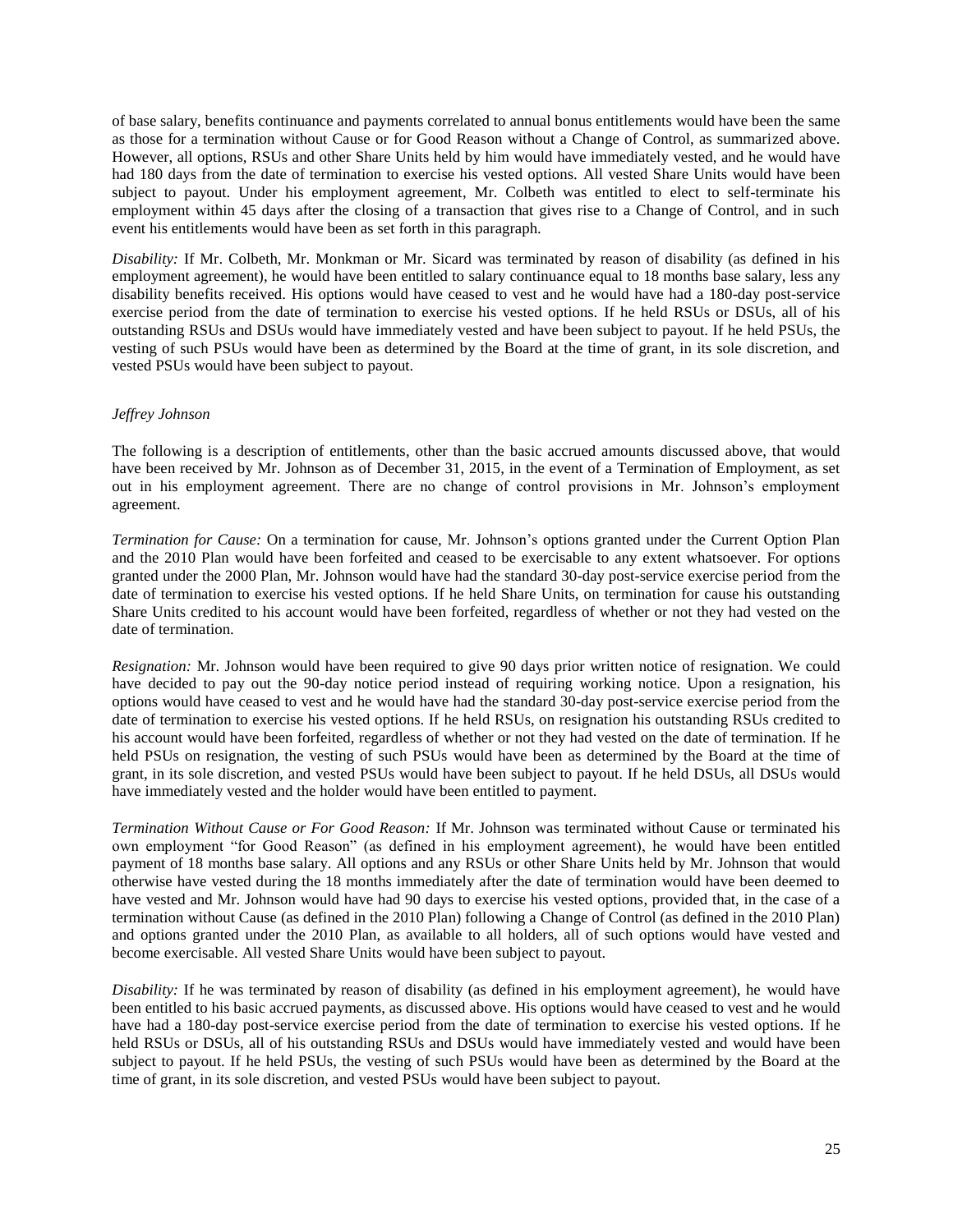# *Edwin Shepherdson*

The following is a description of entitlements, other than the basic accrued amounts discussed above, that would have been received by Mr. Shepherdson as of December 31, 2015, in the event of a Termination of Employment, as set out in his employment agreement. There are no change of control provisions in Mr. Shepherdson's employment agreement.

*Termination for Cause:* On a termination for cause, Mr. Shepherdson's options granted under the Current Option Plan would have been forfeited and would have ceased to be exercisable to any extent whatsoever. If he held Share Units, on termination for cause his outstanding Share Units credited to his account would have been forfeited, regardless of whether or not they had vested on the date of termination.

*Resignation:* Upon a resignation, Mr. Shepherdson would have been required to give four weeks' prior written notice of resignation. We could have decided to pay out the four weeks' notice period instead of requiring working notice. Upon a resignation, his options would have ceased to vest and he would have had the standard 30-day postservice exercise period from the date of termination to exercise his vested options. If he held RSUs, on resignation his outstanding RSUs credited to his account would have been forfeited, regardless of whether or not they had vested on the date of termination. If he held PSUs on resignation, the vesting of such PSUs would have been as determined by the Board at the time of grant, in its sole discretion, and vested PSUs would have been subject to payout. If he held DSUs, all DSUs would have immediately vested and the holder would have been entitled to payment.

*Termination Without Cause:* If Mr. Shepherdson was terminated without Cause he would have been entitled to two weeks' notice or payment in lieu of notice equal to two weeks' notice. He would have had the standard 30-day postservice exercise period from the date of termination to exercise his vested options. All vested RSUs would have been subject to payout. If he held PSUs on termination, the vesting of such PSUs would have been determined by the Board at the time of grant, in its sole discretion, and vested PSUs would have been subject to payout. If he held DSUs, all DSUs would have immediately vested and the holder would be entitled to payment.

*Disability:* If Mr. Shepherdson was terminated by reason of disability (as defined in his employment agreement), he would have been entitled to the minimum notice (or pay in lieu) and minimum severance (or pay in lieu) to which he was entitled under applicable law. His options would have ceased to vest and he would have had a 180-day postservice exercise period from the date of termination to exercise his vested options. If he held RSUs or DSUs, all of his outstanding RSUs and DSUs would have immediately vested and be subject to payout. If he held PSUs, the vesting of such PSUs would have been as determined by the Board at the time of grant, in its sole discretion, and vested PSUs would have been subject to payout.

# *Treatment of Options, RSUs and PSUs Upon a Change in Control*

Under the terms of the Current Option Plan and the Share Unit Plan, the Board has the discretion to accelerate the vesting of options or RSUs and PSUs, as applicable, in connection with a Change in Control (as defined in such plans).

Under the terms of the 2010 Plan, immediately prior to a Change in Control (as defined in the 2010 Plan), 50% of each unvested option will vest and become exercisable. In addition, if an NEO is terminated following a Change of Control without Cause (as defined in the 2010 Plan), all of his or her options under the 2010 Plan will vest and become exercisable.

Options are not affected by a change of employment or office or consulting arrangement within or among Kinaxis and its subsidiaries for so long as the NEO continues to be a consultant, officer, director or employee of Kinaxis or one of its subsidiaries.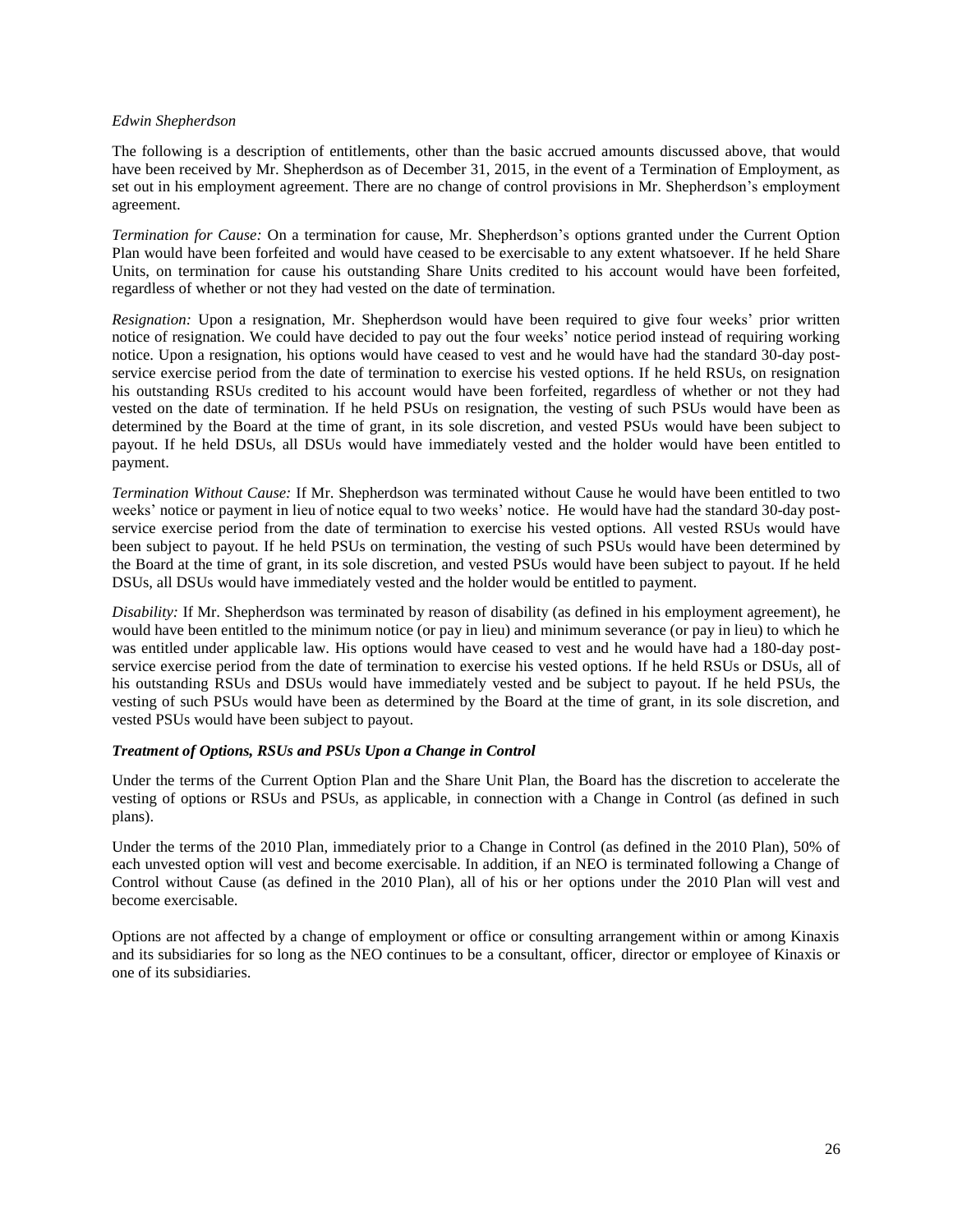# *Incremental Payments*

The following table sets out the incremental payments that would be made to our NEOs assuming a termination event took place on December 31, 2015. If no incremental payments would be made for a particular termination event, the event has not been included in the table below.

| <b>Name</b>                                                             | Event                                                                                   | <b>Severance</b><br>(US\$) | <b>Share Units</b><br>(US\$) | <b>Options</b><br>(US\$) | <b>Total</b><br>(US\$) |
|-------------------------------------------------------------------------|-----------------------------------------------------------------------------------------|----------------------------|------------------------------|--------------------------|------------------------|
|                                                                         |                                                                                         |                            |                              |                          |                        |
| Douglas Colbeth,<br>Chairman, President and                             | <b>Termination Without Cause</b><br>or For Good Reason (Without<br>a Change of Control) | 1,109,967                  | 956,977                      | 1,201,303                | 3,268,247              |
| <b>Chief Executive Officer</b>                                          | <b>Termination Without Cause</b><br>or For Good Reason (After a<br>Change of Control)   | 1,109,967                  | 1,351,043                    | 1,801,955                | 4,262,965              |
|                                                                         | Disability                                                                              | 540,000                    | 1,351,043                    |                          | 1,891,043              |
| Richard Monkman,<br><b>Chief Financial Officer</b>                      | <b>Termination Without Cause</b><br>or For Good Reason (Without<br>a Change of Control) | 577,423                    | 562,912                      | 1,208,398                | 2,348,733              |
| Vice-President Corporate<br><b>Services</b>                             | <b>Termination Without Cause</b><br>or For Good Reason (After a<br>Change of Control)   | 577,423                    | 788,097                      | 1,655,712                | 3,021,232              |
|                                                                         | Disability                                                                              | 324,405                    | 788,097                      |                          | 1,112,502              |
| John Sicard,<br><b>Chief Products Officer</b>                           | <b>Termination Without Cause</b><br>or For Good Reason (Without<br>a Change of Control) | 577,700                    | 225,151                      | 793,218                  | 1,596,069              |
|                                                                         | <b>Termination Without Cause</b><br>or For Good Reason (After a<br>Change of Control)   | 577,700                    | 450,336                      | 1,370,919                | 2,398,955              |
|                                                                         | Disability                                                                              | 324,405                    | 450,336                      |                          | 774.741                |
| Jeffrey Johnson,<br>Executive Vice-President,                           | <b>Termination Without Cause</b><br>or For Good Reason (Without<br>a Change of Control) | 412,506                    | 225,151                      | 1,786,474                | 2,424,131              |
| <b>Global Operations</b>                                                | <b>Termination Without Cause</b><br>or For Good Reason (After a<br>Change of Control)   | 412,506                    | 225,151                      | 1,786,474                | 2,424,131              |
|                                                                         | Disability                                                                              | $\overline{\phantom{0}}$   | 450,336                      | $\overline{\phantom{0}}$ | 450,336                |
| Edwin Shepherdson,<br>Senior Vice President.<br><b>Customer Success</b> | <b>Termination Without Cause</b>                                                        | 5.545                      |                              |                          | 5,545                  |
| Operations                                                              | Disability                                                                              | 5.545                      |                              |                          | 5.545                  |

# *Transition Arrangements*

On October 28, 2015, we announced that John Sicard would succeed Douglas Colbeth as our next Chief Executive Officer on January 1, 2016 and that Mr. Colbeth would continue to serve as Chairman of the Board. To support this orderly transition, we entered into transition agreements with Mr. Colbeth and Mr. Sicard which amended the terms of their respective employment agreements.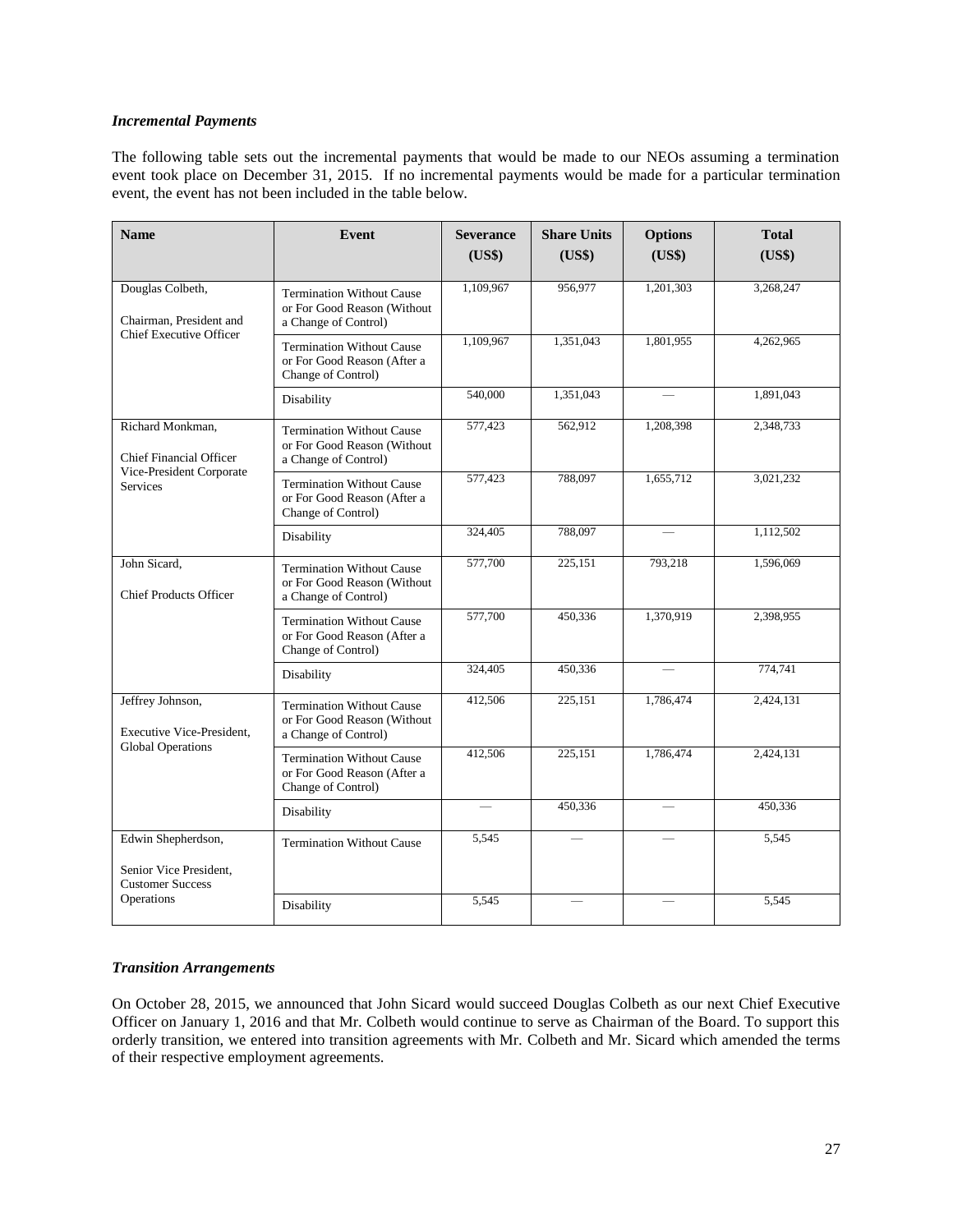Effective on January 1, 2016, Mr. Colbeth voluntarily retired from employment with us. He continued as nonexecutive Chair of the Board. Pursuant to the terms of his transition agreement, the terms of his employment agreement were amended to provide that his options would continue to vest on the same schedule as what was in effect on October 31, 2015, until such time as he is no longer a member of the Board (a "**Termination of Board Role**").

In accordance with the provisions of the transition agreement, as of January 1, 2016, all options granted to Mr. Colbeth are subject to the following terms:

- In the event of a Change in Control as defined in the transition agreement, where there is no Termination of Board Role, 50% of Mr. Colbeth's unvested options will immediately and fully vest, and he will be granted 90 days from the date of Termination of Board Role to exercise any such options, as well as any other vested options as of the date of Termination of Board Role;
- In the event of a Change in Control, as defined in the transition agreement, where there is a Termination of Board Role within 12 months following a Change in Control, all Mr. Colbeth unvested options will immediately and fully vest, and Mr. Colbeth will be granted six months from the date of Termination of Board Role to exercise any such options, as well as any other vested options as of the date of Termination of Board Role; and
- In the event that there is no Change in Control but there is a Termination of Board Role, any options of Mr. Colbeth which would have vested within 18 months of the date of Termination of Board Role will immediately and fully vest, and Mr. Colbeth will be granted 90 days from the date of Termination of Board Role to exercise any such options, as well as any other vested options as of the Date of Termination of Board Role.

In accordance with the provisions of the transition agreement, as of January 1, 2016, all RSUs granted to Mr. Colbeth continue to vest on the same schedule as what was in effect on October 31, 2015, until the date of Termination of Board Role. In addition, all RSUs granted to Mr. Colbeth are subject to the following terms:

- In the event of a Change in Control as defined in the transition agreement, where there is no Termination of Board Role, 50% percent of Mr. Colbeth's unvested RSUs will immediately and fully vest, and Mr. Colbeth will be granted 90 days from the date of Termination of Board Role to exercise any such RSUs, as well as any other vested RSUs as of the Date of Termination of Board Role;
- In the event of a Change in Control as defined herein, where there is a Termination of Board Role within 12 months following a Change in Control, all of Mr. Colbeth's unvested RSUs will immediately and fully vest, and Mr. Colbeth will be granted six months from the date of Termination of Board Role to exercise any such RSUs, as well as any other vested RSUs as of the Date of Termination of Board Role; and
- In the event that there is no Change in Control but there is a Termination of Board Role, any RSUs of Mr. Colbeth which would have vested within 18 months of the date of Termination of Board Role will immediately and fully vest, and Mr. Colbeth will be granted 90 days from the date of Termination of Board Role to exercise any such RSUs, as well as any other vested RSUs as of the date of Termination of Board Role.

As of January 1, 2016, Mr. Colbeth was no longer be eligible for or entitled to benefits under any employee benefits policy, program or plan offered by the Company or its affiliates, except to the extent required by law or set forth expressly in the transition agreement. Following January 1, 2016, he continued to be eligible for continuing health insurance benefits under the Consolidated Omnibus Budget Reconciliation Act, a U.S. federal law known as COBRA, at his own expense, in accordance with the terms and conditions of COBRA and applicable law.

Pursuant to the terms of a contractor agreement between Mr. Colbeth and the Company, from January 1, 2016 to December 31, 2016, unless extended by mutual written agreement, Mr. Colbeth has agreed to provide strategic consulting services to the Chief Executive Officer of Kinaxis for a monthly fee of US\$5,000. The Company has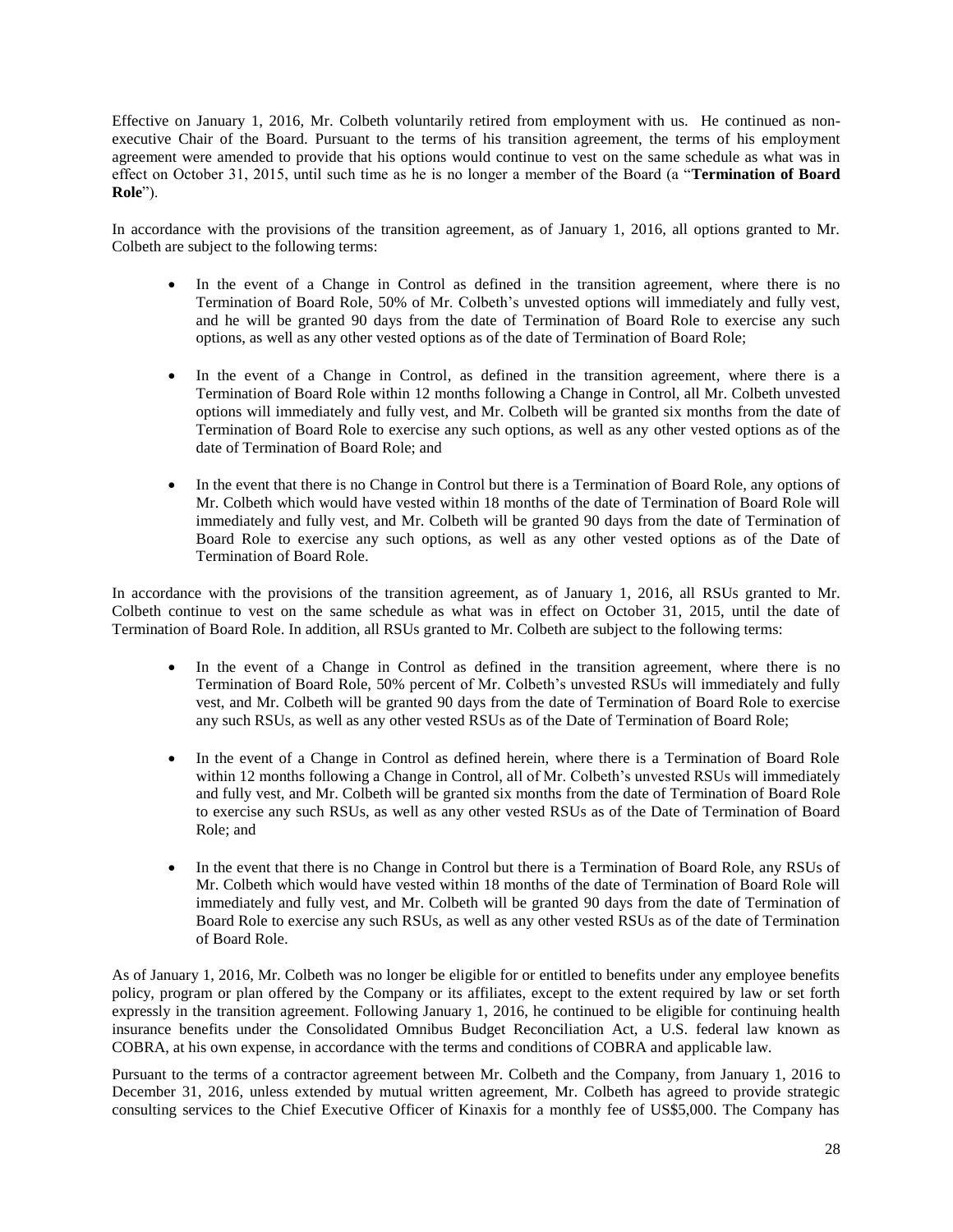agreed to pay for all pre-approved travel and living expenses at cost as incurred in accordance with applicable internal Kinaxis policies. Mr. Colbeth is subject to a non-solicitation covenant which will extend for one year after the end of the term of the contractor agreement.

Pursuant to the terms of Mr. Sicard's transition agreement, the terms of his employment agreement were amended effective January 1, 2016. Beginning as of January 1, 2016, Mr. Sicard continued his employment with the Company in the position of President and Chief Executive Officer, at an annual base salary of Cdn\$350,000. Mr. Sicard's potential performance bonus is in keeping with the short-term incentive targets discussed above under "*Short Term Incentive*". Mr. Sicard continues to be eligible to participate in the Current Option Plan, in accordance with the terms and conditions set out in such plan, and he received a grant of 250,000 options in February 2016 which will vest in four equal annual installments beginning on January 1, 2017 and which will be fully vested on the fourth anniversary of the grant date, provided that Mr. Sicard remains employed with the Company at that time. Mr. Sicard also continues to be eligible to participate in the Company's Share Unit Plan, in accordance with the terms and conditions set out in the such plan, and received a grant of 20,000 RSUs in February 2016 which vests in three equal annual installments in accordance with the provisions of the Share Unit Plan.

# **DIRECTOR COMPENSATION**

The Compensation Committee reviews directors' compensation periodically. In determining directors' remuneration, the Compensation Committee reviews compensation practices for directors of other public companies and from time to time makes recommendations to the Board of Directors regarding director compensation. Our directors' compensation program is designed to attract and retain qualified individuals to serve on our Board of Directors. Our Board of Directors has accordingly developed a fee schedule for service as a non-employee director.

During the fiscal year ended December 31, 2015, Douglas Colbeth was not entitled to any compensation as a director. The other directors of the Company were entitled to be paid as members of the Board of Directors, and, if applicable, as members of any committee of the Board of Directors, the following annual retainers:

| <b>Annual Retainer</b>                      |            |
|---------------------------------------------|------------|
| Lead Director                               |            |
|                                             | US\$7,000  |
| Member of the Board                         |            |
|                                             | US\$27,500 |
| <b>Committee Chair Retainer</b>             |            |
|                                             | US\$9,000  |
|                                             | US\$9,000  |
|                                             | US\$9,000  |
| <b>Additional Committee Member Retainer</b> |            |
|                                             | US\$4,500  |
|                                             | US\$4,500  |
|                                             | US\$4.500  |

Directors are entitled to be reimbursed for reasonable travel and other expenses incurred by them in carrying out their duties as directors.

Directors are eligible to participate in our Current Option Plan and Share Unit Plan. Prior to the closing of the Company's IPO, our policy was to grant options to independent directors under the Current Option Plan. As a group, our independent directors currently hold unexercised options to purchase an aggregate 123,125 Common Shares at prices ranging from US\$1.00 to US\$30.43. The options granted to independent directors fully accelerate on a Change of Control transaction. After the completion of our IPO, long-term director compensation has shifted to grants of DSUs under the Share Unit Plan and all independent directors will be considered for grants of equity incentives.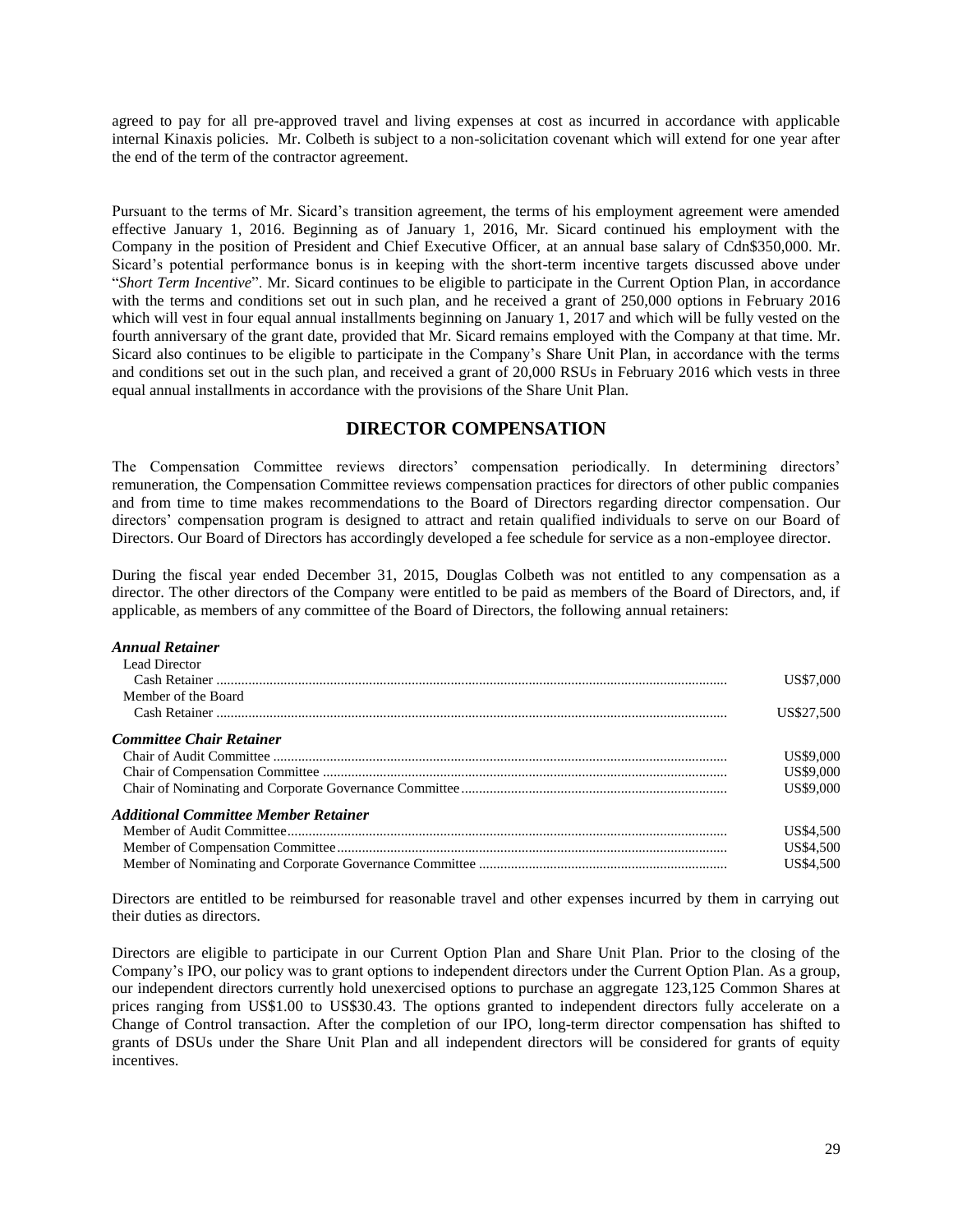Effective January 1, 2016, Mr. Colbeth voluntarily retired from his position our President and CEO and he continued as non-executive Chair of the Board. During such period of time as Mr. Colbeth is in the position of Chair of our Board, he will be entitled to receive an annual fee of US\$60,000, subject to any applicable deductions, or a pro-rata portion thereof for any partial year.

# **Director Compensation Table**

The following table sets out information concerning director compensation (other than our Chairman, President and CEO) for the year ended December 31, 2015.

|                                 |                                 |                                            |                                      |                              | Non-equity incentive<br>plan compensation<br>(US\$) |                                   |                                     |                                        |
|---------------------------------|---------------------------------|--------------------------------------------|--------------------------------------|------------------------------|-----------------------------------------------------|-----------------------------------|-------------------------------------|----------------------------------------|
| Name and principal position     | <b>Fees</b><br>earned<br>(US\$) | Share-<br>based<br>awards<br>$(US$)^{(1)}$ | Option-<br>based<br>awards<br>(US\$) | Annual<br>incentive<br>plans | Long-term<br>incentive<br>plans                     | <b>Pension</b><br>value<br>(US\$) | All other<br>compensation<br>(US\$) | <b>Total</b><br>Compensation<br>(US\$) |
| Marc Balevi <sup>(2)</sup>      | 21,474                          |                                            |                                      |                              |                                                     |                                   |                                     | 21,474                                 |
| John (Ian) Giffen $(3)$         | 37,460                          | 52,065                                     |                                      |                              |                                                     |                                   |                                     | 89,525                                 |
| Howard $Gwin^{(3)}$             | 37,460                          | 52,065                                     |                                      | __                           |                                                     | _                                 |                                     | 89,525                                 |
| Ronald Matricaria               | 48,000                          | 52,065                                     | _                                    | _                            | _                                                   | _                                 |                                     | 100,065                                |
| Robert Wadsworth <sup>(4)</sup> | 32,000                          |                                            |                                      |                              |                                                     |                                   |                                     | 32,000                                 |

 $\overline{\phantom{a}}$  , where  $\overline{\phantom{a}}$ (1) Represent a grant of 9,000 DSUs on February 24, 2015 (2014 – Nil). Assumes an award date fair value per DSU equal to \$17.35. Each vested DSU entitles the participant to receive, at our discretion, one Common Share or its cash equivalent.

(2) Mr. Balevi resigned from the Board effective December 31, 2015.

- (4) Fees earned are payable in Cdn\$ to Mr. Giffen and Mr. Gwin at a fixed conversion rate of US\$1.00 to Cdn\$1.25 a rate set and approved by the Board of Directors for the 2015 year.
- (5) Mr. Wadsworth resigned from the Board effective December 28, 2015.

# **Director Incentive Plan Awards**

# *Outstanding Share-based Awards and Option-based Awards*

The following table indicates, for each of the directors (other than our Chairman, President and CEO), all awards outstanding as of December 31, 2015.

|                                    |                                                                    |                                           | <b>Option-based Awards</b>   |                                                                       | <b>Share-based Award</b>                                                      |                                                                                                    |                                                                                                                |  |
|------------------------------------|--------------------------------------------------------------------|-------------------------------------------|------------------------------|-----------------------------------------------------------------------|-------------------------------------------------------------------------------|----------------------------------------------------------------------------------------------------|----------------------------------------------------------------------------------------------------------------|--|
| Name                               | Number of<br>securities<br>underlying<br>unexercised<br>options(f) | <b>Option exercise</b><br>price<br>(US\$) | Option<br>expiration<br>date | Value of<br>unexercised in-<br>the-<br>money options<br>$(US$)^{(1)}$ | Number of<br>shares or<br>units of<br>shares that<br>have not<br>vested<br>#) | <b>Market or payout</b><br>value of share-based<br>awards that have<br>not vested<br>$(US$)^{(2)}$ | Market or<br>payout<br>value of<br>vested<br>share-based<br>awards not<br>paid out or<br>distributed<br>(US\$) |  |
| Marc Balevi <sup>(3)</sup>         |                                                                    |                                           |                              |                                                                       |                                                                               |                                                                                                    | _                                                                                                              |  |
|                                    | 5,000                                                              | 3.20                                      | 31-Jan-22                    | 153,123                                                               |                                                                               |                                                                                                    |                                                                                                                |  |
| John (Ian) Giffen                  | 5,000                                                              | 3.20                                      | $29$ -Jan- $23$              | 153,123                                                               | 3,000                                                                         | 101,474                                                                                            |                                                                                                                |  |
|                                    | 10.000                                                             | 9.75                                      | 29-Jan-24                    | 240,746                                                               |                                                                               |                                                                                                    |                                                                                                                |  |
|                                    | 625                                                                | 3.20                                      | $31$ -Jan-22                 | 19,140                                                                |                                                                               |                                                                                                    |                                                                                                                |  |
| <b>Howard Gwin</b>                 | 5,000                                                              | 3.20                                      | 29-Jan-23                    | 153,123                                                               | 3,000                                                                         | 101,474                                                                                            |                                                                                                                |  |
|                                    | 7,500                                                              | 9.75                                      | 29-Jan-24                    | 180,560                                                               |                                                                               |                                                                                                    |                                                                                                                |  |
| Ronald<br>Matricaria               | 60,000                                                             | 9.75                                      | 26-Feb-24                    | 1,444,478                                                             | 3,000                                                                         | 101,474                                                                                            |                                                                                                                |  |
| Robert<br>Wadsworth <sup>(4)</sup> |                                                                    |                                           |                              |                                                                       |                                                                               |                                                                                                    |                                                                                                                |  |

 $\overline{\phantom{a}}$  , where  $\overline{\phantom{a}}$ (1) The value of unexercised in-the-money options is calculated based on the difference between the strike price of the option and the closing market price of the Company's Common Shares on December 31, 2015, being Cdn\$46.92 per share, converted to United States dollars based on a conversion rate of Cdn\$1.00 to US\$0.7209, being the being the exchange rate reported by Oanda Corporation of one Canadian dollar into U.S. dollars on December 31, 2015.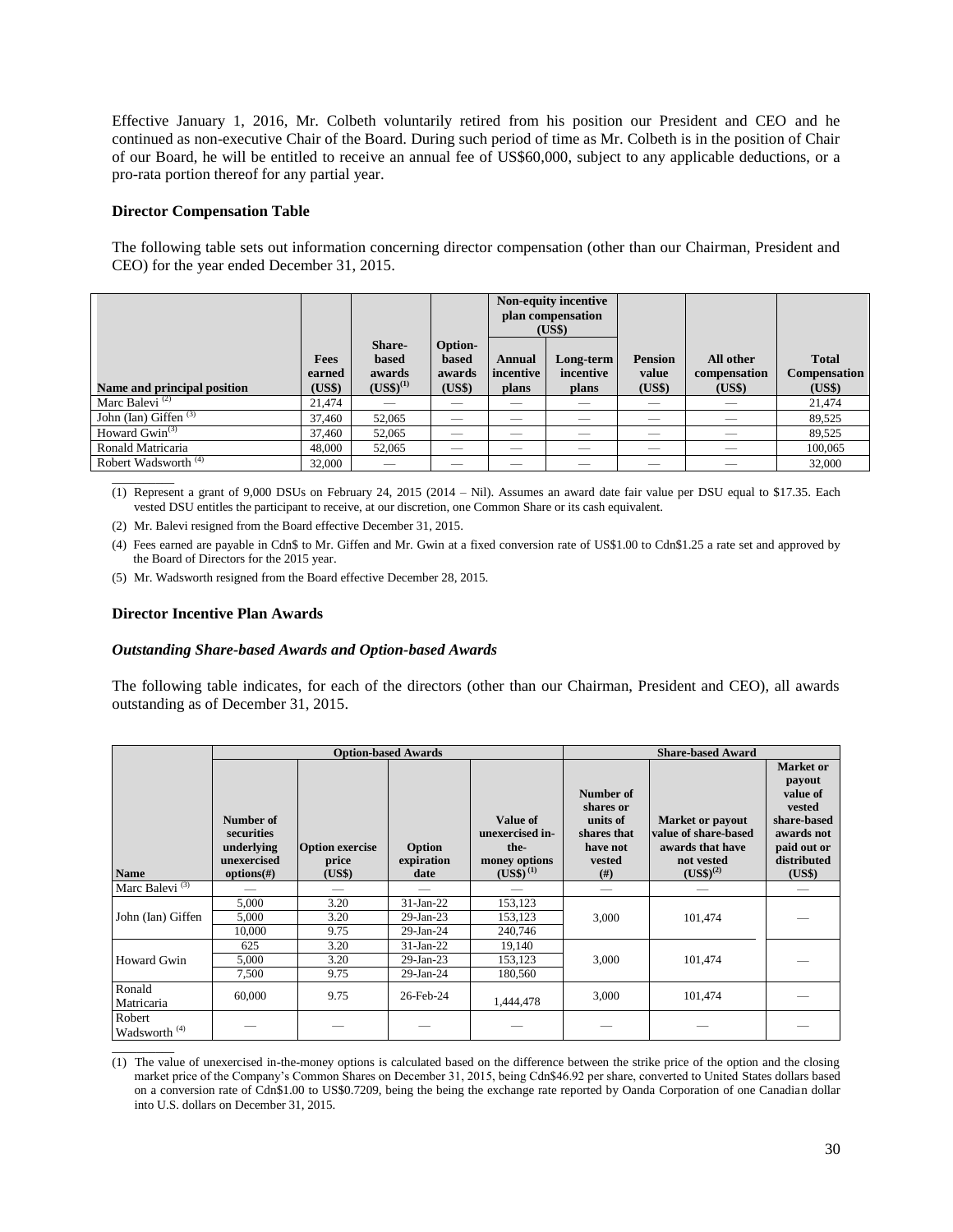- (2) The market or payout value of share-based awards that have not vested is calculated based on the closing market price of the Company's Common Shares on December 31, 2015, being Cdn\$46.92 per share, converted to United States dollars based on a conversion rate of Cdn\$1.00 to US\$0.7209, being the exchange rate reported by Oanda Corporation of one Canadian dollar into U.S. dollars on December 31, 2015. The method of settlement of these share-based awards in cash or shares is at the sole discretion of the Board of Directors.
- (3) Mr. Balevi resigned from the Board effective December 31, 2015.
- (4) Mr. Wadsworth resigned from the Board effective December 28, 2015.

#### *Incentive Plan Awards – Value Vested or Earned During the Year*

The following table indicates, for each of the directors (other than our Chairman, President and CEO), a summary of the value of option-based and share-based awards vested or of non-equity incentive plan compensation for the year ended December 31, 2015.

|                                 | Option-based awards —<br>Value vested during the<br>vear ended December 31,<br>$2015^{(1)}$ | Share-based awards —<br>Value vested during the<br>year ended December 31,<br>2015 | Non-equity incentive plan<br>compensation — Value earned<br>during the year ended December<br>31, 2015 |
|---------------------------------|---------------------------------------------------------------------------------------------|------------------------------------------------------------------------------------|--------------------------------------------------------------------------------------------------------|
| <b>Name</b>                     | (US\$)                                                                                      | (US\$)                                                                             | (US\$)                                                                                                 |
| Marc Balevi <sup>(2)</sup>      |                                                                                             |                                                                                    |                                                                                                        |
| John (Ian) Giffen               | 129.787                                                                                     |                                                                                    |                                                                                                        |
| <b>Howard Gwin</b>              | 129.787                                                                                     |                                                                                    |                                                                                                        |
| Ronald Matricaria               | 160,777                                                                                     |                                                                                    |                                                                                                        |
| Robert Wadsworth <sup>(3)</sup> |                                                                                             |                                                                                    |                                                                                                        |

(1) The value of the vested option-based awards is calculated based on the closing market price of the Company's Common Shares on the date the options vested, converted to United States dollars based on the exchange rate reported by Oanda Corporation of one Canadian dollar into U.S. dollars on the vesting date. The amounts represent the difference between the exercise price of the options and the closing market price of the Company's Common Shares on the vesting date, converted into US. dollars.

- (2) Mr. Balevi resigned from the Board effective December 31, 2015.
- (3) Mr. Wadsworth resigned from the Board effective December 28, 2015.

#### **Indemnification and Insurance**

 $\mathcal{L}$ 

Directors and officers participate in our director and officer insurance program. In addition, we have entered into indemnification agreements with our directors and officers. The indemnification agreements generally require that we indemnify and hold the indemnitees harmless to the greatest extent permitted by law for liabilities arising out of the indemnitees' service to us as directors and officers, if the indemnitees acted honestly and in good faith and in a manner the indemnitee reasonably believed to be in our best interests and, with respect to criminal and administrative actions or proceedings that are enforced by monetary penalty, if the indemnitee had reasonable grounds to believe that his or her conduct was lawful. The indemnification agreements will also provide for the advancement of defence expenses to the indemnitees by us.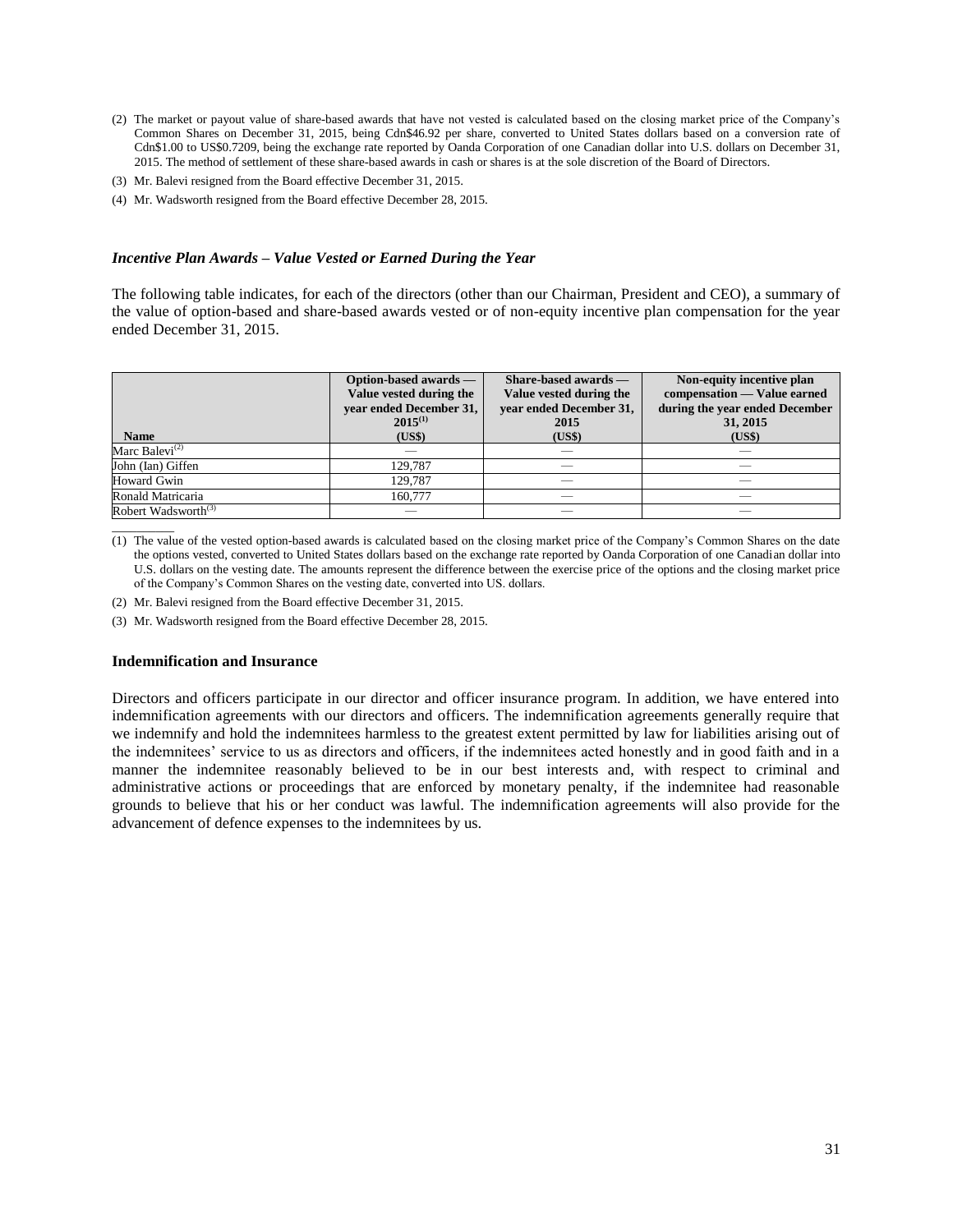# **EQUITY COMPENSATION PLAN INFORMATION**

The following table shows the total number of Common Shares to be issued upon the exercise of outstanding Options and the vesting of outstanding RSUs (assuming all RSUs are settled through the issuance of Common Shares from treasury) under all of Kinaxis' equity-based compensation plans, their weighted average exercise price, and the number of Common Shares available for future issuance as of December 31, 2015.

| <b>Plan Category</b>        | <b>Number of Common Shares to</b><br>be issued upon the exercise of<br>outstanding options, warrants<br>and rights<br>$^{(#)}$ | Weighted-average exercise<br>price of outstanding options,<br>warrants and rights<br>(US\$) | <b>Number of Common Shares</b><br>remaining available for future<br>issuance under equity<br>compensation plans (excluding<br>shares issuable under<br>outstanding options, warrants<br>and rights)<br>(# ) |
|-----------------------------|--------------------------------------------------------------------------------------------------------------------------------|---------------------------------------------------------------------------------------------|-------------------------------------------------------------------------------------------------------------------------------------------------------------------------------------------------------------|
| Equity compensation plans   | Options: 2,571,206                                                                                                             | Options: \$15.62                                                                            | Options: $72,698^{(1)}$                                                                                                                                                                                     |
| approved by securityholders | RSU <sub>s</sub> : 89,999                                                                                                      | RSU <sub>s</sub> : N/A                                                                      | RSU <sub>s</sub> : 566,000                                                                                                                                                                                  |

 $\overline{\phantom{a}}$  , where  $\overline{\phantom{a}}$ (1) The Current Option Plan provides that the number of Common Shares reserved for issuance will increase on each one year anniversary of the date on which our Common Shares become listed on the TSX (being June 10, 2014) by the lesser of: (i) that number of Common Shares equal to 3% of the issued and outstanding Common Shares on the applicable anniversary date; and (ii) 900,000 Common Shares; provided that the aggregate number of Common Shares reserved for issue in respect of un-granted options after giving effect to such increase shall not exceed 8% of the issued and outstanding Common Shares on the applicable anniversary date.

# **INTEREST OF MANAGEMENT AND INFORMED PERSONS IN MATERIAL TRANSACTIONS**

To our knowledge, no director, executive officer or any of their respective associates or affiliates, or any informed persons of the Company as defined by National Instrument 51-102 – *Continuous Disclosure Obligations* has any material interest, either direct or indirect, in any transaction within the three years prior to the date of this Management Information Circular, or any proposed transaction, that has materially affected or is reasonably expected to materially affect us or any of our subsidiaries.

# **INDEBTEDNESS OF DIRECTORS, EXECUTIVE OFFICERS AND EMPLOYEES**

As of May 9, 2016, none of our directors, executive officers, employees, former directors, former executive officers or former employees, and none of their associates, is indebted to us or another entity whose indebtedness is the subject of a guarantee, support agreement, letter of credit or similar agreement or understanding provided by us, except for routine indebtedness as defined under applicable securities legislation.

# **CORPORATE GOVERNANCE**

The Canadian Securities Administrators have issued corporate governance guidelines pursuant to National Policy 58-201 ("**NP 58-201**") together with certain related disclosure requirements pursuant to NI 58-101. The corporate governance guidelines set forth in NP 58-201 are recommended as "best practices" for issuers to follow. Kinaxis recognizes that good corporate governance plays an important role in its overall success and in enhancing shareholder value and, accordingly, has adopted certain corporate governance policies and practices which are reflective of the recommended corporate governance guidelines.

Set out below is the disclosure required by NI 58-101 which describes Kinaxis' approach to corporate governance in relation to the corporate governance guidelines set forth in NP 58-201.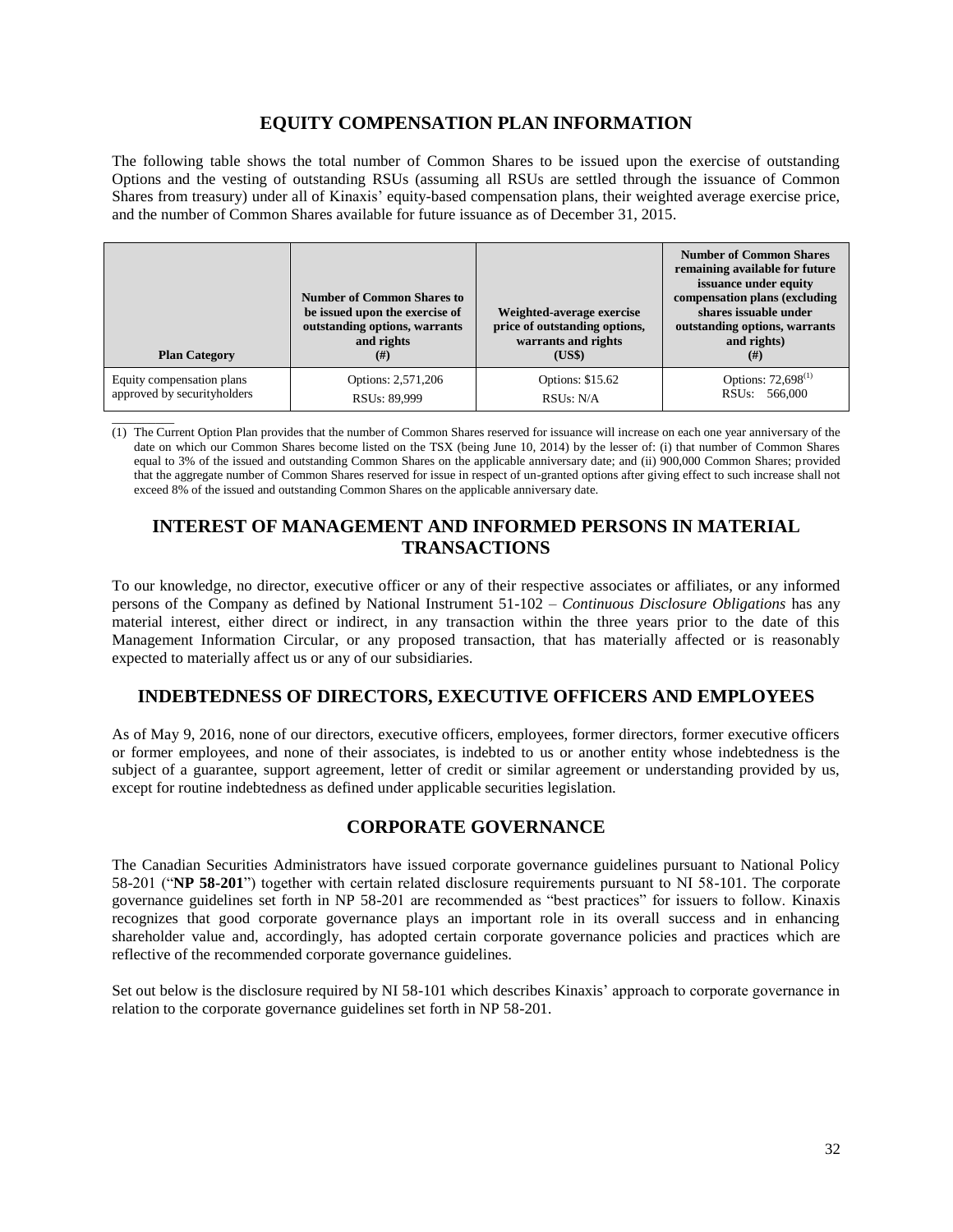# **Board of Directors**

# *Overview*

Our articles provide for a minimum of three and a maximum of ten directors. The articles also provide that the Board of Directors has the power to set the number of directors within the minimum and maximum number. In addition, in accordance with the *Canada Business Corporations Act* (the "**CBCA**"), the Board of Directors may appoint one or more additional directors who shall hold office until the close of the next annual meeting of shareholders, provided that the total number of directors so appointed may not exceed one-third of the number of directors elected at the previous annual meeting of shareholders.

Our Board of Directors is currently comprised of six directors: Douglas Colbeth, John Sicard, Angel Mendez, John (Ian) Giffen, Howard Gwin and Ronald Matricaria. Certain members of our Board of Directors are also members of the board of directors of other public companies. See "*Proposed Nominees for Election as Directors – Information on Proposed Nominees*".

Our Board of Directors is responsible for supervising the management of our business and affairs. Our Board has adopted a formal mandate setting out its stewardship responsibilities, including its responsibilities for the appointment of management, management of our Board, strategic and business planning, monitoring of financial performance, financial reporting, risk management and oversight of our policies and procedures, communications and reporting and compliance. A copy of the mandate of our Board of Directors is attached as Appendix A to this Management Information Circular (the "**Mandate of the Directors**").

Our Board of Directors has established an Audit Committee, a Compensation Committee and a Nominating and Governance Committee and has approved charters for each of these committees, which are described below. Our Board of Directors has delegated to the applicable committee those duties and responsibilities set out in each committee's charter. The mandate of our Board, as well as the charters of the various Board committees, set out in writing the responsibilities of our Board of Directors and the Committees for supervising the Chief Executive Officer.

Our Board of Directors has also approved written position descriptions for our Independent Lead Director, the chair of each of our Board's committees and our Chief Executive Officer.

# *Independence*

See discussion above under "*Proposed Nominees for Election as Directors – Director Independence*". A majority of our directors are independent and our Board delegates a number of responsibilities to the Audit Committee, the Compensation Committee and the Nominating and Governance Committee. The Audit Committee, Compensation Committee and the Nominating and Governance Committee are comprised solely of independent directors. In addition, where potential conflicts arise during a director's tenure on the Board, such conflicts are expected to be immediately disclosed to the Board.

We have taken steps to ensure that adequate structures and processes are in place to permit our Board of Directors to function independently of our management. Our Board of Directors holds regularly scheduled quarterly meetings as well as *ad hoc* meetings from time to time. In the course of meetings of the Board of Directors or committees of the Board, the independent directors hold *in camera* sessions at which neither non-independent directors nor officers of Kinaxis are in attendance.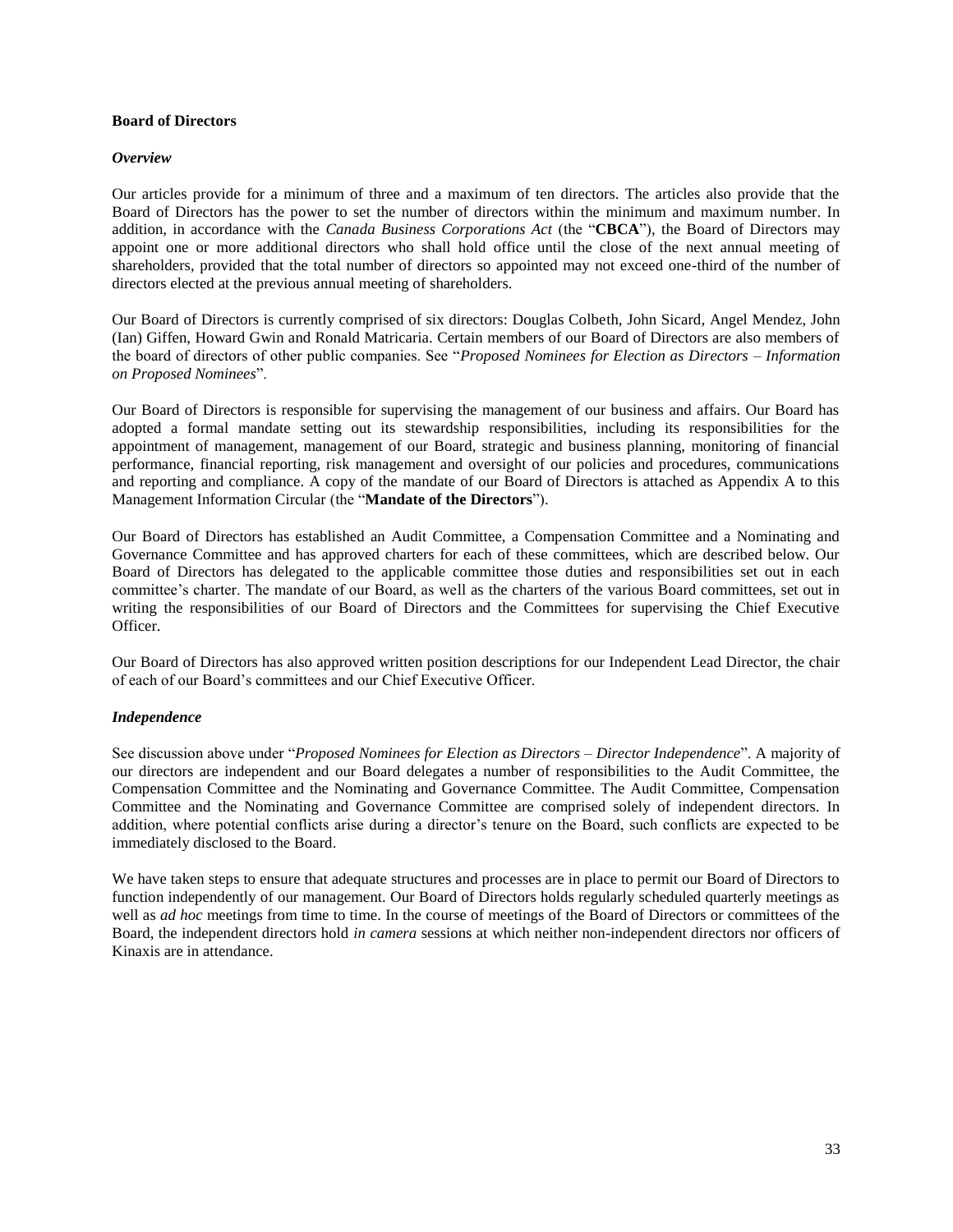# *Outside Directorships*

The following directors of Kinaxis are also directors of other reporting issuers (or the equivalent) in Canada or a foreign jurisdiction.

| <b>Name of Director</b> | Name of Reporting Issuer and Exchange |
|-------------------------|---------------------------------------|
|                         |                                       |
|                         |                                       |

# *Orientation and Continuing Education*

Our Chief Executive Officer, Independent Lead Director and Nominating and Governance Committee are responsible for providing new directors with an orientation program to explain, among other things, our business, our financial situation, our strategic planning and our approach to corporate governance. New directors are given the opportunity to become familiar with the Company by meeting with other directors as well as officers and employees of the Company and all directors are allowed access to management personnel to discuss matters of interest. All new directors are provided with copies of our written charters and corporate policies. Our Chief Executive Officer is responsible for generating continuing education opportunities that are relevant to their role as directors. Management periodically makes presentations to the directors on various topics, trends and issues related to our activities during meetings of our Board or its committees, which are be intended to help the directors to constantly improve their knowledge about Kinaxis and our business. In addition, our directors maintain the skill and knowledge necessary to fulfill their obligations from a variety of outside advisors as new issues or opportunities arise, including with respect to corporate governance matters.

# *Director Term Limits and Other Mechanism of Board Renewal*

While the Corporation does not have a mandatory retirement policy or term limit for directors, under its mandate, the Nominating and Governance Committee considers the terms of individual directors as part of the process by which it recommends the nominees for election at each annual meeting of shareholders. Board renewal is considered in the context of determining the needs of the Board of Directors in the long term, and achieving a balance between the need for depth of institutional memory from directors on the one hand and the need for renewal and new perspectives on the other. As a result, our Board of Directors has not adopted a mandatory retirement policy or term limits for directors. The Board believes that mandatory retirement and term limits may result in the loss of effective directors with deep knowledge of the Company. Within that context, the Nominating and Governance Committee has developed a skills matrix to be used in determining the needs of the Board of Directors.

# *Diversity and Inclusion*

As set out in its Code of Business Conduct and Ethics, the Company values diversity and is committed to providing equal treatment in all of aspect of the business. This includes the governance of the Company and composition of the Board. While the Board of Directors has not developed a written policy relating to the identification and nomination of women directors, the Nominating and Governance Committee considers the level of representation of women on the Board as a factor when identifying and nominating potential candidates as Board nominees. The Company is also guided, as set out in the Mandate of the Directors, by the fundamental objectives of enhancing and preserving long-term shareholder value and ensuring that the Company conducts business in an ethical and safe manner. As the Board has discussed and confirmed its commitment to the value of diversity and inclusion, and views inclusion as an ethical obligation, a formal written policy to supplement the Code of Business Conduct and Ethics and the Mandate of the Directors is currently under consideration, but has not been adopted at this time. In keeping with its commitment to diversity and inclusion, the Board has engaged an external search firm to identify women candidates for possible nomination as directors. The Board will also continue to evaluate its effectiveness in achieving greater diversity on the Board and may, in the future, adopt a formal diversity and inclusion policy.

The Board believes that its current composition of directors enhance and preserve long-term shareholder value, and also believes that further diversity in its membership could assist in enhancing and preserving shareholder value. The Nominating and Governance Committee, which is responsible for recommending director nominees to the Board of Directors, considers candidates based on their balance of skills, background, experience and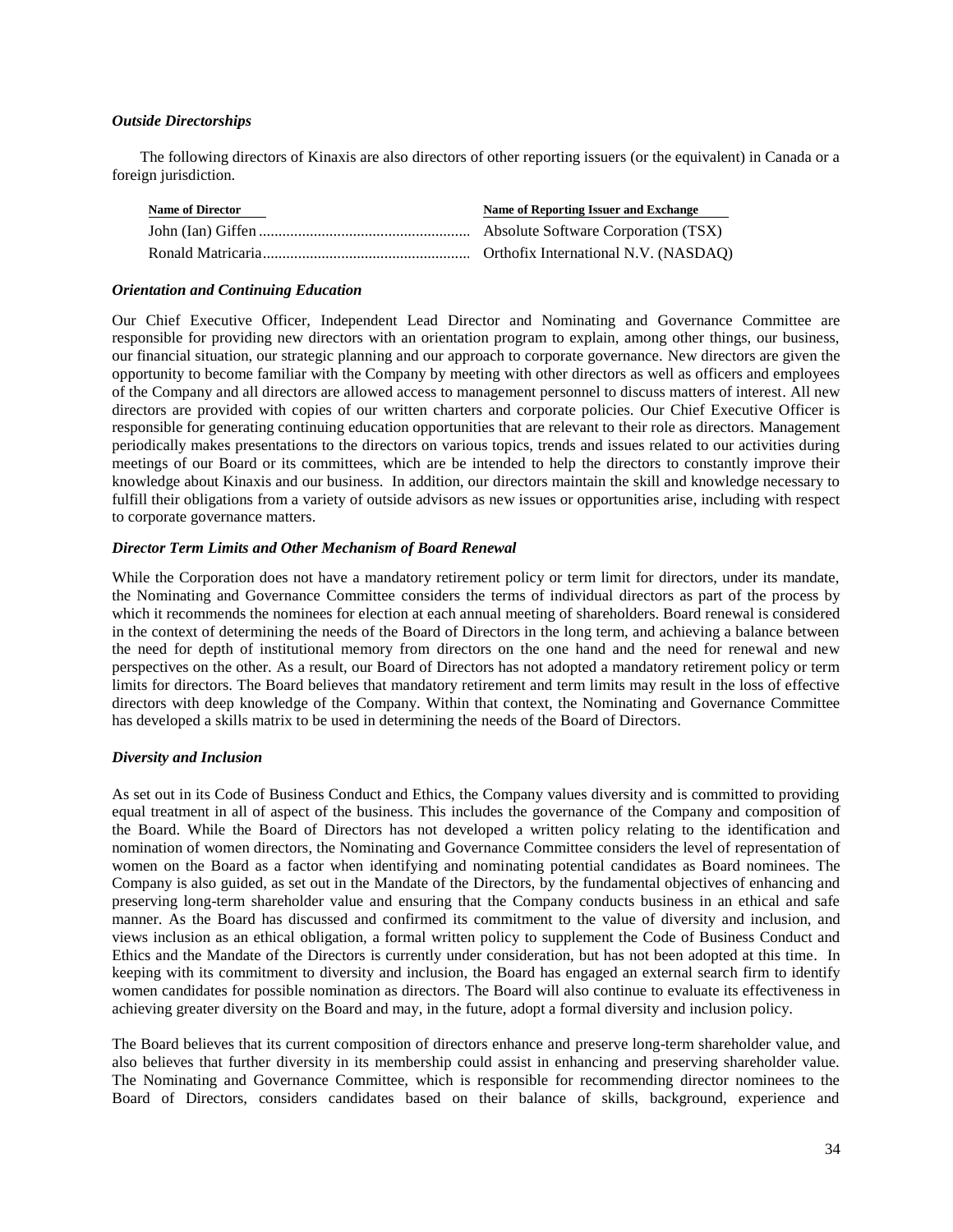knowledge. This includes diversity and inclusion considerations such as gender, age and ethnicity, with a view to ensuring that the Board benefits from a broad range of perspectives and experiences. The Nominating and Governance Committee has developed a skills matrix to help determine qualifications to prioritize in candidates, and to assist Board of Directors in identifying the highest quality candidates for the Board. The Nominating and Governance Committee has not adopted a target regarding the number of women on the Board of Directors as the Board of Directors does expect more diversity on the Board of Directors over time. Today, none (zero percent) of the Company's directors are women.

With respect to executive roles, the Company is sensitive to the value of having representation of women, as well as other underrepresented groups. Accordingly, the Company considers the level of representation of women in executive officer positions when making executive officer appointments. Disclosure rules define an "executive officer" to include a vice-president in charge of a principal business unit, division or function, or a person performing a policy-making function for the issuer. Based on this definition, three "executive officers" of the Company are women. In total, women comprise 30% of the Company's "executive officers". The Company also has a strong group of non-executive officers. In summary, 36% of our non-executive officers are women. The Company has not adopted a target regarding the number of women in executive officer positions, as the Board and management are confident that women will continue to progress in our organization over time.

# *Skills and Experience of the Board*

As noted above, the Nominating and Governance Committee has developed a "competency" matrix in which directors indicate their experience in each competency identified as important for a company like Kinaxis. Each director must indicate which of these competencies he believes he possesses. The table below illustrates the mix of experiences in these competencies of our nominee directors.

| <b>Nominee</b>    | Finance<br>ళ<br>Accounting | Management<br><b>CEO/Senior</b> | Public Company | Governance  | Resources/<br>Compensation<br>Human | Investment Banking/M&A | <b>Risk Management</b> | Technology  | Chain<br>Suquis |
|-------------------|----------------------------|---------------------------------|----------------|-------------|-------------------------------------|------------------------|------------------------|-------------|-----------------|
| Douglas Colbeth   |                            | $\mathbf X$                     | $\mathbf X$    | $\mathbf X$ | $\mathbf X$                         | $\mathbf X$            |                        | $\mathbf X$ | $\mathbf X$     |
| John (Ian) Giffen | $\mathbf X$                | $\mathbf X$                     | $\mathbf X$    | $\mathbf X$ | $\mathbf X$                         | $\mathbf x$            | $\mathbf X$            | $\mathbf X$ |                 |
| Howard Gwin       | X                          | X                               | $\mathbf{X}$   | X           | $\mathbf{X}$                        | X                      | $\mathbf{X}$           | X           |                 |
| Ronald Matricaria | $\mathbf x$                | $\mathbf X$                     | $\mathbf X$    | $\mathbf X$ | $\mathbf X$                         | $\mathbf X$            | $\mathbf X$            |             |                 |
| Angel Mendez      |                            | $\mathbf X$                     | $\mathbf X$    | $\mathbf X$ | $\mathbf X$                         | $\mathbf X$            | $\mathbf X$            | $\mathbf X$ | $\mathbf X$     |
| John Sicard       |                            | X                               |                |             | X                                   |                        |                        | X           | X               |

The definitions of the core competencies set out above are:

- Accounting & Finance: experience with, or understanding of, financial accounting and reporting, corporate finance and familiarity with financial internal controls, and IFRS
- CEO/Senior Management: experience as a CEO or senior executive
- Public Company: experience as a CEO, senior executive or board member of a public company (other than Kinaxis)
- Governance: experience in corporate governance principles and practices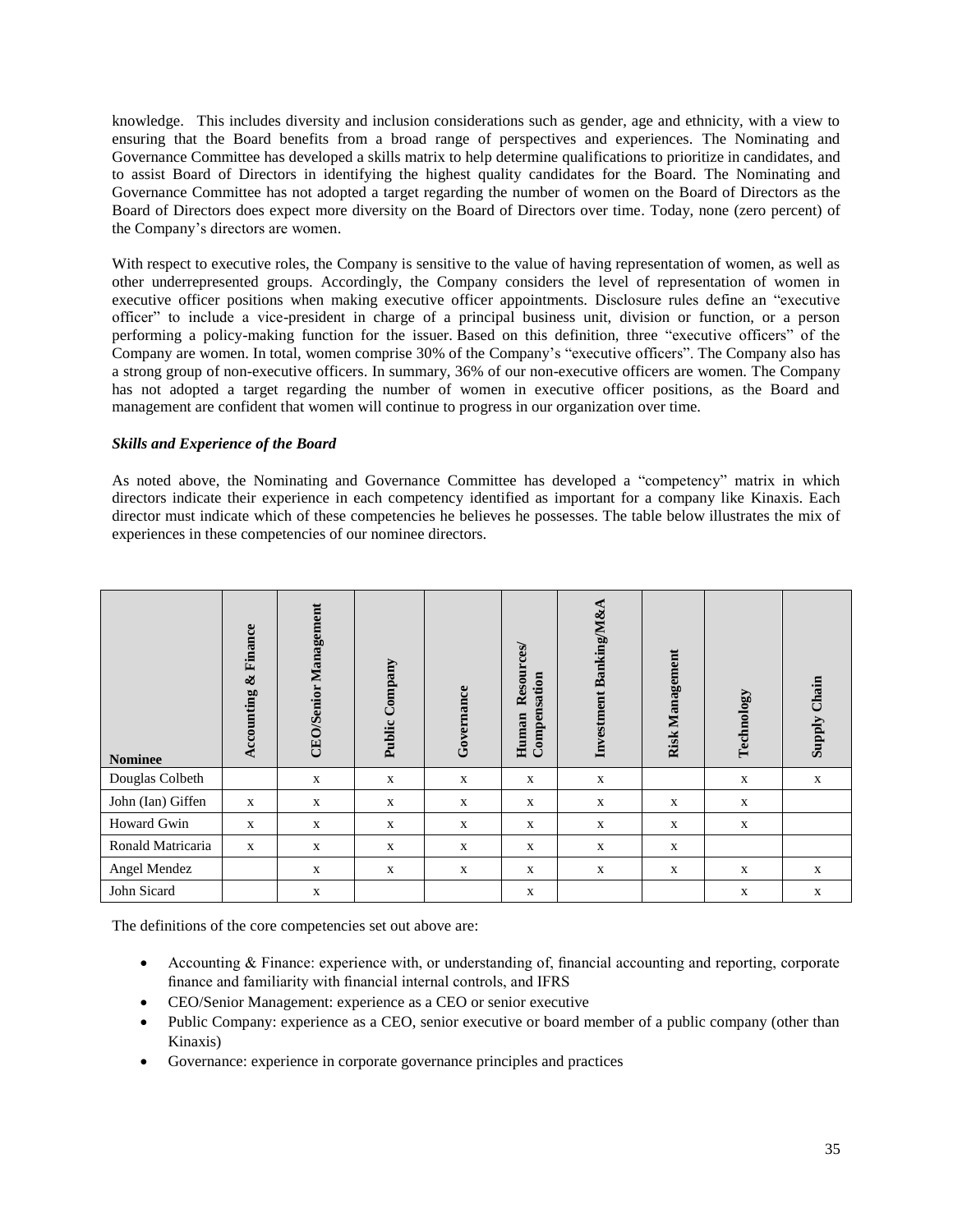- Human Resources/Compensation: experience in, or understanding of, compensation plans, leadership development, talent management, succession planning and human resource principles and practices generally
- Investment Banking/M&A: experience in investment banking and/or major transactions
- Risk Management: experience in, or understanding of, internal risk controls, risk assessment, risk management and/or reporting
- Technology: senior executive experience in the technology industry
- Supply Chain: senior executive experience in the supply chain industry

# *Code of Conduct*

Our Board of Directors has adopted a written Code of Business Conduct and Ethics (the "**Code**") that applies to directors, officers and employees. The objective of the Code is to provide guidelines for enhancing our reputation for honesty, integrity and the faithful performance of undertakings and obligations. The Code addresses conflicts of interest, insider trading, use of company assets, confidentiality, health and safety, record-keeping, competition and fair dealing and compliance with laws. As part of our Code, any person subject to the Code is required to avoid any activity, interest (financial or otherwise) or relationship that would create or appear to create a conflict of interest.

Our directors are responsible for monitoring compliance with the Code, for regularly assessing its adequacy, for interpreting the Code in any particular situation and for approving changes to the Code from time to time.

Directors and executive officers are required by applicable law and our corporate governance practices and policies to promptly disclose any potential conflict of interest that may arise. If a director or executive officer has a material interest in an agreement or transaction, applicable law and principles of sound corporate governance require them to declare the interest in writing and where required by applicable law, to abstain from voting with respect to such agreement or transaction.

A copy of the Code may be obtained by contacting us and is available for review under our profile on the SEDAR website at [www.sedar.com.](http://www.sedar.com/)

# *Assessments*

The Nominating and Governance Committee is responsible for assessing the effectiveness of the Board as a whole, each committee of the Board, and the contribution of each individual director. As noted above, during the first half of fiscal 2016, the Nominating and Governance Committee administered a Board effectiveness survey, the results of which were reviewed by the Board prior to making recommendations for the director candidates to be nominated at the Meeting. The effectiveness survey was designed to assess, among other things, the structure and composition of the Board and its committees, the compensation of directors, the diversity of the Board, and the conduct and content of meetings of the Board and its committees. Directors are also asked to self-identify and confirm their skills competencies pursuant to the skills matrix set out above. In general, since the directors work closely as a group throughout the year, the Chair, the full Board and each committee of the Board are able to continuously assess whether each director is contributing towards the fulfillment of the Mandate of the Directors and otherwise performing his duties at the highest level. While this informal assessment is ongoing, the Nominating and Governance Committee intends to assess the Board, its committees and individual directors formally at least every two years.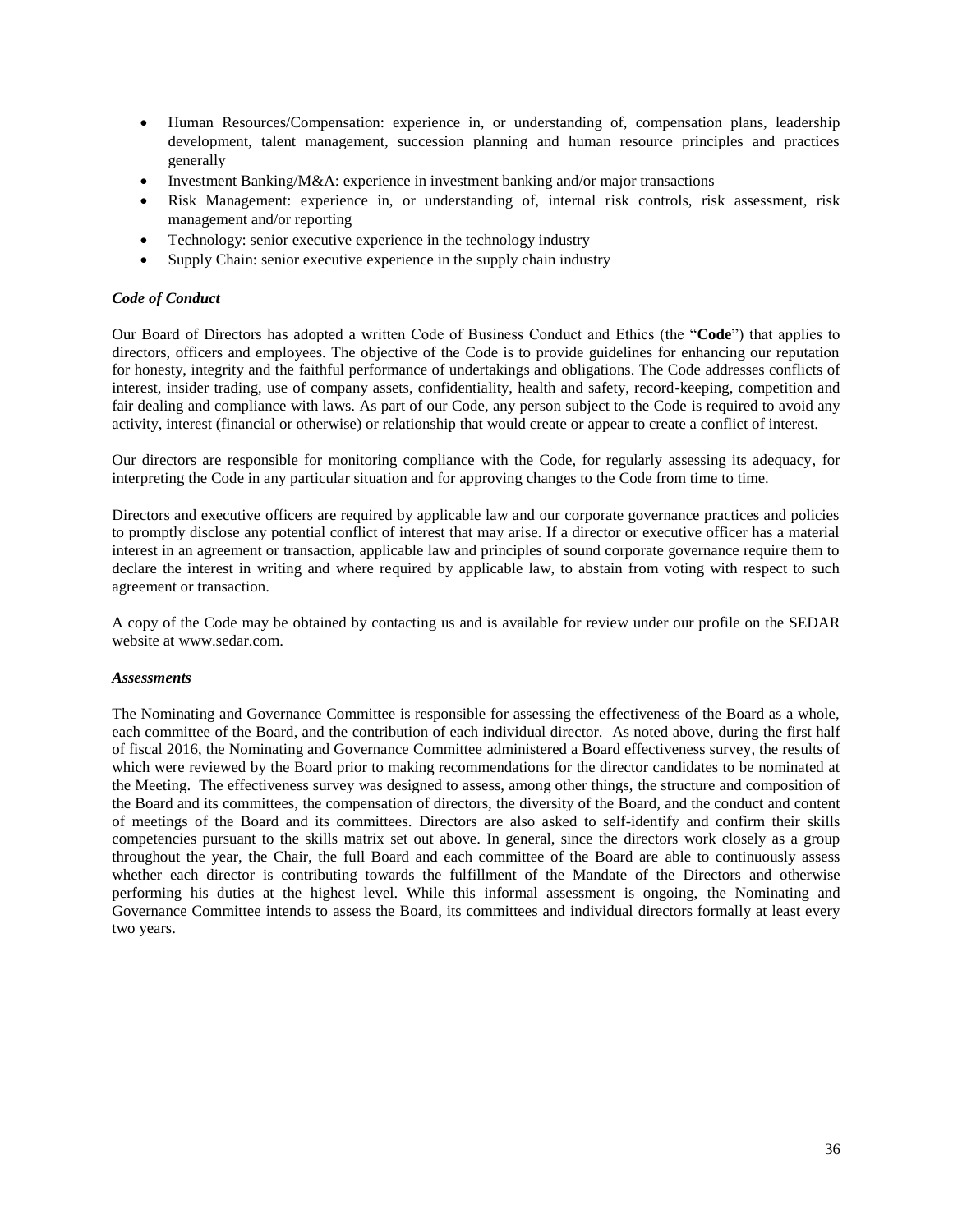# **Audit Committee**

# *Composition of Audit Committee*

The Audit Committee currently consists of John (Ian) Giffen (Chair), Howard Gwin, and Ronald Matricaria. Each of the members of the Audit Committee is considered "independent" and "financially literate" within the meaning of National Instrument 52-110 - *Audit Committees* ("**NI 52-110**").

For the purposes of NI 52-110, an individual is financially literate if he or she has the ability to read and understand a set of financial statements that present a breadth and level of complexity of accounting issues that are generally comparable to the breadth and complexity of the issues that can reasonably be expected to be raised by the issuer's financial statements. All members of the Audit Committee have experience reviewing financial statements and dealing with related accounting and auditing issues. The education and experience of each member of the Audit Committee relevant to the performance of his duties as a member of the Audit Committee can be found under the heading "*Proposed Nominees for Election as Directors – Information on Proposed Nominees*".

Our Board of Directors has adopted a written charter for the Audit Committee. The mandate of the Audit Committee is to assist our Board in fulfilling its financial oversight obligations, including the responsibility: (1) to oversee the integrity of our financial statements and financial reporting process, including the audit process and our internal accounting controls and procedures and compliance with related legal and regulatory requirements; (2) to oversee the qualifications and independence of our external auditor; (3) to oversee the work of our financial management and external auditor; and (4) to provide an open avenue of communication between the external auditors, our Board and our management. In May 2016, upon the recommendation of the Audit Committee, the Board and the Nominating and Governance Committee approved certain housekeeping change to the Audit Committee charter to reflect, among other things, best practices related to the committee's interactions with external auditors and potential future internal audit function.

Additional information relating to the Audit Committee, as required pursuant to N1 52-110, may be found in the Company's Annual Information Form for the year ended December 31, 2015 (the "**AIF**") (see "Audit Committee" in the AIF and Appendix A to the AIF which sets forth a copy of the Audit Committee Charter prior to being amended in May 2016). A copy of the AIF may be found on SEDAR at www.sedar.com and otherwise may be obtained free of charge upon request from Investor Relations at the Corporation's head office located at 700 Silver Seven Road, Ottawa, Ontario, K2V 1C3, Canada. A copy of the amended Audit Committee Charter is available on our website at www.kinaxis.com.

# **Compensation Committee**

Our Compensation Committee consists of three directors, all of whom are considered to be "independent" as that term is defined in NI 58-101. The members of the Compensation Committee are Ronald Matricaria (Chair), Howard Gwin and Angel Mendez. As set out under "*Proposed Nominees for Election as Directors – Information on Proposed Nominees*", Mr. Matricaria has extensive experience as an executive officer and director of both public and private companies, which is relevant to his responsibilities as Chair of our Compensation Committee. Mr. Gwin's extensive experience as a consultant to, and executive officer or director of several public and private companies is relevant to his responsibilities as a member of our Compensation Committee. He has also previously served as the chair of the compensation committee of the board of directors of Taleo Corp. and on the compensation committee of the board of directors of Pivotal Corporation, both public companies. Mr. Mendez has extensive experience as an executive officer of several public companies which is relevant to his responsibilities as a member of our Compensation Committee. He also serves as a member of the Executive Advisory Board of SCM World as well as the Supply Chain Management Institute at the University of San Diego. Each of the members of the Compensation Committee, through their previous work experience and board memberships, have the skills and experience that enable the Compensation Committee to make decisions on the suitability of our compensation policies and practices. In addition, our Board has determined that the composition of the Compensation Committee is appropriate, given that the all of the members are independent.

Upon the recommendation of the Compensation Committee, the Board and Nominating and Governance Committee approved changes to the charter of the Compensation Committee in May 2016, including a change requiring that all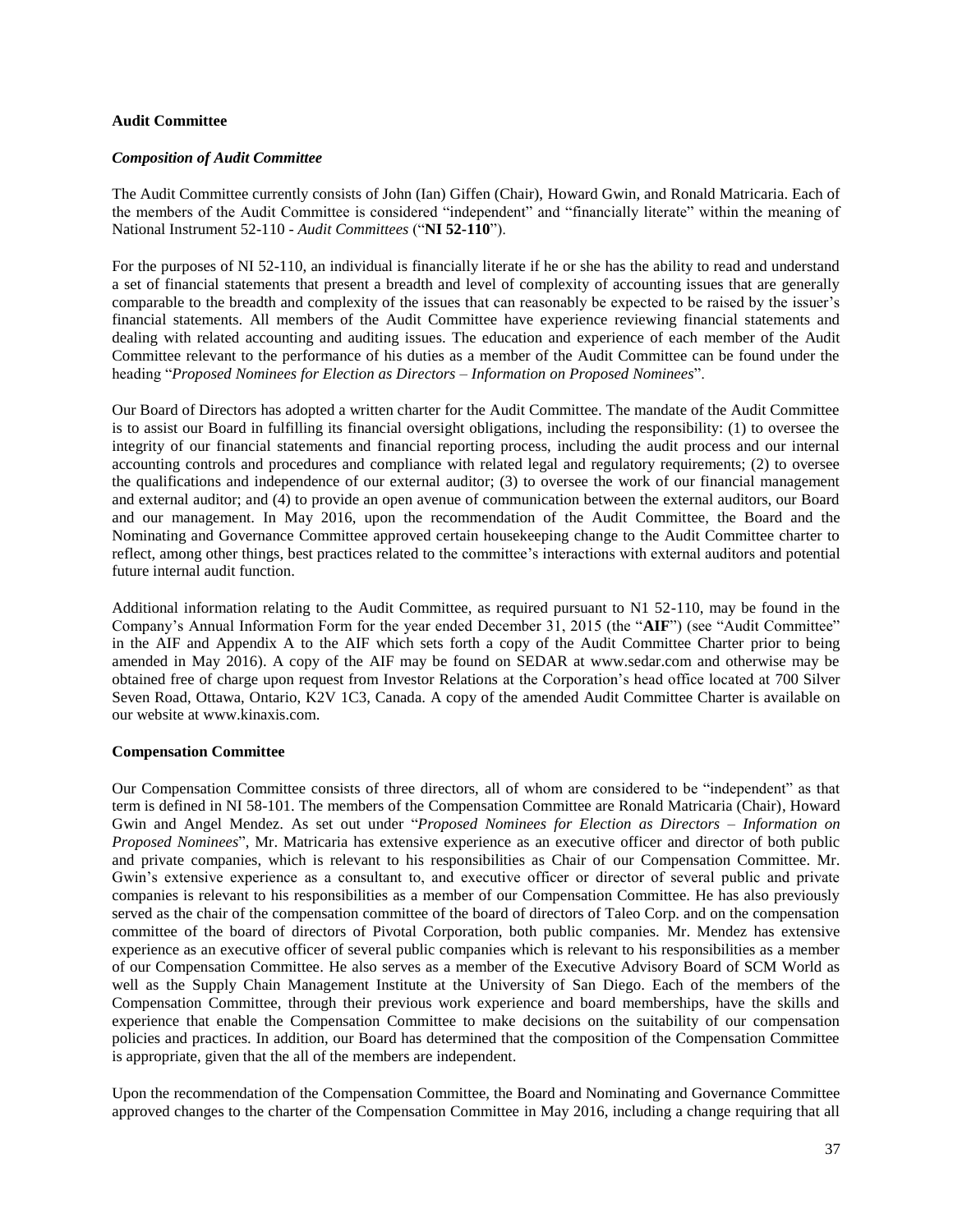members of the Compensation Committee be "independent", as that term is defined in NI 58-101. Pursuant to the amended charter of the Compensation Committee, the mandate of the Compensation Committee is to assist our Board in carrying out its oversight responsibility relating to human resources and compensation policies and processes. The primary responsibilities of the Compensation Committee are to make recommendations to our Board in respect of: (1) compensation policies and guidelines; (2) management incentive and perquisite plans and any nonstandard remuneration plans; (3) senior management, executive and officer compensation; and (4) Board compensation matters. In carrying out these responsibilities, the Compensation Committee will review and recommend to our Board the goals and objectives for our Chief Executive Officer; evaluate the performance of our Chief Executive Officer and recommend to our Board the amount of regular and incentive compensation to be paid to our Chief Executive Officer; review and recommend to our Board our Chief Executive Officer's performance evaluations and recommendations for compensation for other senior executives; review our compensation philosophy and make recommendations for changes, where appropriate; review and make recommendations to our Board with respect to incentive based compensation plans and equity based plans (including stock option plans and share unit plans); review and recommend to our Board the aggregate bonus pools to be made available under our incentive compensation plans for senior management, executives and officers; prepare or review the report on executive compensation and compensation discussion and analysis required to be included in our continuous disclosure documentation; retain independent advice in respect of compensation matters, where deemed appropriate, with the expectation that a compensation consultant will be retained every two years to provide advice with respect to the compensation of the independent directors and our executives; and review and make a recommendation to our Board at least every three years regarding the compensation of our Board. More information on the process by which compensation for our directors and officers is determined as set forth under the heading "*Executive Compensation*" and "*Director Compensation*".

#### **Nominating and Governance Committee**

Our Board has appointed a Nominating and Governance Committee comprising three directors, each of whom are considered to be "independent" as that term is defined in NI 58-101. The members of the Nominating and Governance Committee are Howard Gwin (Chair), John (Ian) Giffen and Ronald Matricaria.

Pursuant to the charter of the Nominating and Governance Committee, the mandate of the Nominating and Governance Committee is to assist our Board in carrying out its oversight responsibility for ensuring that our strategic direction is reviewed annually and that our Board and each of its committees carry out their respective functions in accordance with the appropriate process. In addition, the Nominating and Governance Committee is responsible for assessing the effectiveness of our Board as a whole, each Board committee, and the contribution of each individual director. The Nominating and Governance Committee is responsible for recommending to our Board the methods and processes by which our Board, its committees and individual directors fulfill their duties and responsibilities, including the methods and processes for evaluating Board, committee and individual director effectiveness. During the first half of fiscal 2016, a survey of board effectiveness was conducted and reported on to the Board in May 2016. As part of this review process, the Board also discussed and considered the constitution of the Board and the committees of the Board, including board size, split between executive and non-executive members, diversity of directors and skills and experience relevant to the Company.

Furthermore, the Nominating and Governance Committee is responsible for identifying, recruiting, nominating, endorsing, recommending the appointment of, and orienting, new directors, as well as recommending corporate governance principles and best practices to our Board.

The Nominating and Governance Committee considers whether the candidate's competencies, skills and personal qualities are aligned with our needs and any criteria for selecting new directors established by our Board and ensure that the candidate understands the demands and expectations of a director of the Company.

While our Board is responsible for recommending the directors to be elected by shareholders at the annual meeting of shareholders, we have adopted a Majority Voting Policy to deal with situations where a candidate recommended by our Board for election has more votes withheld than are voted in favour of such nominee. We believe that each director should have the confidence and support of the shareholders. Where a director nominee has more votes withheld than are voted in favour of such nominee, the nominee, even though duly elected as a matter of corporate law, will be required to tender his or her resignation which will be accepted by our Board, absent exceptional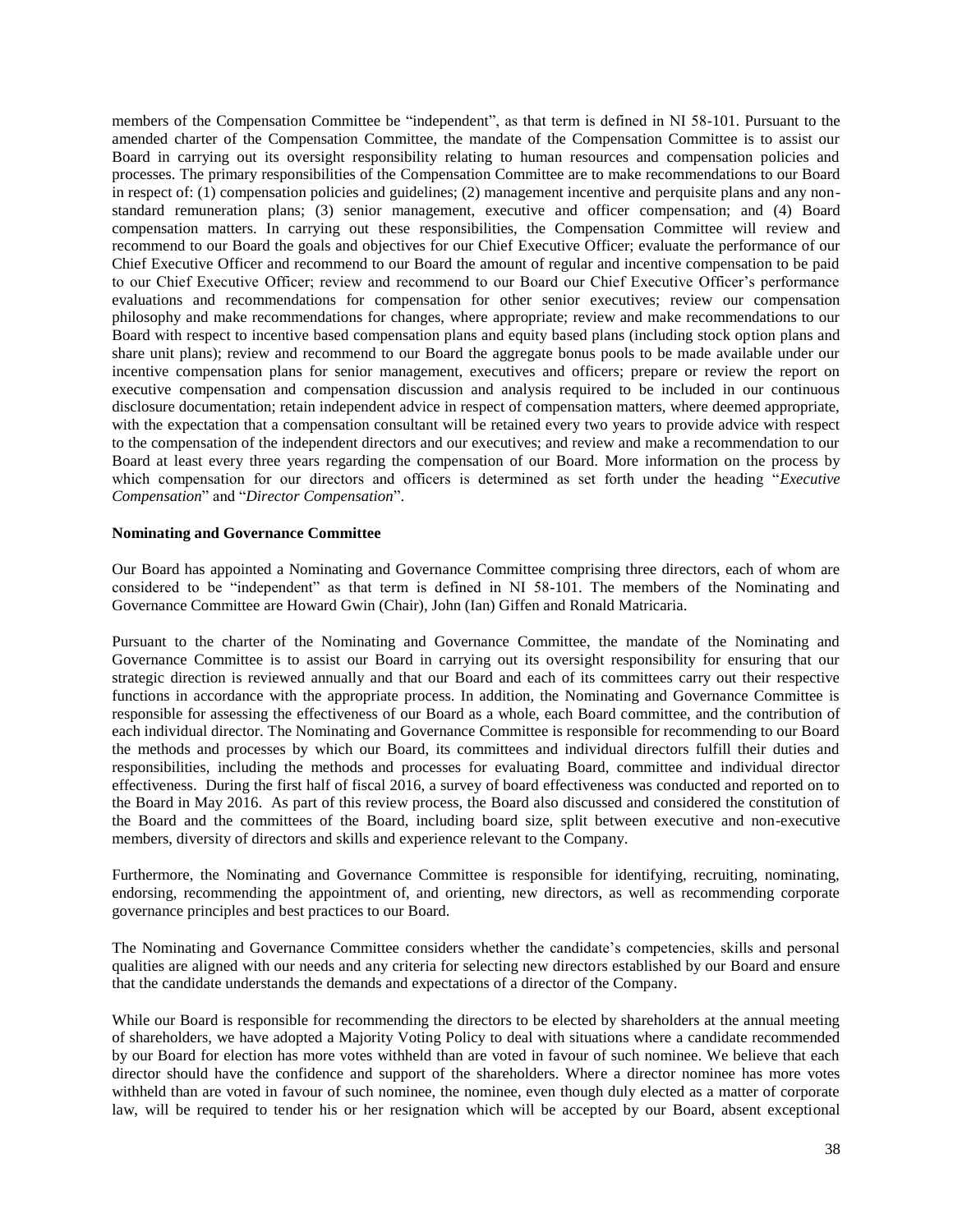circumstances, within 90 days after the date of the shareholder meeting. A copy of the Majority Voting Policy can be found on the Corporate Governance section of our website at www.kinaxis.com.

# **Disclosure Committee**

It is our policy to have a management disclosure committee responsible for overseeing the disclosure practices of the Company. The members of Disclosure Committee are John Sicard (Chair) and Richard Monkman.

Pursuant to its charter, the Disclosure Committee is responsible for monitoring the effectiveness of, and compliance with, our disclosure policy. The Disclosure Committee's responsibilities include assisting management in the development of procedures and internal controls in connection with the disclosure practices of the Company. The Disclosure Committee sets benchmarks for the preliminary assessment of materiality, determines the appropriateness and timing of public release of information in connection with pending material developments with respect to the Company, reviews and supervises the preparation of all public disclosure documents and educates the Board and the officers, employees and consultants of the Company about disclosure issues and our Disclosure Policy. If it is determined that certain information should remain confidential, the Disclosure Committee determines how that information will be kept confidential.

# **Insider Trading**

We have adopted an Insider Trading Policy which governs the conduct of our directors, officers, employees and other insiders with respect to the trading of our securities, particularly in the context of material information concerning us and our affairs. Among other matters, the Insider Trading Policy sets out prohibited trading activities, establishes guidelines for identifying our insiders and describes reporting requirements applicable to insiders.

Under our Insider Trading Policy, our directors, officers and employees are not permitted to purchase financial instruments to hedge or offset a decrease in the market value of our securities granted as compensation.

The Insider Trading Policy permits, in the sole discretion of the Board, officers and directors to trade during blackout periods or during a time when such officer or director is in possession of material undisclosed information, provided that such officers or directors have entered into an automatic share disposition plan ("**ASDP**") or automatic share purchase plan ("**ASPP**") governing such trades on terms and conditions satisfactory to the Board and that are in accordance with the guidelines in OSC Staff Notice 55-701. To date, no officer or director has entered into an ASDP or ASPP.

# **SHAREHOLDER PROPOSALS AND ADVANCE NOTICE REQUIREMENTS**

Pursuant to the provisions of the CBCA, shareholder proposals must be submitted no later than February 9, 2017 to be considered for inclusion in next year's Management Information Circular for the purposes of the Company's next annual meeting of shareholders.

Our by-laws, including the advance notice provisions, were approved by our shareholders prior to the completion of our IPO. Generally, under our by-laws, written notice of any proposal to be presented by any shareholder or any person to be nominated by any shareholder for election as a director must be delivered to our corporate secretary at our principal executive offices not later than the close of business on the 70th day, nor earlier than the close of business on the 100th day, prior to the first anniversary of the immediately preceding annual meeting of shareholders. However, in the event that the annual meeting is called for a date that is not within 30 days before or after the anniversary date of the preceding annual meeting, the applicable notice must be delivered not later than the close of business on the later of (a) the 70th day prior to such annual meeting, and (b) the 10th day following the day on which public announcement of the date of such meeting is first made by us. Our by-laws also set forth, among other things, the information that a shareholder must include in the notice and procedures to be followed in regards to a special meeting of shareholders. Other than the advance notice requirements summarized above, our by-laws have terms that are customary for companies incorporated under the CBCA. The summary of the advance notice requirements under our by-laws described above is qualified in its entirety by reference to the full text of our bylaws, a copy of which are available under our profile on the SEDAR website at www.sedar.com.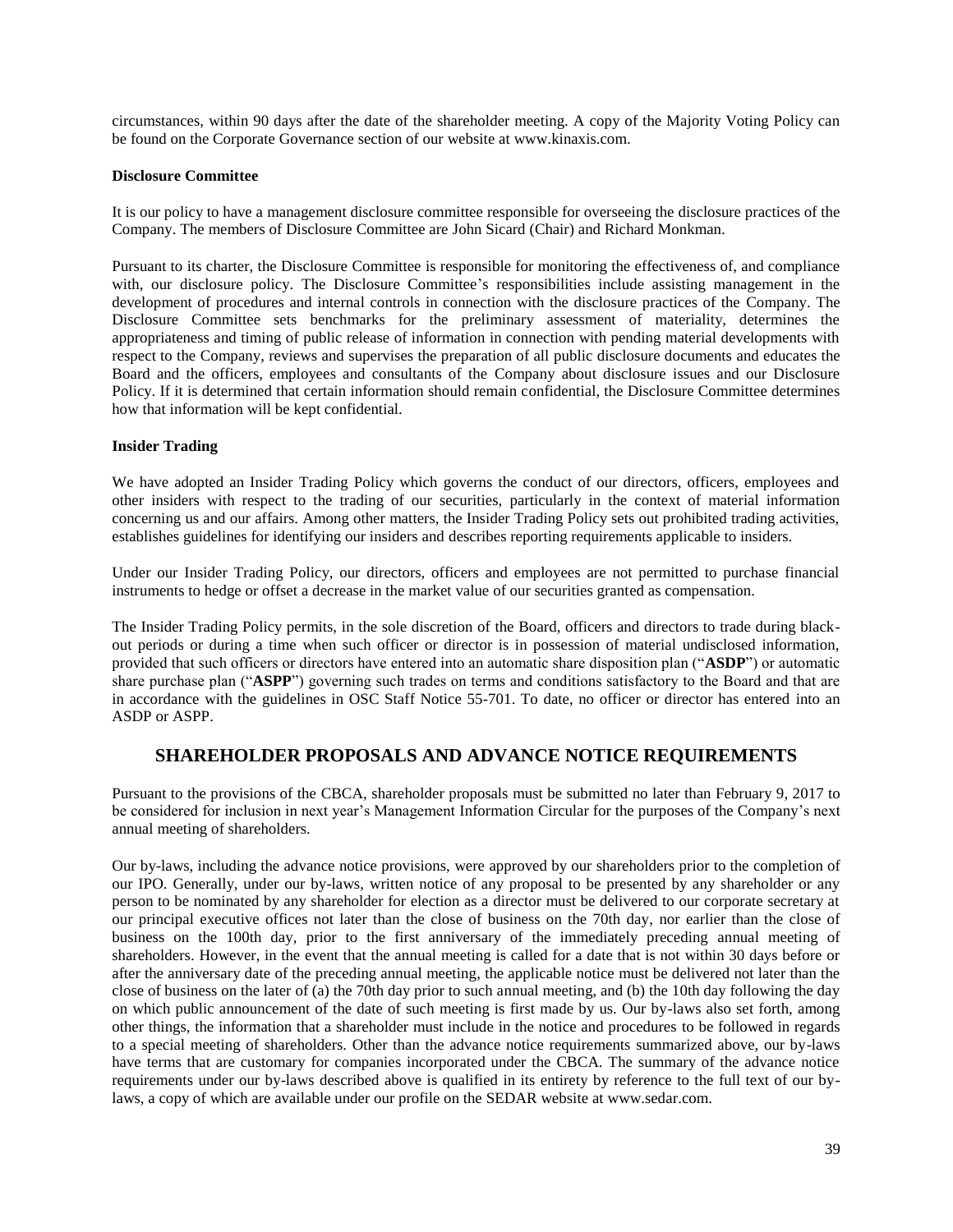# **ADDITIONAL INFORMATION**

Additional information relating to Kinaxis may be found on SEDAR at www.sedar.com and on the Company's website at www.kinaxis.com. You can also obtain a copy of our audited consolidated financial statements and the management's discussion & analysis of the Company for its fiscal year ended December 31, 2015 by visiting the Investor Relations section on the Company's website at www.kinaxis.com or by contacting Kinaxis' investor relations:

Ross Marshall, LodeRock Advisors Inc. ross.marshall@loderockadvisors.com Telephone: (416) 526-1563

or

Alexa Cheater acheater@kinaxis.com Telephone: (613) 592-5780 ext. 5516

Additional financial information is provided in the audited consolidated financial statements and the management's discussion & analysis of the Company for its fiscal year ended December 31, 2015.

# **APPROVAL BY THE DIRECTORS**

The Board of Directors of the Company has approved the content and delivery of this Management Information Circular.

**By order of the Board of Directors**

Dougles P Colbeth

Douglas Colbeth Chairman of the Board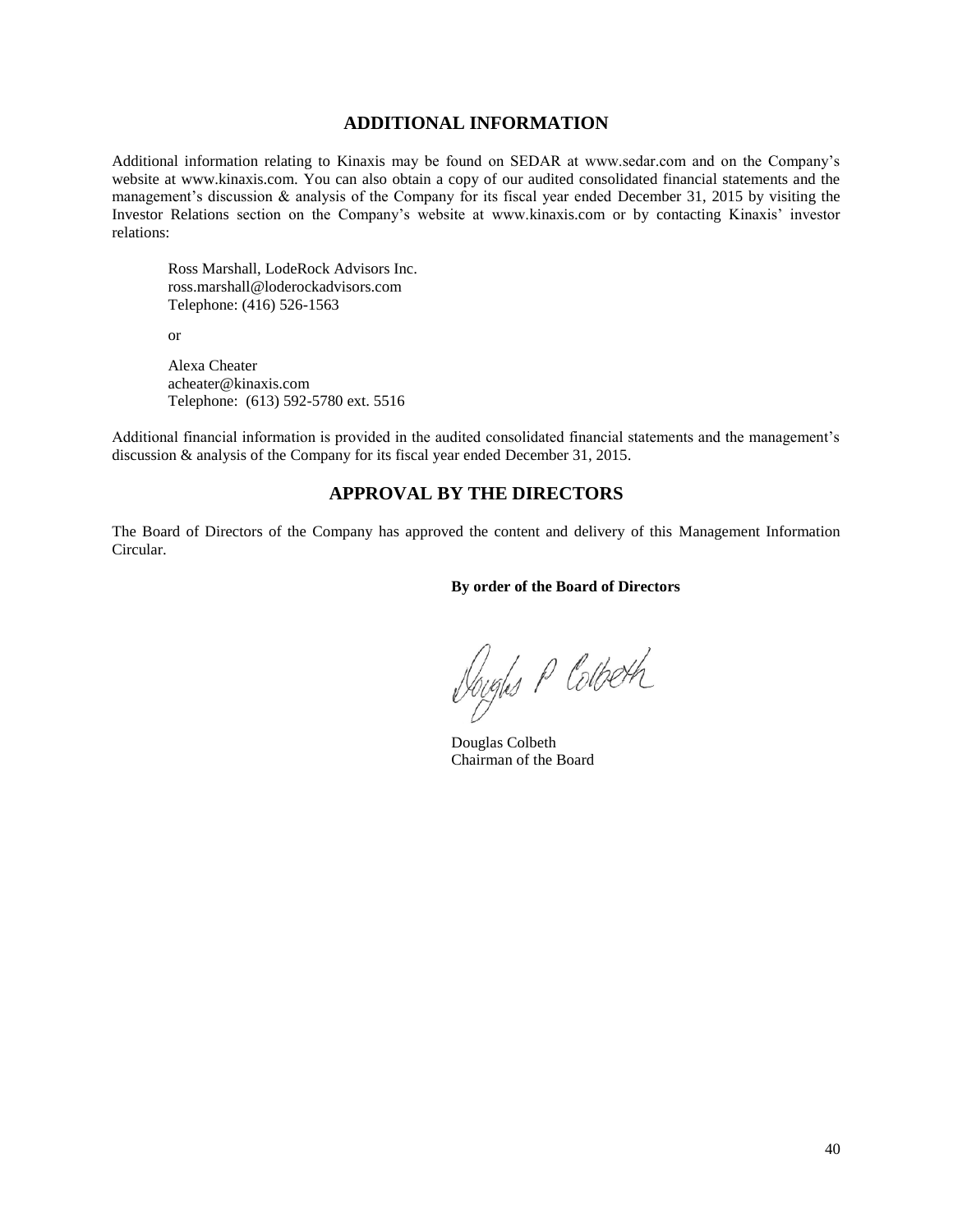# **APPENDIX A – MANDATE OF THE DIRECTORS**

# **KINAXIS INC. (the "Corporation")**

# **MANDATE OF THE DIRECTORS**

#### **1. Purpose**

The primary function of the directors (individually a "Director" and collectively the "Board") of the Corporation is to supervise the management of the business and affairs of the Corporation. Management is responsible for the day-to-day conduct of the business of the Corporation. The fundamental objectives of the Board are to enhance and preserve long-term shareholder value and to ensure that the Corporation conducts business in an ethical and safe manner. In performing its functions, the Board should consider the legitimate interests that stakeholders, such as employees, customers and communities, may have in the Corporation. In carrying out its stewardship responsibility, the Board, through the Chief Executive Officer (the "CEO"), should set the standards of conduct for the Corporation.

# **2. Procedure and Organization**

The Board operates by delegating certain responsibilities and duties set out below to management or committees of the Board and by reserving certain responsibilities and duties for the Board. The Board retains the responsibility for managing its affairs, including selecting its chair (the "Chair of the Board") and constituting committees of the Board. A majority of the members of the Board shall be independent within the meaning of National Instrument 58-101 (Disclosure of Corporate Governance Practices) and the rules of any stock exchange or market on which the Corporation's shares are listed or posted for trading (collectively, "Applicable Governance Rules"). In the event the Board selects a non-independent Director to serve as the Chair of the Board, it shall also select an independent Director to serves as the independent lead Director (the "Lead Director"). In this mandate, the term "independent" includes the meanings given to similar terms by Applicable Governance Rules, including the terms "non-executive", "outside" and "unrelated" to the extent such terms are applicable under Applicable Governance Rules. The Board shall assess, on an annual basis, the adequacy of this mandate.

# **3. Responsibilities and Duties**

The principal responsibilities and duties of the Board fall into a number of categories which are summarized below.

#### (a) Legal Requirements

- (i) The Board has the overall responsibility to ensure that applicable legal requirements are complied with and documents and records have been properly prepared, approved and maintained.
- (ii) The Board has the statutory responsibility to, among other things:
	- A. manage, or supervise the management of, the business and affairs of the Corporation;
	- B. act honestly and in good faith with a view to the best interests of the Corporation;
	- C. declare conflicts of interest, real or perceived;
	- D. exercise the care, diligence and skill that reasonably prudent people would exercise in comparable circumstances; and
	- E. act in accordance with the obligations contained in the *Canada Business Corporations Act*  (the "CBCA"), the regulations thereunder, the articles and by-laws of the Corporation, applicable securities laws and policies, applicable stock exchange rules, and other applicable legislation and regulations.
- (iii) The Board has the statutory responsibility for considering the following matters as a Board which in law may not be delegated to management or to a committee of the Board: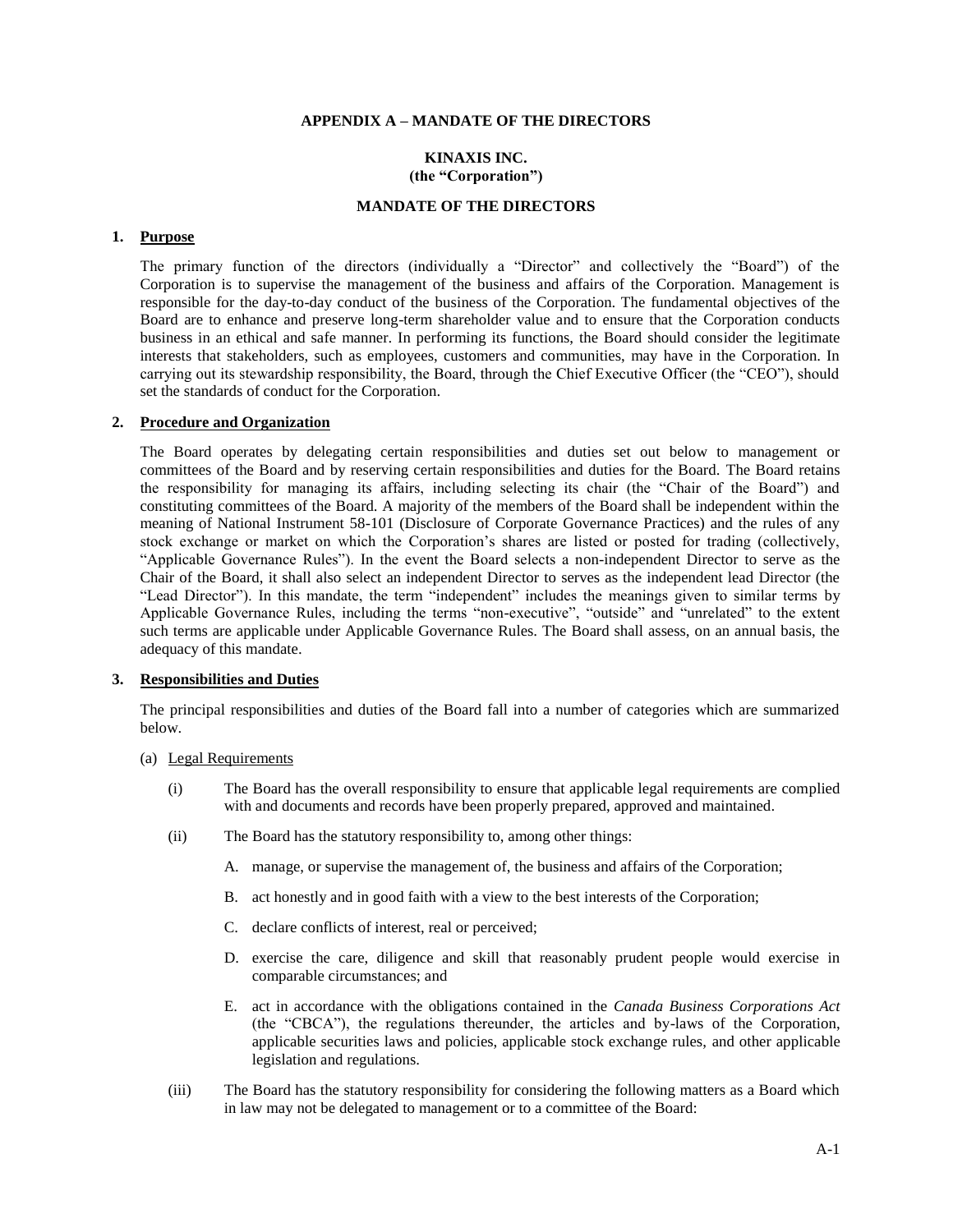- A. any submission to the shareholders of any question or matter requiring the approval of the shareholders;
- B. the filling of a vacancy among the directors or in the office of auditor, the appointment of any additional directors and the appointment or removal of any of the CEO, the Chair of the Board or the president of the Corporation;
- C. the issue of securities except as authorized by the Board;
- D. the declaration of dividends;
- E. the purchase, redemption or any other form of acquisition of shares issued by the Corporation;
- F. the payment of a commission to any person in consideration of the person purchasing or agreeing to purchase shares of the Corporation from the Corporation or from any other person, or procuring or agreeing to procure purchasers for any such shares except as authorized by the Board;
- G. the approval of a management proxy circular;
- H. the approval of a take-over bid circular, directors' circular or issuer bid circular;
- I. the approval of an amalgamation of the Corporation;
- J. the approval of an amendment to the articles of the Corporation;
- K. the approval of annual financial statements of the Corporation; and
- L. the adoption, amendment or repeal of any by-law of the Corporation.

In addition to those matters which at law cannot be delegated, the Board must consider and approve all major decisions affecting the Corporation, including all material acquisitions and dispositions, material capital expenditures, material debt financings, issue of shares and granting of options.

(b) Strategy Development

The Board has the responsibility to ensure that there are long-term goals and a strategic planning process in place for the Corporation and to participate with management directly or through committees in developing and approving the strategy by which the Corporation proposes to achieve these goals (taking into account, among other things, the opportunities and risks of the business of the Corporation).

(c) Risk Management

The Board has the responsibility to safeguard the assets and business of the Corporation, identify and understand the principal risks of the business of the Corporation and to ensure that there are appropriate systems in place which effectively monitor and manage those risks with a view to the long-term viability of the Corporation.

# (d) Appointment, Training and Monitoring Senior Management

The Board has the responsibility to:

- (i) appoint the CEO, and together with the CEO, to develop a position description for the CEO;
- (ii) with the advice of the Compensation Committee, develop corporate goals and objectives that the CEO is responsible for meeting and to monitor and assess the performance of the CEO in light of those corporate goals and objectives and to determine the compensation of the CEO;
- (iii) provide advice and counsel to the CEO in the execution of the duties of the CEO;
- (iv) develop, to the extent considered appropriate, position descriptions for the Chair of the Board and the chair of each committee of the Board;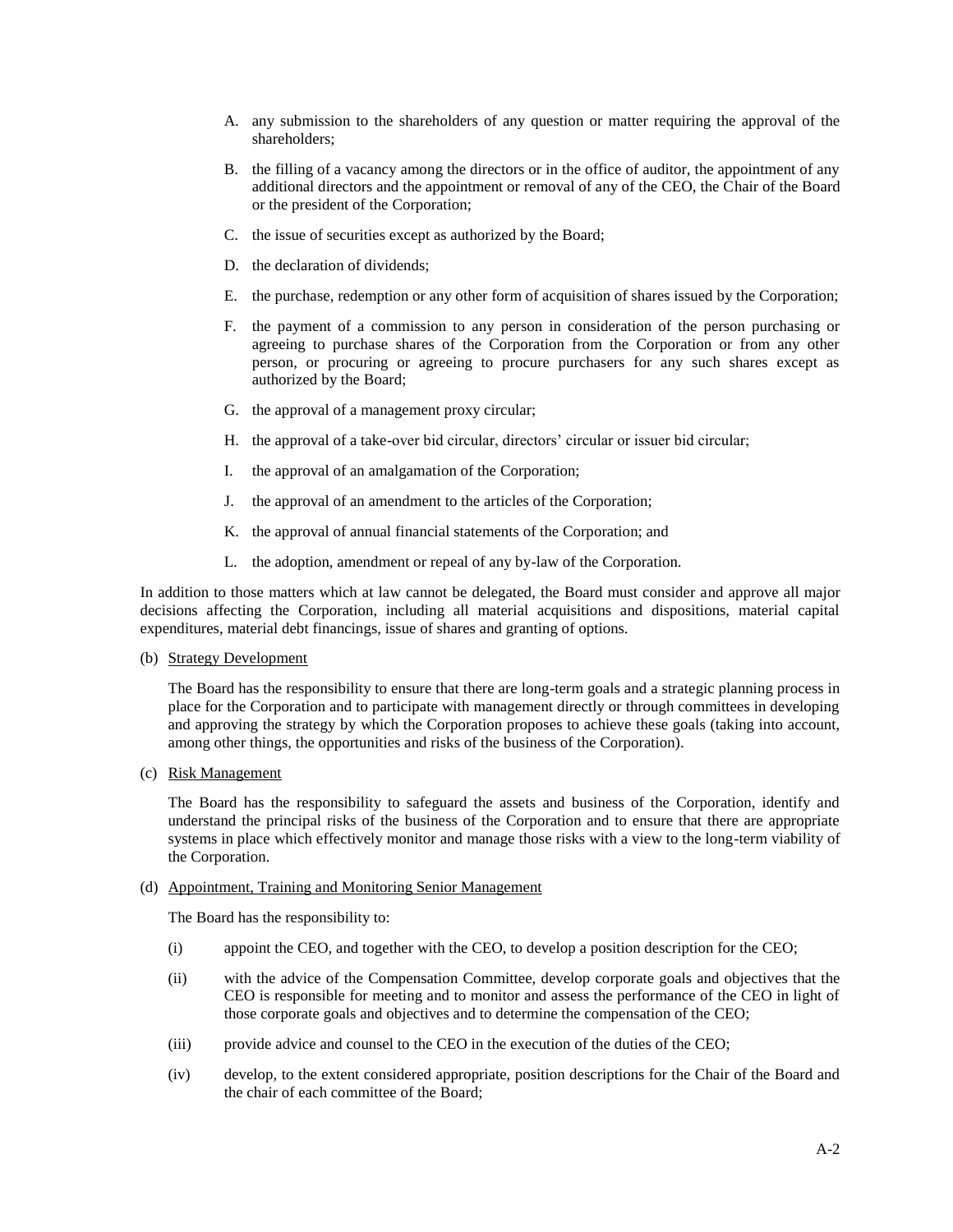- (v) approve the appointment of all corporate officers;
- (vi) consider, and if considered appropriate, approve, upon the recommendation of the Compensation Committee and the CEO, the remuneration of all corporate officers;
- (vii) consider, and if considered appropriate, approve, upon the recommendation of the Compensation Committee, incentive-compensation plans and equity-based plans of the Corporation; and
- (viii) ensure that adequate provision has been made to train and develop management and members of the Board and for the orderly succession of management, including the CEO.
- (e) Ensuring Integrity of Management

The Board has the responsibility, to the extent considered appropriate, to satisfy itself as to the integrity of the CEO and other officers of the Corporation and to ensure that the CEO and such other officers are creating a culture of integrity throughout the Corporation.

(f) Policies, Procedures and Compliance

The Board is responsible for the oversight and review of the following matters and may rely on management of the Corporation to the extent appropriate in connection with addressing such matters:

- (i) ensuring that the Corporation operates at all times within applicable laws and regulations and to appropriate ethical and moral standards;
- (ii) approving and monitoring compliance with significant policies and procedures by which the business of the Corporation is conducted;
- (iii) ensuring that the Corporation sets appropriate environmental standards for its operations and operates in material compliance with environmental laws and legislation;
- (iv) ensuring that the Corporation has a high regard for the health and safety of its employees in the workplace and has in place appropriate programs and policies relating thereto;
- (v) developing the approach of the Corporation to corporate governance, including to the extent appropriate developing a set of governance principles and guidelines that are specifically applicable to the Corporation; and
- (vi) examining the corporate governance practices within the Corporation and altering such practices when circumstances warrant.
- (g) Reporting and Communication

The Board is responsible for the oversight and review of the following matters and may rely on management of the Corporation to the extent appropriate in connection with addressing such matters:

- (i) ensuring that the Corporation has in place policies and programs to enable the Corporation to communicate effectively with management, shareholders, other stakeholders and the public generally;
- (ii) ensuring that the financial results of the Corporation are adequately reported to shareholders, other security holders and regulators on a timely and regular basis;
- (iii) ensuring that the financial results are reported fairly and in accordance with applicable generally accepted accounting standards;
- (iv) ensuring the timely and accurate reporting of any developments that could have a significant and material impact on the value of the Corporation; and
- (v) reporting annually to the shareholders of the Corporation on the affairs of the Corporation for the preceding year.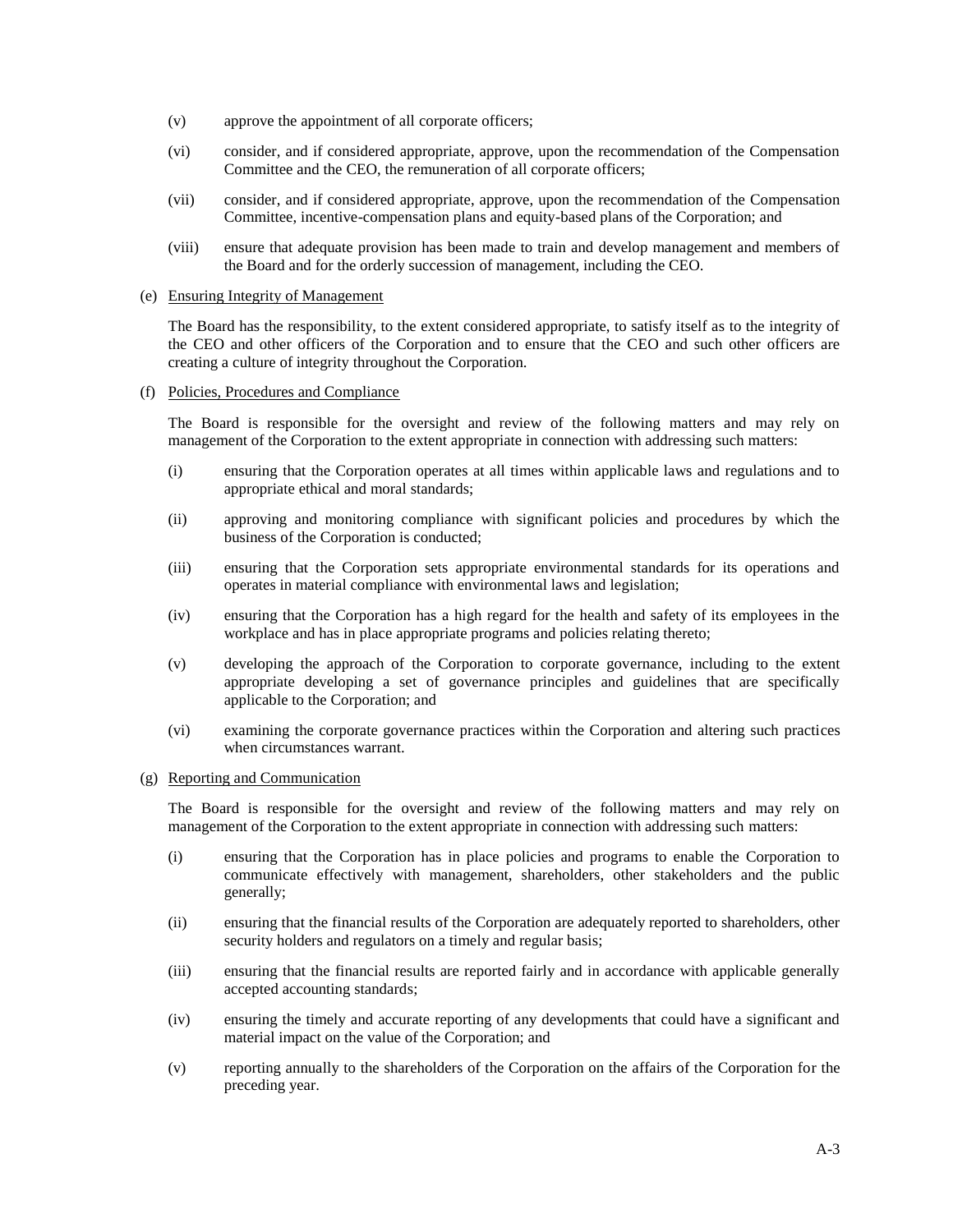# (h) Monitoring and Acting

The Board is responsible for the oversight and review of the following matters and may rely on management of the Corporation to the extent appropriate in connection with addressing such matters:

- (i) monitoring the Corporation's progress in achieving its goals and objectives and, if necessary, revising and altering, through management, the direction of the Corporation in response to changing circumstances;
- (ii) considering taking action when performance falls short of the goals and objectives of the Corporation or when other special circumstances warrant;
- (iii) reviewing and approving material transactions involving the Corporation;
- (iv) ensuring that the Corporation has implemented adequate internal control and management information systems;
- (v) assessing the individual performance of each Director and the collective performance of the Board; and
- (vi) overseeing the size and composition of the Board as a whole to facilitate more effective decisionmaking by the Corporation.

# **4. Board's Expectations of Management**

The Board expects each member of management to perform such duties, as may be reasonably assigned by the Board from time to time, faithfully, diligently, to the best of his or her ability and in the best interests of the Corporation. Each member of management is expected to devote substantially all of his or her business time and efforts to the performance of such duties. Management is expected to act in compliance with and to ensure that the Corporation is in compliance with all laws, rules and regulations applicable to the Corporation.

# **5. Responsibilities and Expectations of Directors**

The responsibilities and expectations of each Director are as follows:

# (a) Commitment and Attendance

All Directors should make every effort to attend all meetings of the Board and meetings of committees of which they are members. Members may attend by telephone.

(b) Participation in Meetings

Each Director should be sufficiently familiar with the business of the Corporation, including its financial position and capital structure and the risks and competition it faces, to actively and effectively participate in the deliberations of the Board and of each committee on which he or she is a member. Upon request, management should make appropriate personnel available to answer any questions a Director may have about any aspect of the business of the Corporation. Directors should also review the materials provided by management and the Corporation's advisors in advance of meetings of the Board and committees and should arrive prepared to discuss the matters presented.

(c) Code of Business Conduct and Ethics

The Corporation has adopted a Code of Business Conduct and Ethics to deal with the business conduct of Directors and officers of the Corporation. Directors should be familiar with the provisions of the Code of Business Conduct and Ethics. Each Director should also strive to perform his or her duties in keeping with current and emerging corporate governance best practices for directors of publicly traded corporations.

(d) Other Directorships

The Corporation values the experience Directors bring from other boards on which they serve, but recognizes that those boards may also present demands on a Director's time and availability, and may also present conflicts issues. Directors should advise the chair of the Nominating and Governance Committee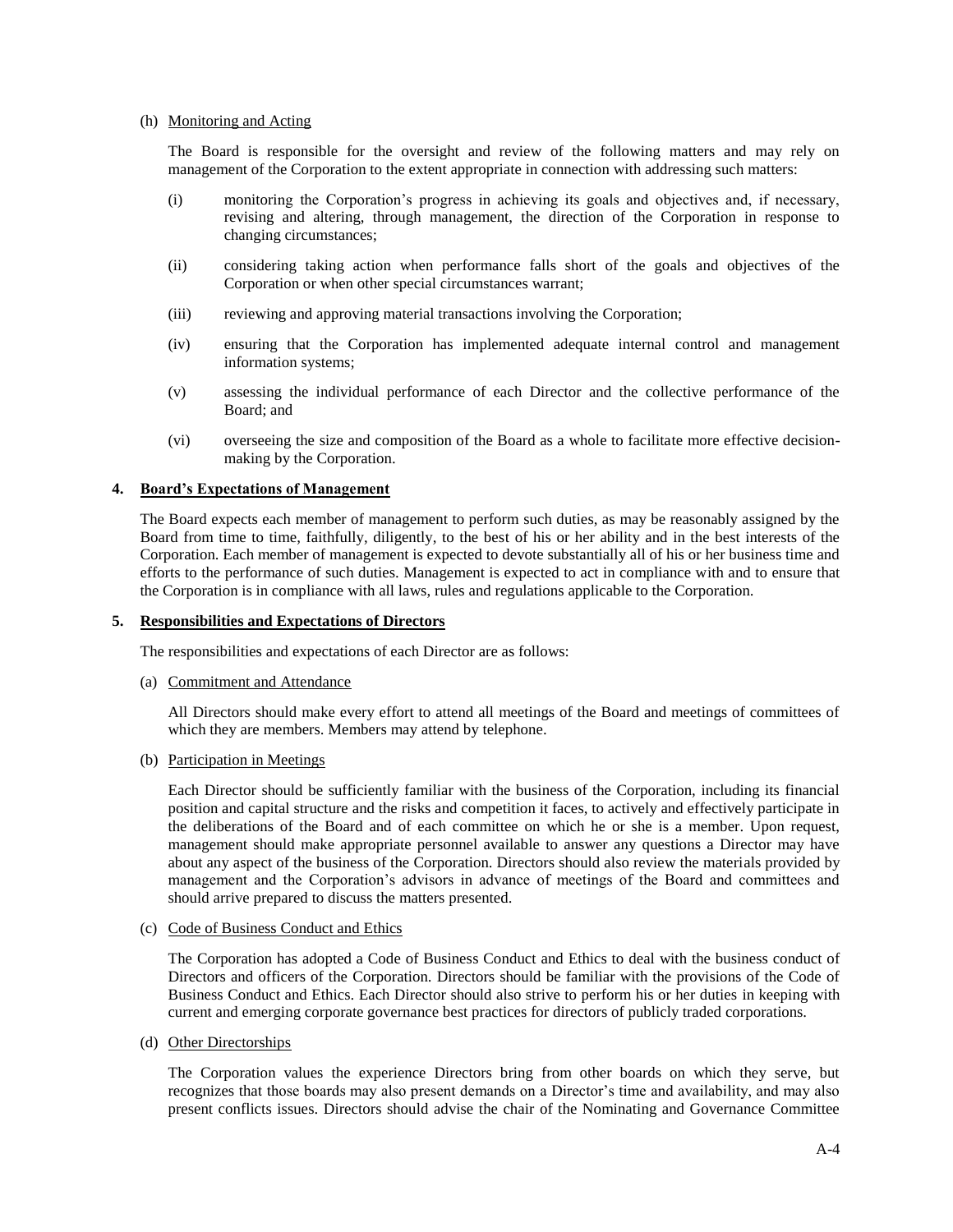before accepting any new membership on other boards of directors or any other affiliation with other businesses or governmental bodies which involve a significant commitment by the Director.

#### (e) Contact with Management

All Directors may contact the CEO at any time to discuss any aspect of the business of the Corporation. Directors also have complete access to other members of management. The Board expects that there will be frequent opportunities for Directors to meet with the CEO and other members of management in Board and committee meetings and in other formal or informal settings.

(f) Confidentiality

The proceedings and deliberations of the Board and its committees are, and shall remain, confidential. Each Director should maintain the confidentiality of information received in connection with his or her services as a director of the Corporation.

# (g) Evaluating Board Performance

The Board, in conjunction with the Nominating and Governance Committee, and each of the committees of the Board should conduct a self-evaluation at least annually to assess their effectiveness. In addition, the Nominating and Governance Committee should periodically consider the mix of skills and experience that Directors bring to the Board and assess, on an ongoing basis, whether the Board has the necessary composition to perform its oversight function effectively.

# **6. Qualifications and Directors' Orientation**

Directors should have the highest personal and professional ethics and values and be committed to advancing the interests of the Corporation. They should possess skills and competencies in areas that are relevant to the business of the Corporation. The CEO, the Chair of the Board and the Nominating and Governance Committee are jointly responsible for the provision of an orientation program for new Directors to explain the Corporation's approach to corporate governance and the nature and operation of its business. The CEO is also responsible for generating continuing education opportunities for all Directors so that members of the Board may maintain and enhance their skills as Directors.

# **7. Meetings**

The Board should meet on at least a quarterly basis and should hold additional meetings as required or appropriate to consider other matters. In addition, the Board should meet as it considers appropriate to consider strategic planning for the Corporation. Financial and other appropriate information should be made available to the Directors in advance of Board meetings. Attendance at each meeting of the Board should be recorded. Management may be asked to participate in any meeting of the Board, provided that the CEO must not be present during deliberations or voting regarding his or her compensation.

Independent directors should meet separately from non-independent directors and management at least twice per year in conjunction with regularly scheduled Board meetings, and at such other times as the independent directors consider appropriate to ensure that the Board functions in an independent manner.

# **8. Committees**

The Board has established an Audit Committee, a Compensation Committee, a Nominating and Governance Committee and a Disclosure Committee to assist the Board in discharging its responsibilities. Special committees of the Board may be established from time to time to assist the Board in connection with specific matters. The chair of each committee should report to the Board following meetings of the committee. The charter of each standing committee should be reviewed annually by the Board.

# **9. Evaluation**

Each Director will be subject to an annual evaluation of his or her individual performance. The collective performance of the Board and of each committee of the Board will also be subject to annual review. Directors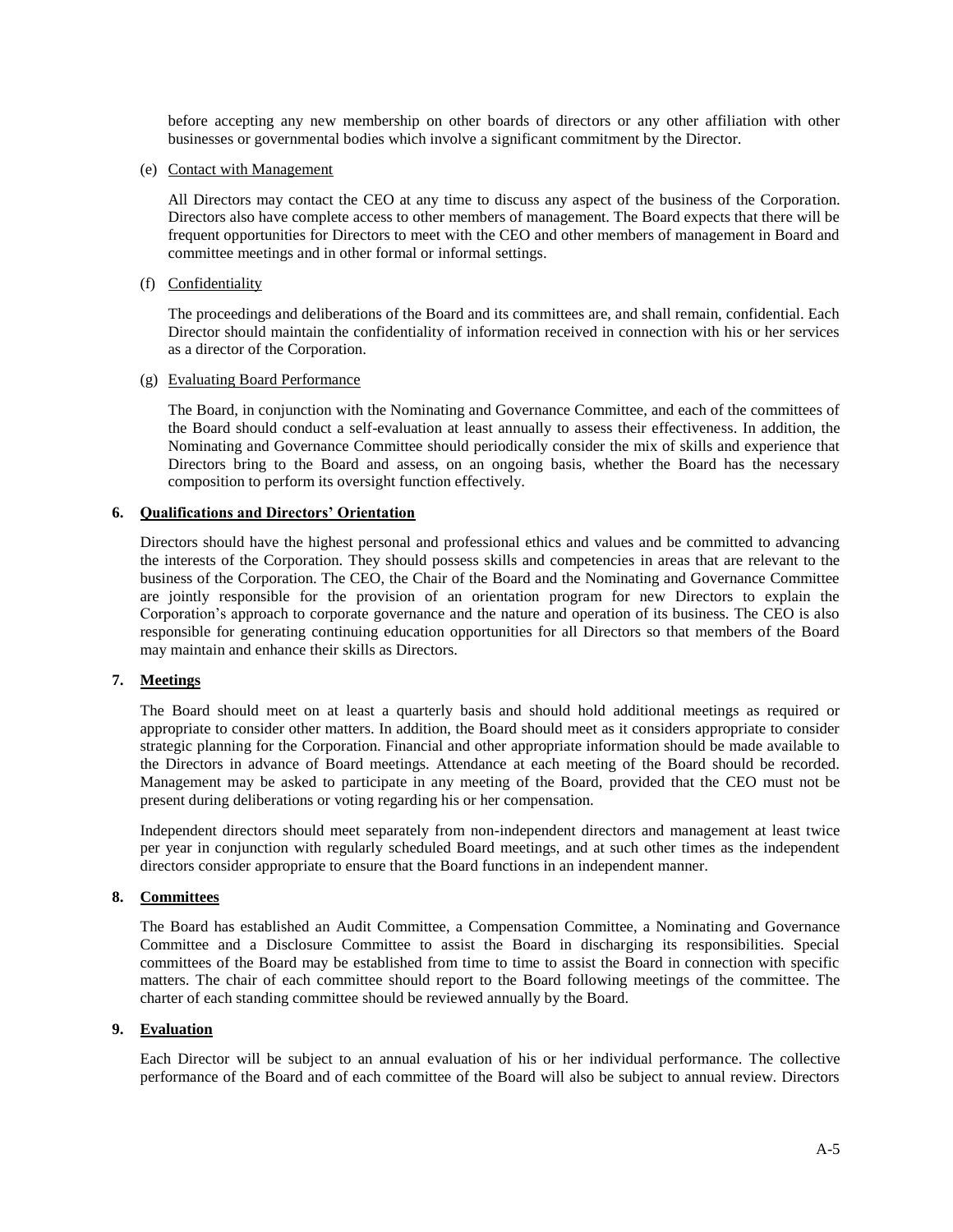should be encouraged to exercise their duties and responsibilities in a manner that is consistent with this mandate and with the best interests of the Corporation and its shareholders generally.

# **10. Resources**

The Board has the authority to retain independent legal, accounting and other consultants. The Board may request any officer or employee of the Corporation or outside counsel or the external/internal auditors to attend a meeting of the Board or to meet with any member of, or consultant to, the Board.

Directors are permitted to engage an outside legal or other adviser at the expense of the Corporation where for example he or she is placed in a conflict position through activities of the Corporation, but any such engagement shall be subject to the prior approval of the Nominating and Governance Committee.